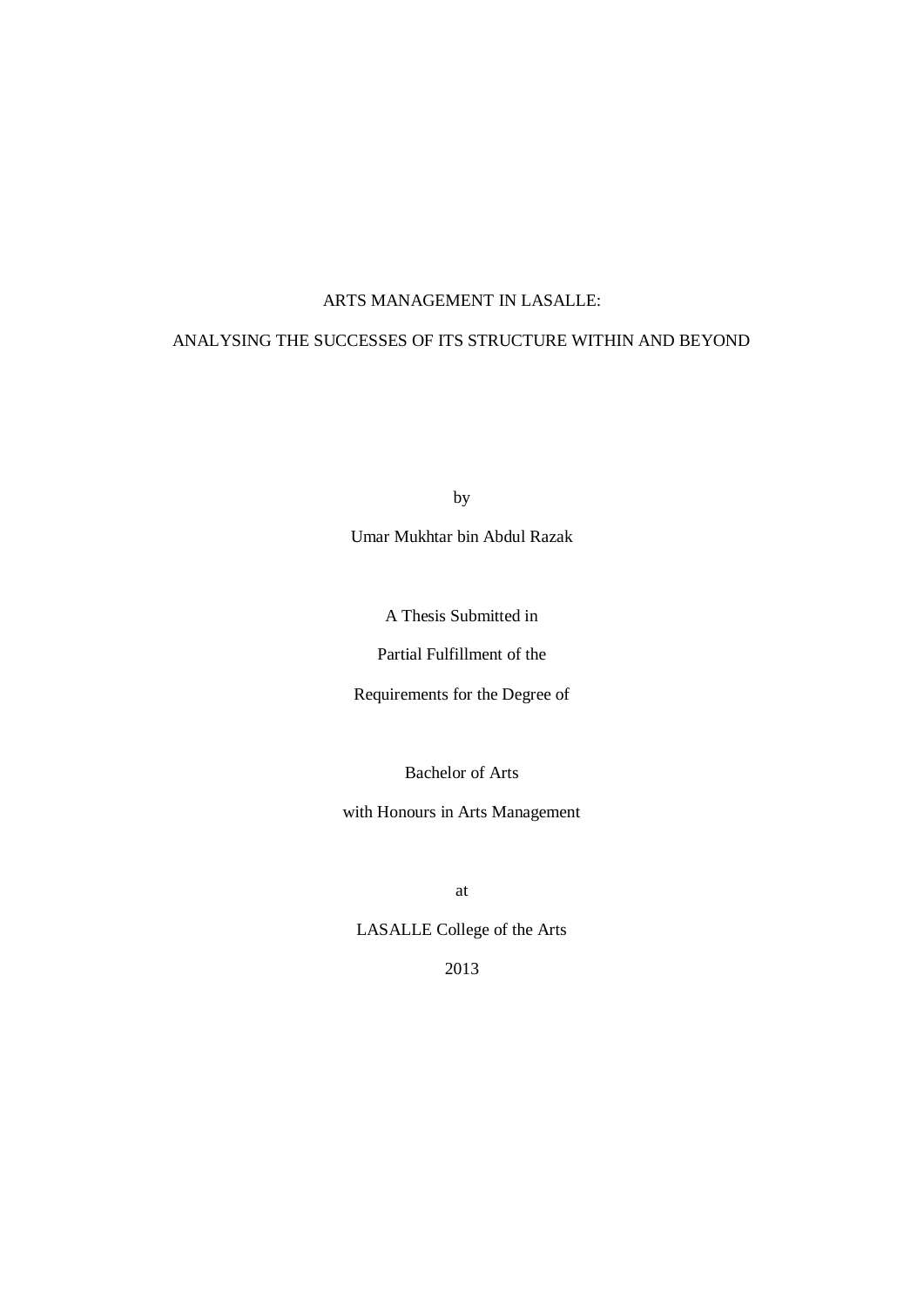## ARTS MANAGEMENT IN LASALLE:

# ANALYSING THE SUCCESSES OF ITS STRUCTURE WITHIN AND BEYOND

by

Umar Mukhtar bin Abdul Razak

A Thesis Submitted in

Partial Fulfillment of the

Requirements for the Degree of

Bachelor of Arts

With Honours in Arts Management

at

LASALLE College of the Arts

2013

In my judgment the thesis meets recognized scholarly standards for the degree and is therefore ready to proceed to

Examination. If not, please provide written reasons.

\_\_\_\_\_\_\_\_\_\_\_\_\_\_\_\_\_\_\_\_\_\_\_\_\_\_\_\_\_\_\_\_\_\_\_\_\_\_\_\_\_\_\_\_\_\_\_\_\_\_\_\_\_\_\_\_\_\_\_\_\_\_\_\_\_\_\_\_\_\_\_\_

Supervisor Date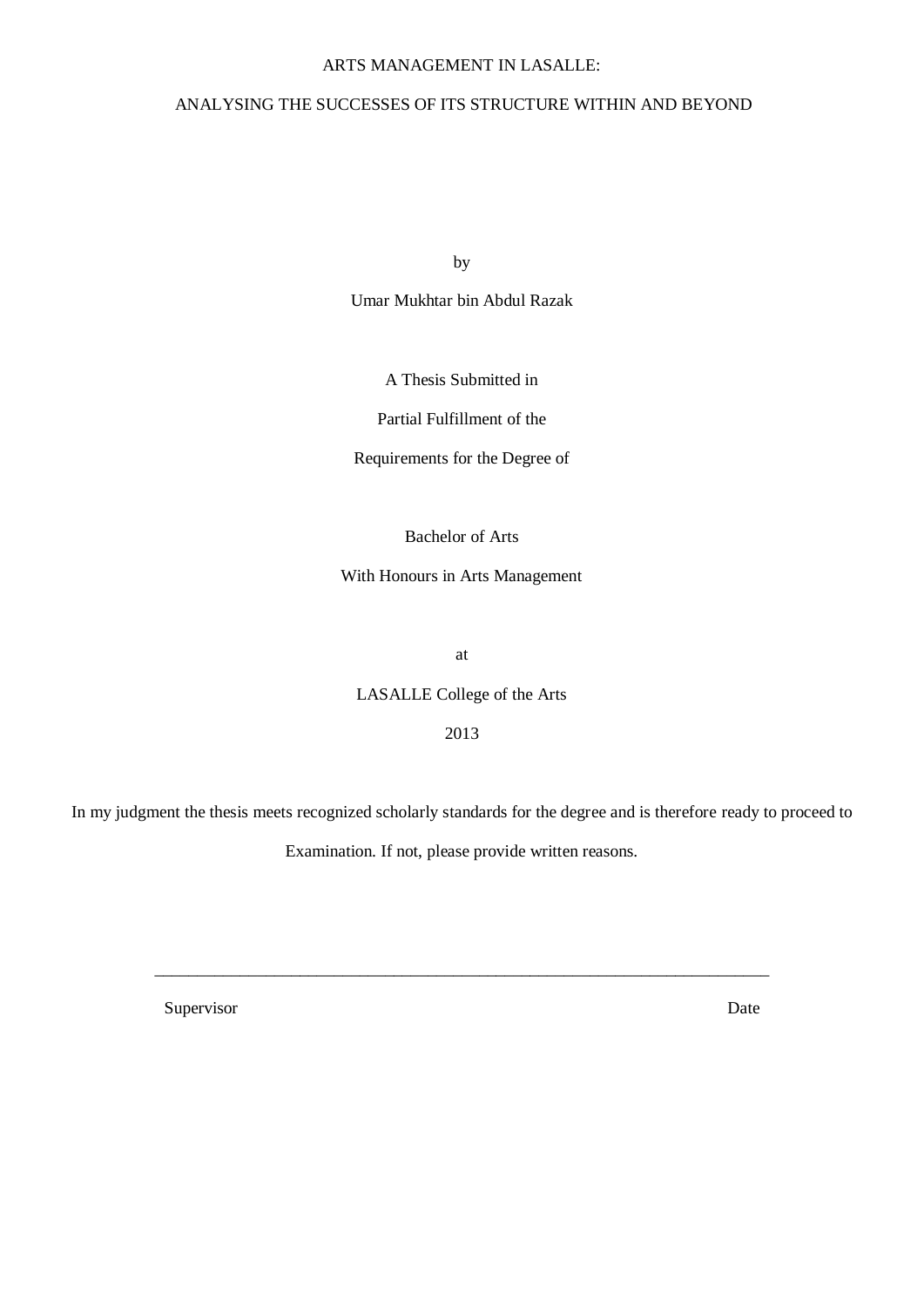### **Acknowledgements**

*The lion who breaks the enemy's ranks is a minor hero compared to the lion who overcomes himself.*

#### *Rumi*

To my Michelle Loh Wen Han, a wonderful supervisor, it is with great pleasure that I extend to you my sincerest gratitude for your tireless advice and guidance. The enthusiasm, professionalism and decorum which accompanied your intellectual input have inspired me to constantly seek perfection in this research. The calibre of this thesis has certainly improved dramatically due to our intellectual engagements and discussions.

From Audrey Wong Wai Yen, I have gained tremendous exposure to the systematic nature of research. I have also learnt how to communicate in a neutral and even-handed manner. Poring over her speeches in Parliament and actions during her tenure as a Nominated Member has allowed me to grow exponentially as a researcher and a student in the field of arts management. Her tireless efforts and relentless energy to teach is truly inspirational.

With immense pleasure, I would like to extend my sincerest gratitude to Eilena Ong for her motherly supervision over the entire arts management faculty. Her advice and knowledge has provided all the students with a huge advantage. I appreciate the time she has taken to listen to all our problems and challenges while constantly pushing us on to achieve better. Her soft-spoken and kind demeanour will always be a fond memory of my arts management education in LASALLE.

My special thanks go out to the entire arts management faculty of friends and acquaintances. I am deeply thankful for all the support given to me by the past graduates. I am also blessed with a cohort of peers who have constantly challenged me to sharpen my intellect and strive towards my goals. It is truly an honour to have shared a classroom and a lecture theatre with this batch of exemplary arts managers.

From the beginning, through thick and thin, the devotion, dedication, love, care and concern of my entire family has shadowed me. I devote my deepest and most personal thanks to my dearest parents who have showered me with love and endless support. I am blessed to have the most unselfish and intelligent parents in this world. My parents have always provided me with a wholesome home and been my pillars of strength no matter how ludicrous my endeavours have been. Their prayers, love and support remains truly unparalleled and are the major reasons I am at this finish line.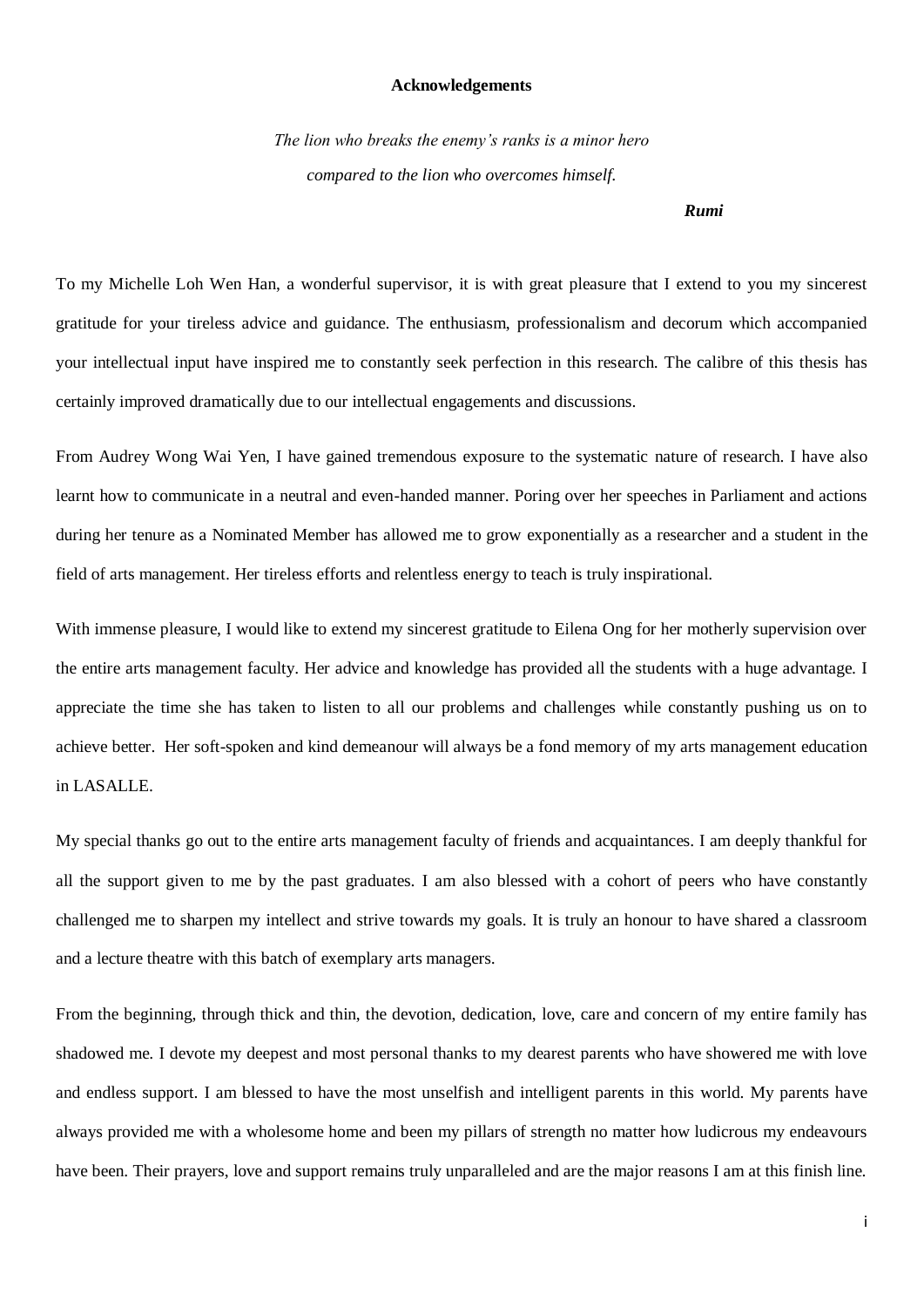# **Table of Contents**

| 1.  |       |  |
|-----|-------|--|
|     |       |  |
|     |       |  |
| 1.3 |       |  |
| 1.4 |       |  |
| 1.5 |       |  |
| 1.6 |       |  |
| 2.  |       |  |
|     |       |  |
| 2.2 |       |  |
|     | 2.2.1 |  |
|     | 2.2.2 |  |
|     | 2.2.2 |  |
| 3.  |       |  |
|     |       |  |
| 3.2 |       |  |
| 3.3 |       |  |
|     |       |  |
|     |       |  |
|     |       |  |
| 4.  |       |  |
| 4.1 |       |  |
| 4.2 |       |  |
|     | 4.2.1 |  |
| 4.3 |       |  |
|     |       |  |
|     |       |  |
|     |       |  |
|     |       |  |
|     |       |  |
| 4.4 |       |  |
|     |       |  |
|     |       |  |
|     |       |  |
| 4.5 |       |  |
|     |       |  |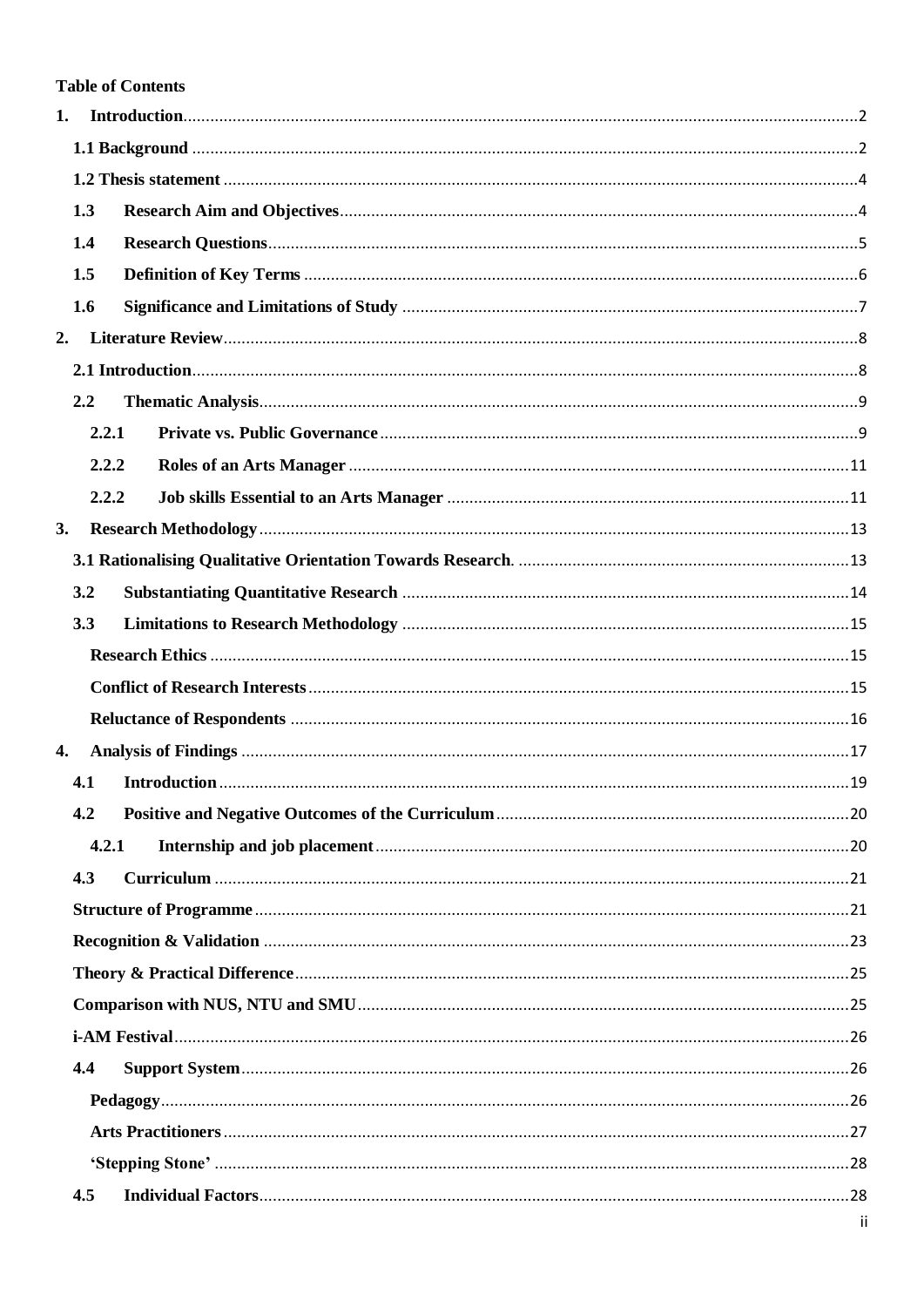| 4.6 |  |  |  |
|-----|--|--|--|
|     |  |  |  |
|     |  |  |  |
|     |  |  |  |
|     |  |  |  |
|     |  |  |  |
| 4.8 |  |  |  |
| 5.  |  |  |  |
|     |  |  |  |
|     |  |  |  |
|     |  |  |  |
|     |  |  |  |
|     |  |  |  |
|     |  |  |  |
|     |  |  |  |
|     |  |  |  |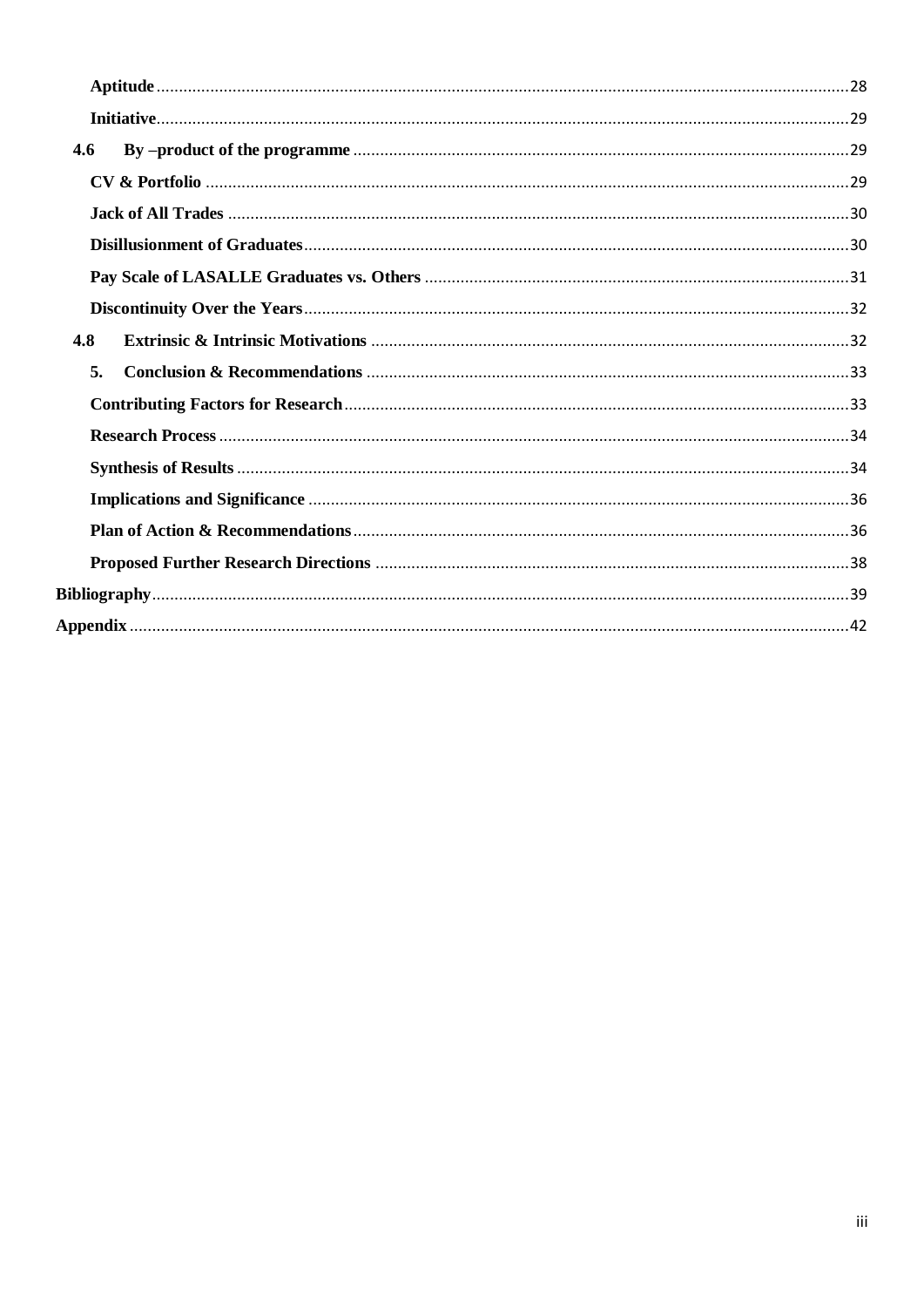| Name:         | Umar Mukhtar bin Abdul Razak                                                            |
|---------------|-----------------------------------------------------------------------------------------|
| Programme:    | <b>BA</b> (Hons) Arts Management                                                        |
| School:       | LASALLE College of the Arts                                                             |
| Thesis Title: | Arts Management in LASALLE: Analysing the Successes of its Structure Within and Beyond. |
| Supervisor:   | Michelle Loh Wen Han                                                                    |

#### **Abstract**

This thesis begins by introducing and highlighting the importance of arts management in the context of the international and local industries. Specifically, it will chart the progress and development of arts management from a traditional management concept to a more defined and arts-centric system of management. In Chapter 2, it will investigate the specific roles needed for an arts manager and whether those roles were moulded out of the demands of the arts industry. It will compare and contrast the different styles of arts management with the current system in Singapore. The methods of research will also be thoroughly examined in Chapter 3.

At a macro level, arts managers exist within a similar fold with traditional managers and compete for the same socioeconomic supply. Arts management covers a wide breadth of skills and talents which encompasses, and at times eclipses, traditional management concepts. At a micro level, arts managers possess more arts-centric skills and knowledge which enhance their capabilities to lead in the creative industries. The necessity and relevance of arts management will be questioned and research into its successes will be conducted.

In Chapter 4, the core structure of the arts management programme in LASALLE will be analysed vis-à-vis responses from graduates and the empirical data obtained. To account for the large number of graduates pooled from various batches, a neutral standpoint is achieved by posing similar questions and only tailoring the follow-up questions based on the responses. This semi-structured research structure coupled with an analytical mount ensures that the raw data is compiled in a systematic manner. Based on the literature available, a thorough analysis of the findings can be conducted while establishing any recurring patterns or trends. This thesis will also heavily refer to Chong's theory of arts management (Chong, Arts Management) while juxtaposing it with other significant literature like Arts Management: A Practical Guide (Radbourne and Fraser), Management and the Arts (Byrnes) and the various works of Dr. Ruth Bereson (Bereson, Why Manage the Arts?). This will serve as a structural backdrop for recommendations in Chapter 5.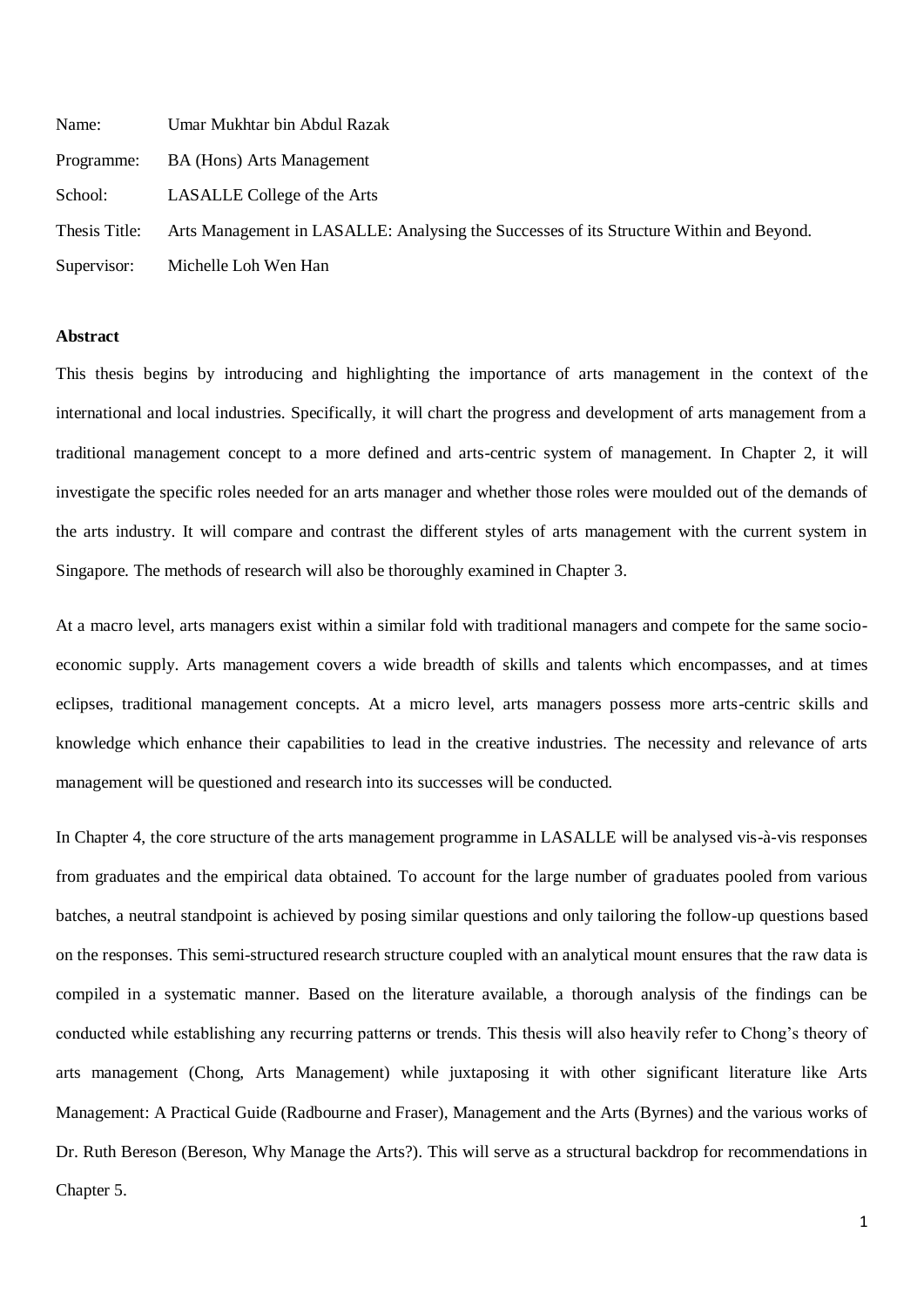## <span id="page-6-0"></span>**1. Introduction**

#### <span id="page-6-1"></span>**1.1 Background**

Arts management is a broad concept which covers a variety of definitions but is most accurately described by Radbourne and Fraser as being 'concerned with monitoring and safeguarding the efficient and sound delivery of artistic product from artist to audience' (Radbourne and Fraser 3). This definition is in no way absolute but provides the basis of the research conducted which will be elaborated later in this study.

Spurred on by the aspirations of a global city, Singapore has launched three separate Renaissance City Plans (RCP) spearheaded by the National Arts Council (NAC) to develop the arts and further incubate it into a viable resource in the 21<sup>st</sup> century. Even as early as the 1970s, the government saw the need to retain Singapore's distinctive character and identity preserving buildings of historic, traditional, archaeological, architectural or artistic interest (K. Y. Lee, From Third World to First 209). The two phases of the RCP from 2000 to 2007 saw \$91.5 million invested in Singapore's arts and culture with \$115 million being planned to be rolled out in span of five years for RCP III which aims to turn Singapore into a global city for arts and culture by 2015 (Hong). Despite this spurt of funding from the government, there seems to be a wanton lack of top-tiered arts managers in Singapore (Chia).

Currently, four tertiary institutions in Singapore offer diploma or degree courses in arts management. Ngee Ann Polytechnic (NP) offers a Diploma in Arts Business Management, Republic Polytechnic (RP) offers a Diploma in Technology & Arts Management, Nanyang Academy of Fine Arts (NAFA) offers both a Diploma in Arts Management & Education and a BA (Hons) Creative Industry Management while LASALLE College of the Arts (LASALLE) offers a BA (Hons) Arts Management. Since the inception of the arts management programme in 1995, LASALLE has offered degree level courses both in visual and performing arts management. The School of Arts Management has been incorporated into the Faculty for the Creative Industries in LASALLE and currently has accreditation from Goldsmiths College in United Kingdom. This formal training in arts management enables graduates to enter the arts industry with critical thinking and management skills relevant to the creative industries. Byrnes notes that DiMaggio's survey of arts managers in 1981 showed little formal education in arts administration and management (Byrnes 39).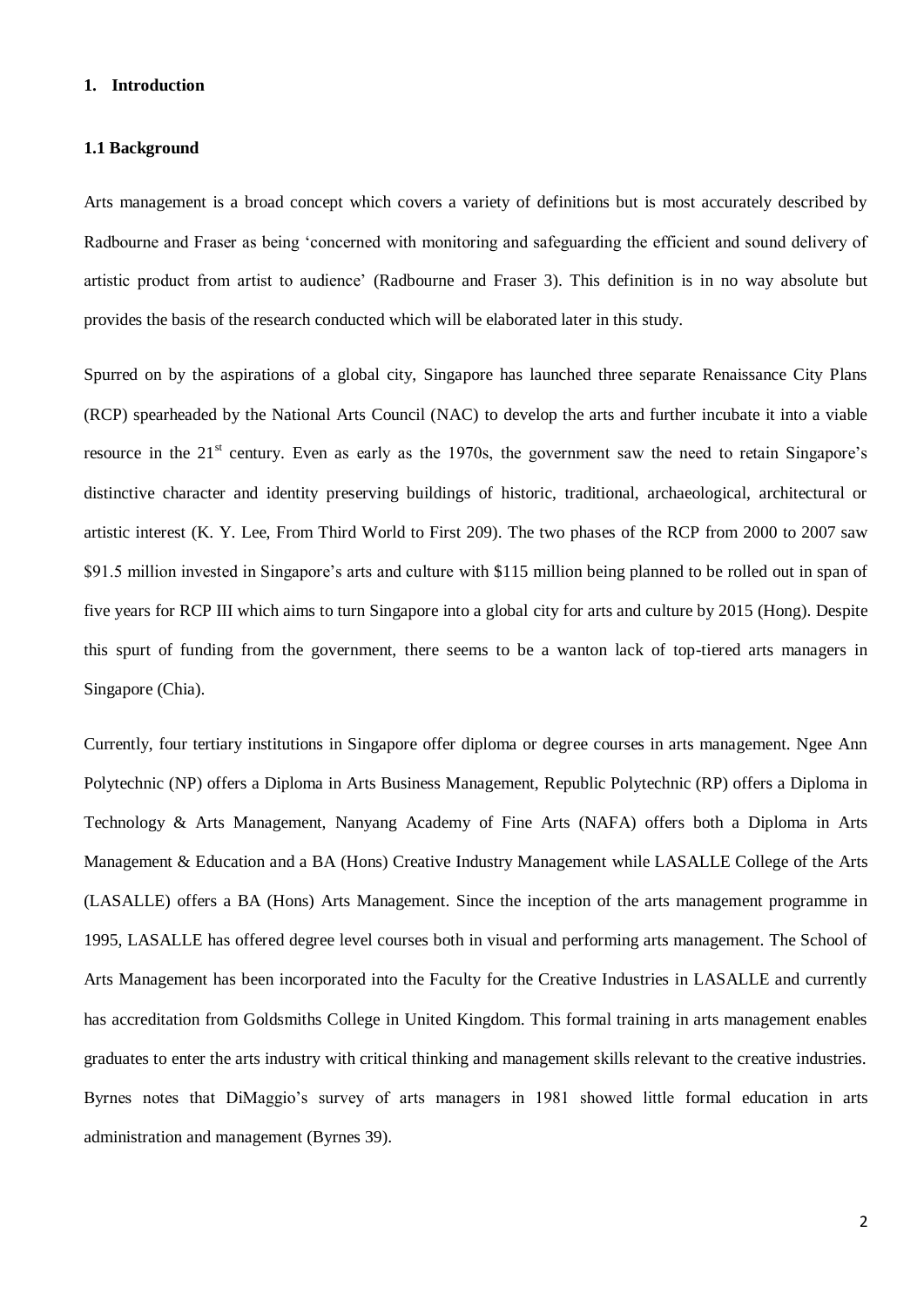Historically, arts managers have often adopted an on-job training experience when entering the industry and even as far back as the nineteenth century, arts managers chose to enact a more impresario-influenced style combining the traditions, charisma and entrepreneurship of wooing trustees and benefactors for the art product (Kotler and Scheff 22). Despite the viable resource of arts management within the arts industry and creative sector in general, there seems to be an intrinsic lack of a system to track the success of the implementation of arts management courses offered in Singapore.

The existence of the arts management course specifically in LASALLE for almost two decades has not merited a single instance of substantial research into the success of its graduates. As outlined in the Report of the Committee to Upgrade Lasalle and Nafa, LASALLE was structured and upgraded to be an internationally-renowned tertiarylevel arts institution (Committee To Upgrade Lasalle & Nafa 8). Ideally, this study would be able to cover all three tertiary institutions but inherent limitations have been noted and will be elaborated in the later part of this chapter (see 1.6).

LASALLE first received international accreditation in 1994 after partnering with the Royal Melbourne Institute of Technology (RMIT). However, at that juncture, only degrees in fine art were awarded with the RMIT validation. Arts management was also not a programme in LASALLE at that point in time. Open University came into the picture as a partnering university in 2004. It fully validated all of the programmes in LASALLE which included arts management as a whole. This was a major milestone in LASALLE history as the institution improved its standings in the Singapore educational framework with this new accreditation. Arts management graduates also stood to gain from this change.

LASALLE secured its most recent validation from Goldsmiths College, University of London in 2012 which ensured that arts management graduates gained an upper hand over competing programmes in other institutions. Goldsmiths College is a university of esteemed standing in the United Kingdom and servers to position LASALLE as a forerunner of the arts institutions in Singapore.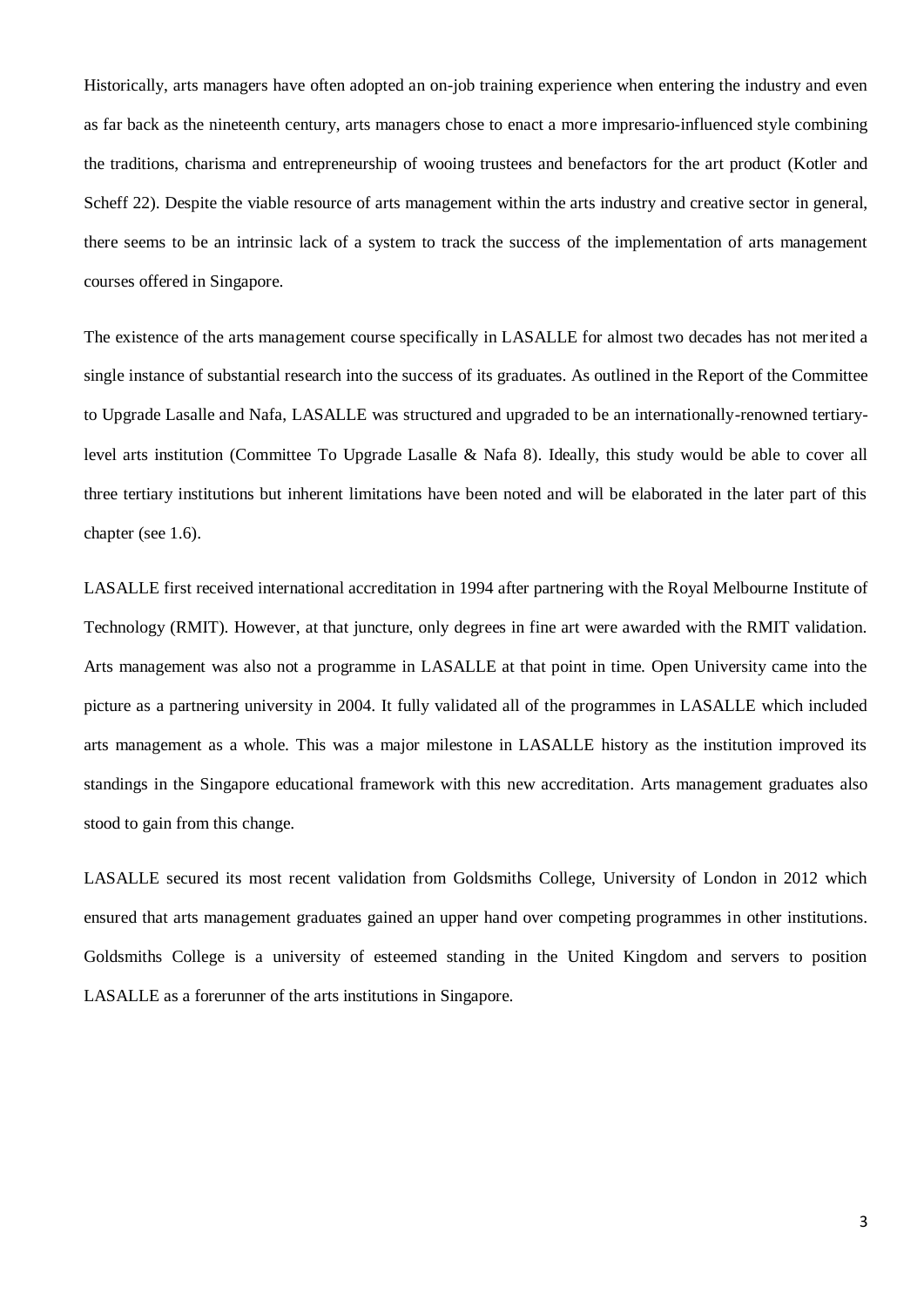#### <span id="page-8-0"></span>**1.2 Thesis statement**

# *Formal arts management education has made the LASALLE graduate relevant, employable and successful in Singapore's arts industry.*

This thesis statement grew out of the succinct need for research to be conducted into the viability and success of the arts management course offered in LASALLE. There have been intermittent reports and data regarding successful graduates at the peak of their careers yet it has not been substantial enough to develop a database or intuitive resource accessible to policymakers or researchers.

There is also no focused follow-up conducted on arts management alumni after a period of time and only the more successful ones are showcased in the official arts management website for LASALLE. Despite the known number of employed LASALLE arts management graduates in a list provided on the website, it was not extensive and certainly inconclusive. This study aims to focus the research towards the statement above and answering the questions listed. (See 1.4)

### <span id="page-8-1"></span>**1.3 Research Aim and Objectives**

This study aims to ascertain the relevance of formal arts management education in Singapore's industry and whether it has significantly affected the employability and marketability of LASALLE arts management graduates. The success of the graduates will also be analysed based on the responses. The specificity of this research will be geared towards LASALLE arts management graduates in a seven-year span.

## **Objectives**

- 1. To track how the BA Arts Management programme has changed from 2005 to 2012.
- 2. An overall aim of this study is to examine the career paths of LASALLE arts management graduates as well as ascertaining their general success in their field.
- 3. It will endeavour to find out how many arts management graduates have remained in the arts industry and whether they have attained their career goals or ambitions.
- 4. It will conduct exploratory research into the recognition and accreditation of the LASALLE arts management qualification with regards to employment within the public and private sector.
- 5. Measuring expectations of previous years' graduates from the programme.
- 6. Discuss matching solutions on meeting the graduates' expectations.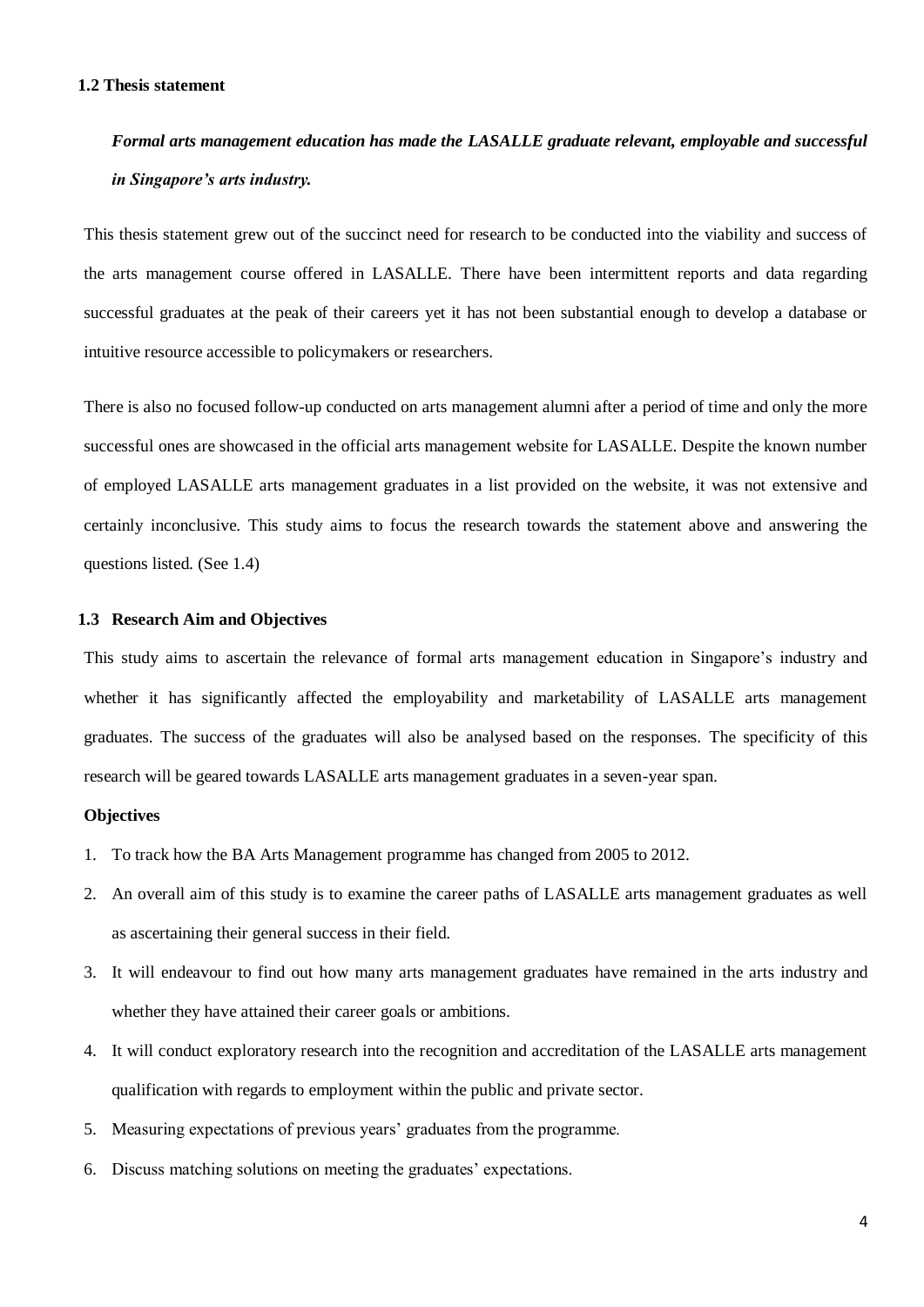## <span id="page-9-0"></span>**1.4 Research questions**

#### *i. How justifiable is an education in arts management in the arts industry?*

The objective of this research question is to ascertain whether the careers of arts graduates are deemed to be successful. This question will also investigate whether the current careers of graduates are in line with their initial career goals set during the course of their arts management education in LASALLE.

# *ii. Do employers who graduate from LASALLE perceive the LASALLE Arts Management graduate as a viable employee?*

The objective of this research question is to analyse whether employers in the non-arts related sectors will consider employing a graduate from arts management course in LASALLE. Qualitative research in the form of interviews will be conducted together with quantitative research to ascertain the relevance of the graduate in an industry unrelated to the arts.

#### *iii. What is the progress and development of career paths of arts management graduates?*

This research question will trace the career paths of various arts management graduates. It will graph a pattern of their careers which will show whether they remained within the arts industry or veered into a non-arts related sector due to poor employability or marketability in the job industry. It will also check on how their careers have progressed since graduation from LASALLE and whether there are any inherent defining patterns.

### *iv. Do arts management graduates attain their career goals?*

This question will delve into the graduates initial aims and objectives before graduation and ascertain whether they achieved their goals after finishing their arts management education in LASALLE. It will also compare how they have managed to attain their career goals and whether any failure to do so has had anything to do with their arts management education.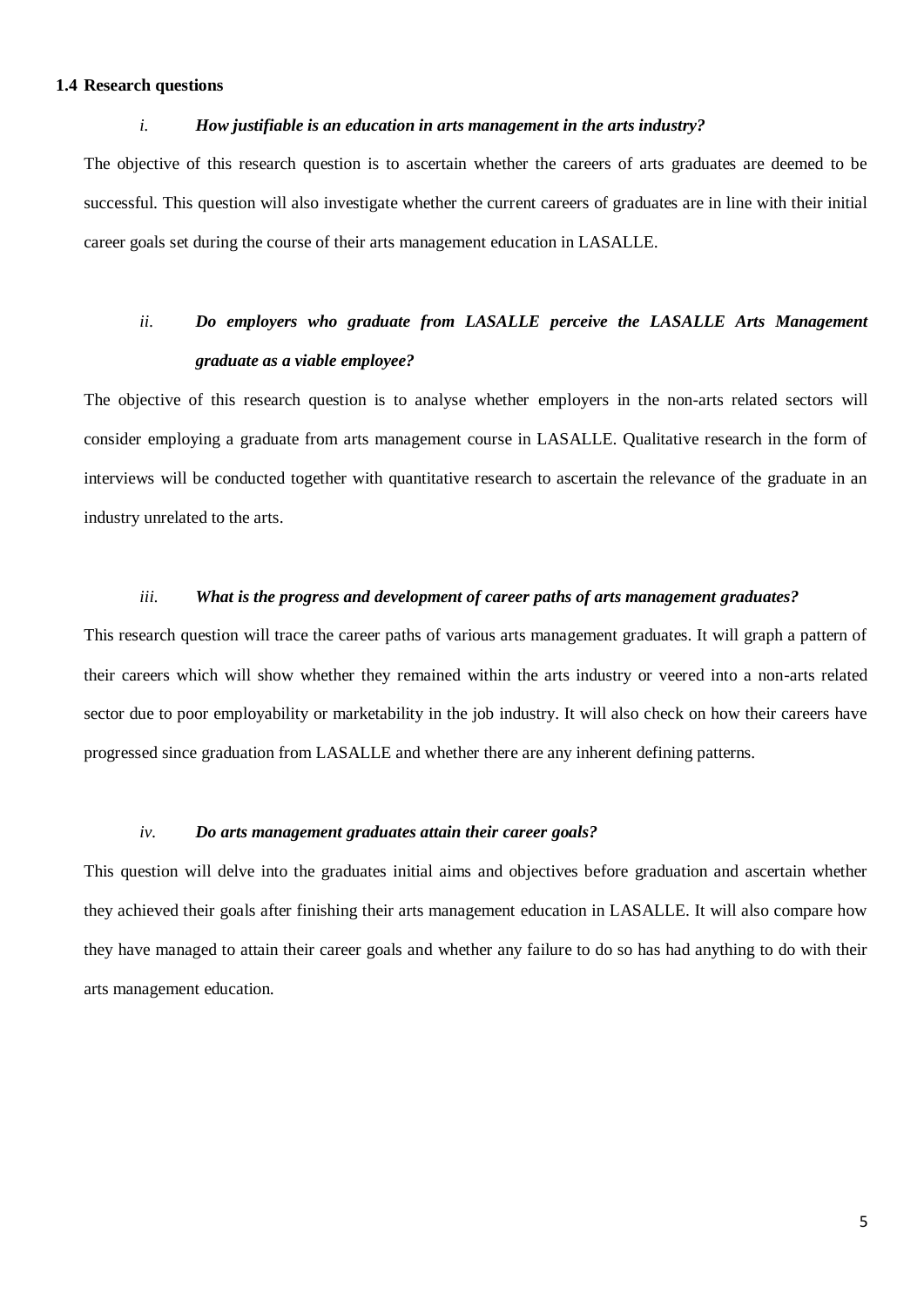# *v. What is the general perception of graduates towards their formal arts management education in LASALLE?*

The constant admission of students in the arts management course in LASALLE has proven its reasonable attractiveness in academia. This research question seeks to place an inquiry within the graduate student body and put forth their own perception of their education acquired in LASALLE. It will also contrast this with the general aims and objectives of the arts management course stipulated by the academic guidelines.

#### <span id="page-10-0"></span>**1.5 Definition of key terms**

*Arts management* refers to the course of formal education or business related to the key aspects of strategic planning, administrative and finance management, fundraising, marketing and venue or artist management within the arts industry (Chong 8). The entity of the arts manager is seen as someone who enables art to happen (ibid.).

*Creative industries* refers to the creative and cultural economy comprising of, but not limited to, advertising, architecture, art, crafts, design, fashion, film, music, performing arts, publishing, research & development, software, toys and games, television, radio and video games (Howkins 88).

*Alumni* and *graduate* refers to the group of students who have successfully completed and graduated from the arts management course in LASALLE from the period of 2005 to 2012. For the purposes of this study and the limitations inherent in the research, it will be confined to a seven-year period only.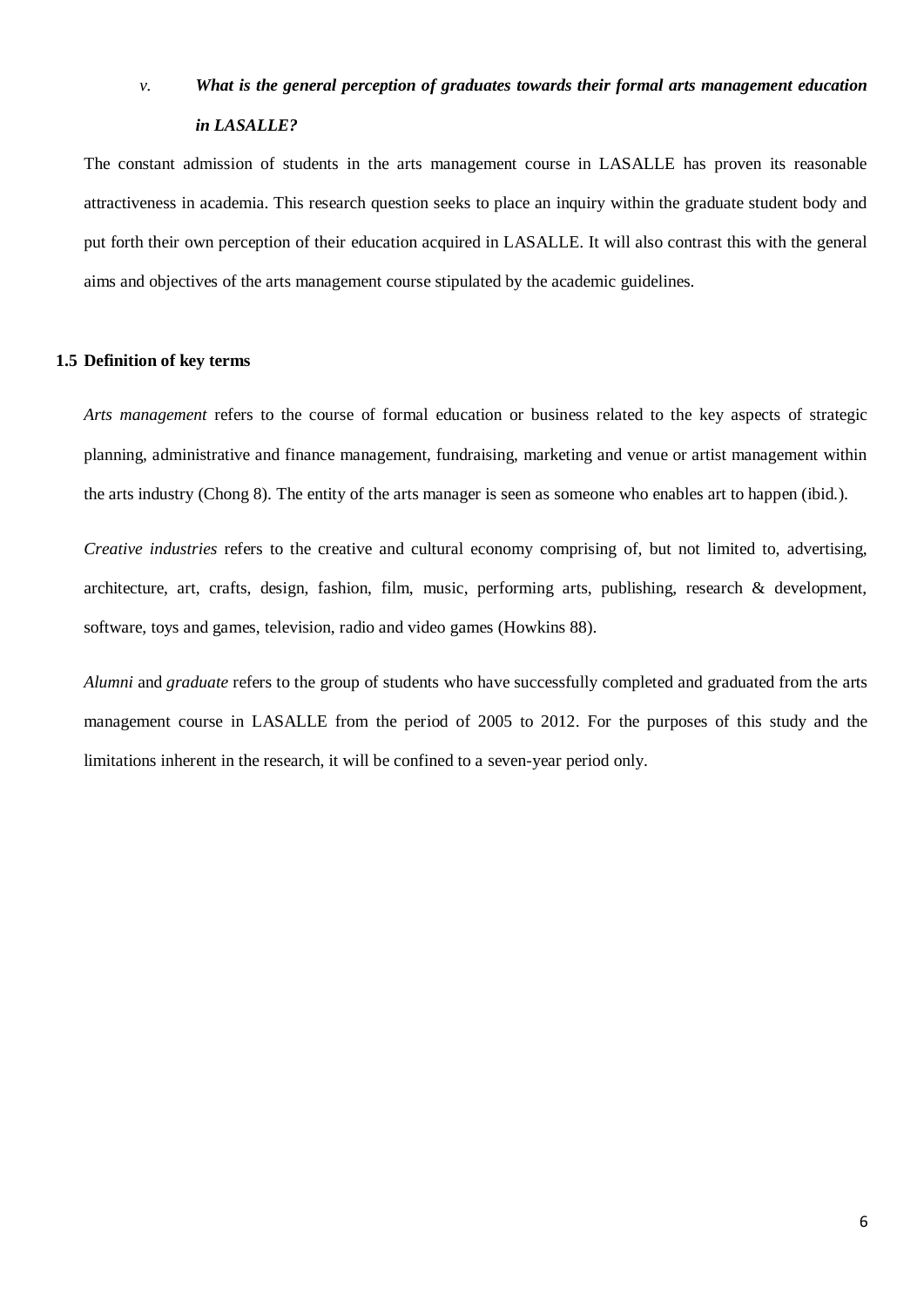## <span id="page-11-0"></span>**1.6 Significance and limitations of study**

This study will serve as a working database and resource for LASALLE to measure the success of the arts management course it offers. It will also provide valuable information about its graduates and whether there are any changes to be meted out in the syllabus or modules offered by LASALLE. It will also serve as a foundation for further research into the success of the arts management courses offered by NAFA and NP. Data collected from this study can also be used to tailor and fine-tune any future courses in the field of arts management in other academic institutions in Singapore. Even though the arts management programme at LASALLE has been in existence for over a decade, it has not merited a single instance of academic research. This research aims to kickstart research into the arts management programme and perhaps it may continue further.

Despite the best efforts of this study, the researcher accepts that there are some limitations inherent in it. For example, due to the sheer breadth and scope of research constrained by time, this study will only collect data from LASALLE graduates in a seven-year period from 2005 to 2012. Also, this study will focus its data collection on a single tertiary institution – LASALLE – due to the nature of the arts management courses which are offered up to a degree level and because of limited access to records offered by other tertiary institutions like NAFA and NP. This study will endeavour to provide the most accurate research data based on the specific qualitative and targeted quantitative methods which will be outlined. (See 3.1)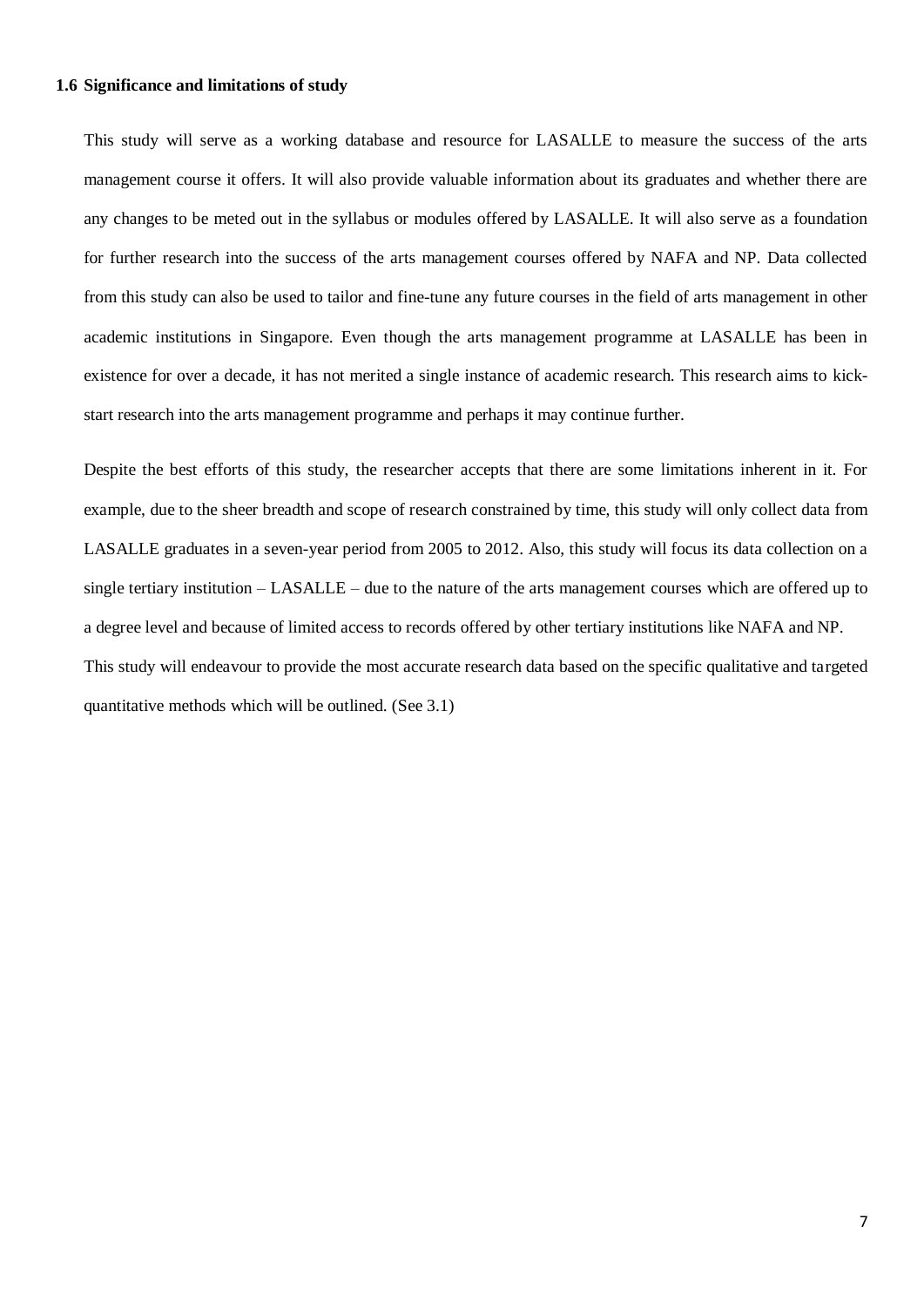### <span id="page-12-0"></span>**2. Literature Review**

#### <span id="page-12-1"></span>**2.1 Introduction**

An understanding of arts management requires the basic understanding of its concepts and theories. This area of study goes beyond the academic syllabus taught in LASALLE or other institutions and deeper into the core functions of arts management within the arts industry in Singapore. Arts management education was seen as a burgeoning practice and questions were previously raised regarding what it was exactly was being managed. Ruth Bereson examines and evaluates the management of the arts as a practice and investigates the core functions of it (Bereson 27).

One of the main challenges of defining the proper scope of arts management is illustrated by Byrnes as 'arts managers are not clearly identified as a work group' when taking into consideration the population of employees in all aspects of the arts (Byrnes 39). Byrnes has also undertaken the task of examining the results of a study by Paul DiMaggio revealing that a limited number of managers had management or arts management degrees. DiMaggio reveals that more than 85 percent of the arts managers in theatres, museums, orchestras and arts associations said that they learned most of their skills from on-job training. The arts managers who were trained in university also responded to DiMaggio's study saying that they were not adequately prepared or trained during their schooling.

As LASALLE is one of the institutions awarding degrees at a university level for arts management, this study has tremendous relevance to Singapore's context. DiMaggio had already noticed this trend occurring in his study and LASALLE could do well to utilise the results and data to ensure that the same results do not occur within the academia of arts management. Carefully studying DiMaggio's results could also reveal several options of enhancing and upgrading the arts management programme in LASALLE to avoid such results.

However, more than three decades have passed since that study was conducted revealing a significant gap in the literature since then. There have only been sporadic attempts to reveal whether arts management employees, specifically in Singapore, have received formal arts management education.

In the Occasional Paper for the University at Buffalo, Matt Hackler elaborates that the arts management graduate will face careers in what is known to be an increasingly complex and embattled field (Hackler 58). Hackler is of the opinion that despite the skills an arts management gains during his education, there might be some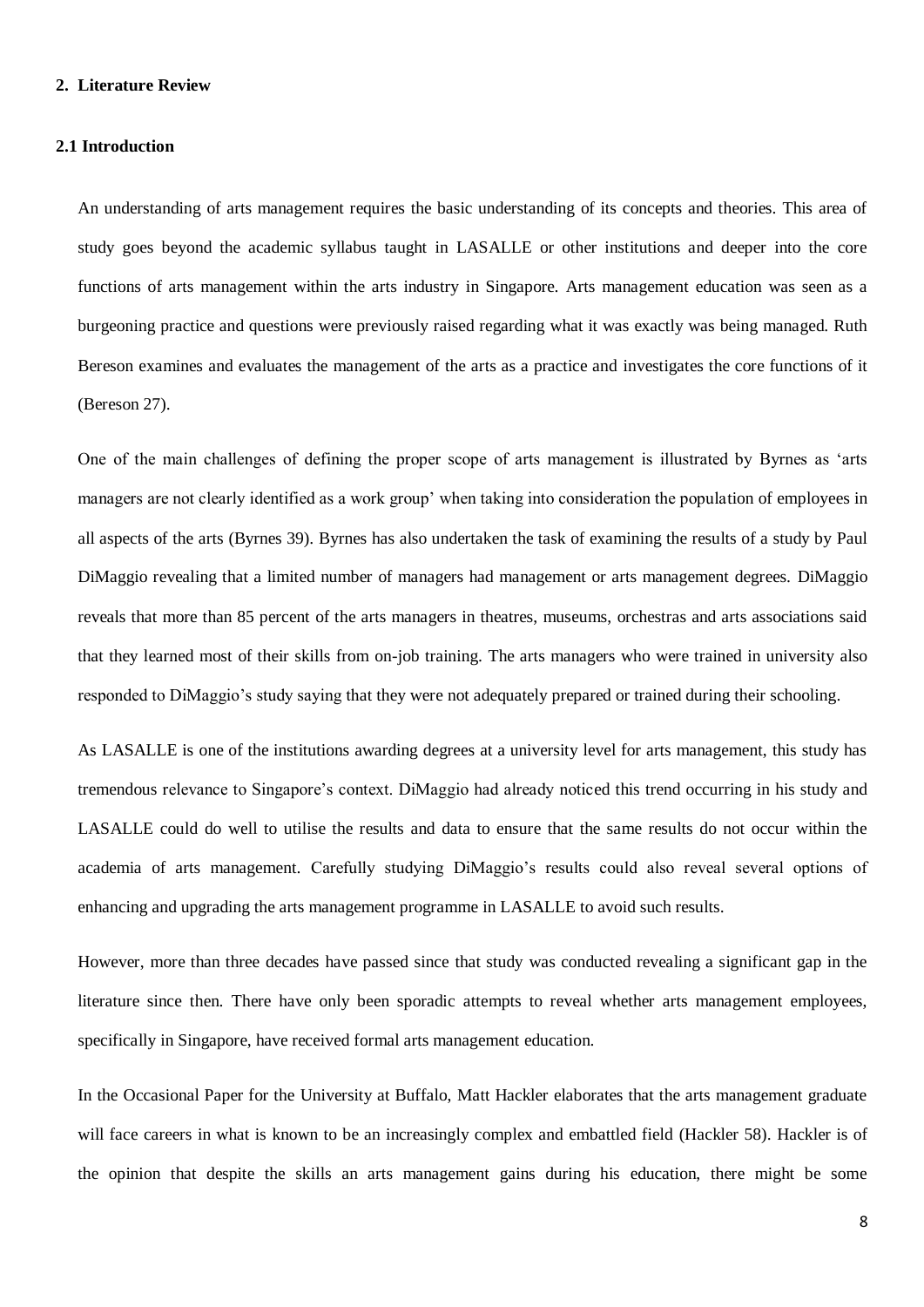insufficiency once the graduate enters the workforce. There is a growing need for the arts management graduate to learn a wide range of skills from different areas of management and not resign themselves to a certain criteria of management. He also notes that graduate education in arts management presented the most viable option to achieving fulfilling careers in the field itself. This places a certain importance in arts management education as many organisations have begun to demand a graduate degree even for entry level positions (Hackler 59).

### <span id="page-13-1"></span><span id="page-13-0"></span>**2.2 Thematic Analysis**

## **2.2.1 Private vs. Public Governance**

There is a recurring theme in American literature regarding the private governance of the arts in its market. Arts managers in that sector rely on private ownership of venues and spaces with the added support of donors to support their ventures. There is a rabid sense of ownership associated with the arts. This relates to art managers having their identity passionately tied to their scope of work. For example, when the state threatened to abolish the NEA in 1981, a significant majority of the arts sector – including non-profit arts organisations, public arts agencies, academics involved in cultural policy – joined forces to protect the agency's existence (Cherbo, Stewart and Wyszomirski 11).

This system lends itself well from the borrowed *impresarial* leadership style of European arts managers from the nineteenth-century which has heavily influenced the American style of modern arts management. (Peterson 162).

In a compiled series of papers by City University, Deanna Petherbridge elaborates the arm's length principle of the United Kingdom (UK) system of arts management where she relates how the role of public funding bodies like the Arts Council has become less central to the arts community (Petherbridge 8). The UK system of arts governance is more public and features support from the state yet it does not directly make decisions concerning the sector. The Singapore system is heavily influenced by this as seen by the publications of the Renaissance City Plans which was first released in 2000. Although the NAC falls under the umbrella of the Ministry of Information, Communication and the Arts (MICA), it has enjoyed a fair degree of autonomy in the sector.

This is evident in the nomination of its own 'arts' Nominated Member of Parliament (NMP) with then-Co-director at The Substation, Audrey Wong Wai Yen in July 2009 and the administration of premier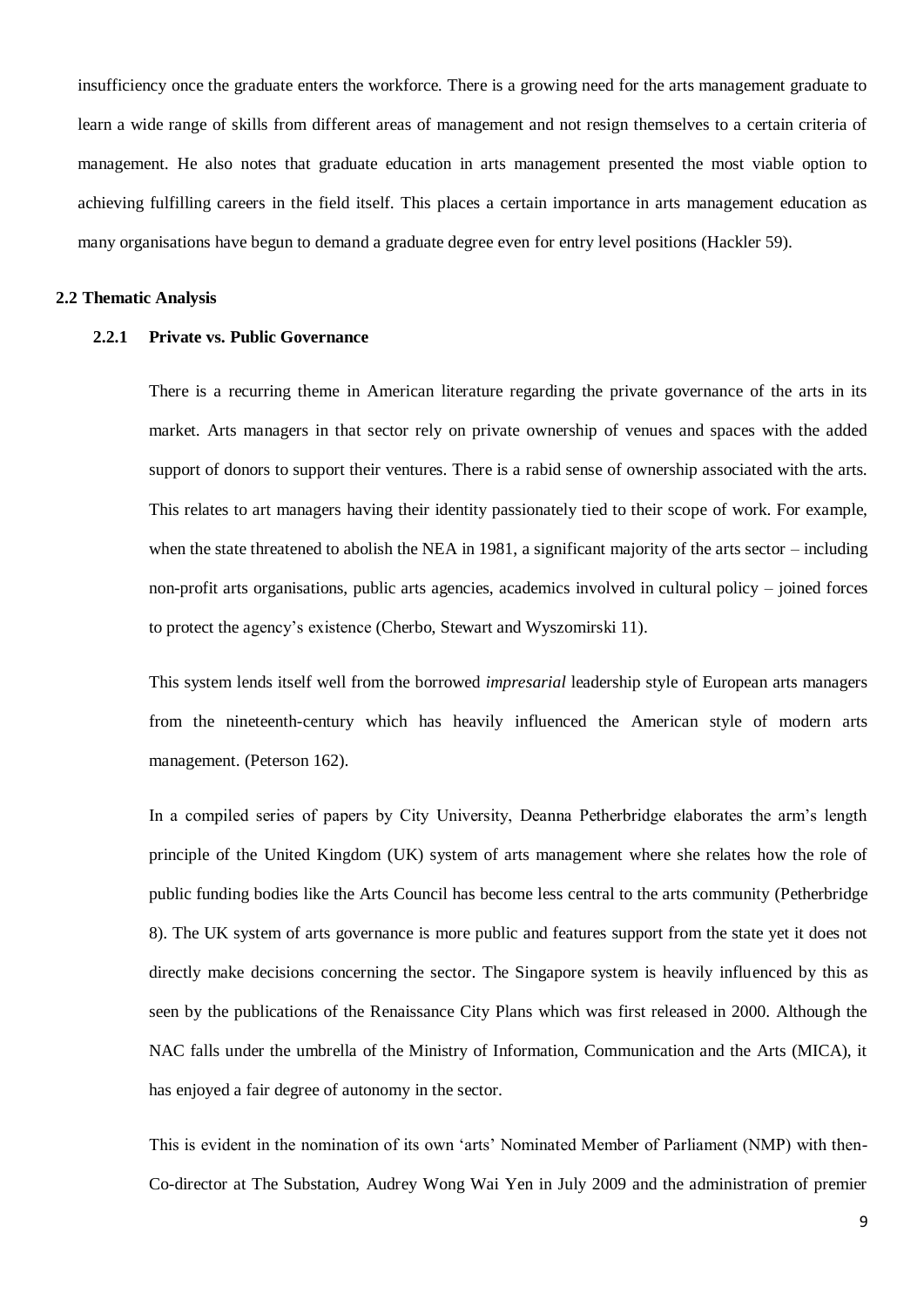performing arts venue Esplanade – Theatres on the Bay handled by a non-profit public company limited by guarantee, The Esplanade Co Ltd. Although it is not a government body, it does report to a state Sector Administrator, the MICA Charity Unit (MCU) which falls under the purview of MICA itself (The Esplanade Co Ltd 10). The Australian identity of arts management also follows closely to the UK principles explained above as shown in an Australian study (Radbourne and Fraser 5). It reiterates the government creates the policies yet the administration of said policies is left to individual management entities like the Australian Elizabethan Theatre Trust.

Cowen has strong feelings about the arts managers, the government and its arts policies:

These individuals (arts managers) want their government to make a statement that the arts are about more than simply money and about more than mere contractual agreements. They want the arts to be viewed as a vital part of a national or regional heritage, and one that receives official recognition from the government as such. Recognition of this kind requires government financial support and government arts programs (Cowen 26).

The government has stressed the need for cultural vitality (TodayOnline) in the constantly changing socio-economic landscape of Singapore. Its early policy to "promote widespread interest and excellence in pursuit of the arts" (Advisory Council on Culture and the Arts 1) was further re-administered in the Renaissance City Plans (Ministry of Information, Communication and the Arts 14) and the Report of the Arts and Culture Strategic Review (ACSR) which promises to strengthen the curricula and profiles of NAFA and LASALLE (Ministry of Culture, Communication and Youth 74).

The Report of the Committee to Upgrade Lasalle & Nafa outlined several initiatives to streamline courses in LASALLE by optimising resources and positioning it as an autonomous arts institution with a dedicated level of government funding. However, it acknowledged a huge gap that both LASALLE and NAFA do not possess the proper standards acceptable within the Singapore education framework.

This fact remains true even till the present day as graduates face certain resistance when applying for employment in the Singapore civil service as well as statutory boards within the Singapore government. Truly, some aspects of the Report have been successful as LASALLE has grown to be a reputable arts institution in Singapore and currently has the accreditation of Goldsmiths College, University of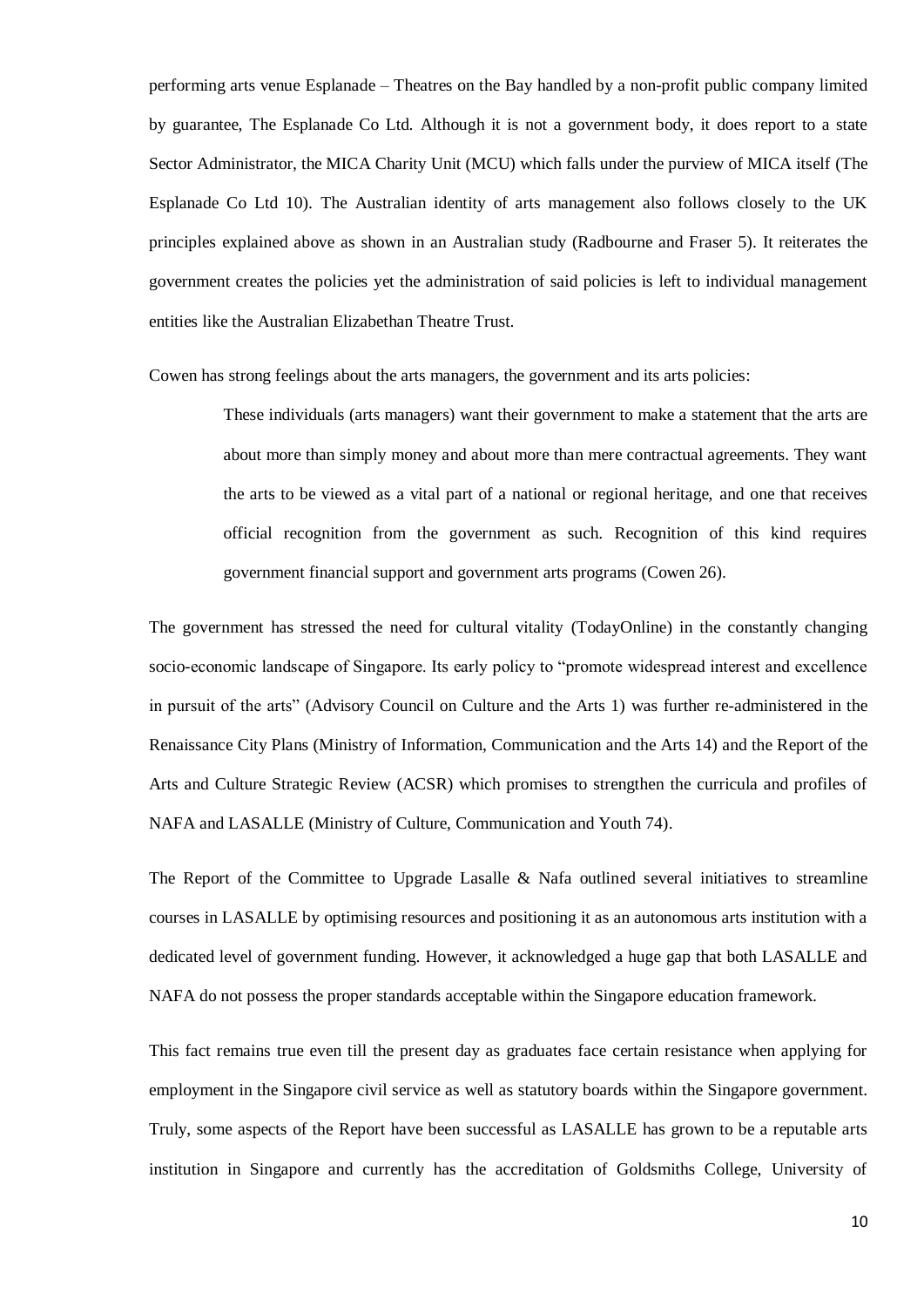London. This is an encouraging factor in the continuous effort to improve the standings of LASALLE among the other degree awarding institutions in Singapore.

## <span id="page-15-0"></span>**2.2.2 Roles of an arts manager**

The roles of an arts manager in the American system seem to be more intertwined where a single manager can coordinate a multitude of tasks and roles whether it is directly or indirectly related to his appointed position within the organisation. Chong explains that the United States of America (USA) has helped advance a nexus between business and the arts including business sponsorship and the art and culture as subjects of economic inquiry (Chong 3). Kotler and Scheff also agree that managing arts organisations has become much more complex as the arts managers have to 'take on auxiliary activities such as operating retail stores, dining facilities, educational programs, real estate ventures, music recording contracts and membership tours' (Kotler and Scheff 23).

The American arts manager is oft-times an arts practitioner himself while juggling his own responsibilities as an artist or venue owner. Franscogna Jr. and Hetherington outline this 'juggling act' by noting that the arts manager is the focal point of hundreds of decisions that must be made daily (Franscogna Jr and Hetherington 188).

Rothman and Derby also note that great management is about leading and developing people and managing tasks (Rothman and Derby 9). It is also noted that goals need to be set early so that it can address each person's specific issues and may include career development goals (Rothman and Derby 138).

## <span id="page-15-1"></span>**2.2.2 Job skills essential to an arts manager**

Citing Hoving, Chong states that "a leading arts manager must characterise the contemporary balance of skills and competencies as a scholar, aesthete and connoisseur on one hand; fund-raiser, publicist, and diplomat on the other" (Chong, Arts Management 10). Purushothaman puts it beautifully about a team concept inherent in the scope of arts management:

> An artistic director/festival director – supported by a team of curators/managers who have oversight of programming, marketing and administrating the event and its resources - often leads a festival taking responsibility for its overall aesthetic architecture. Working with a local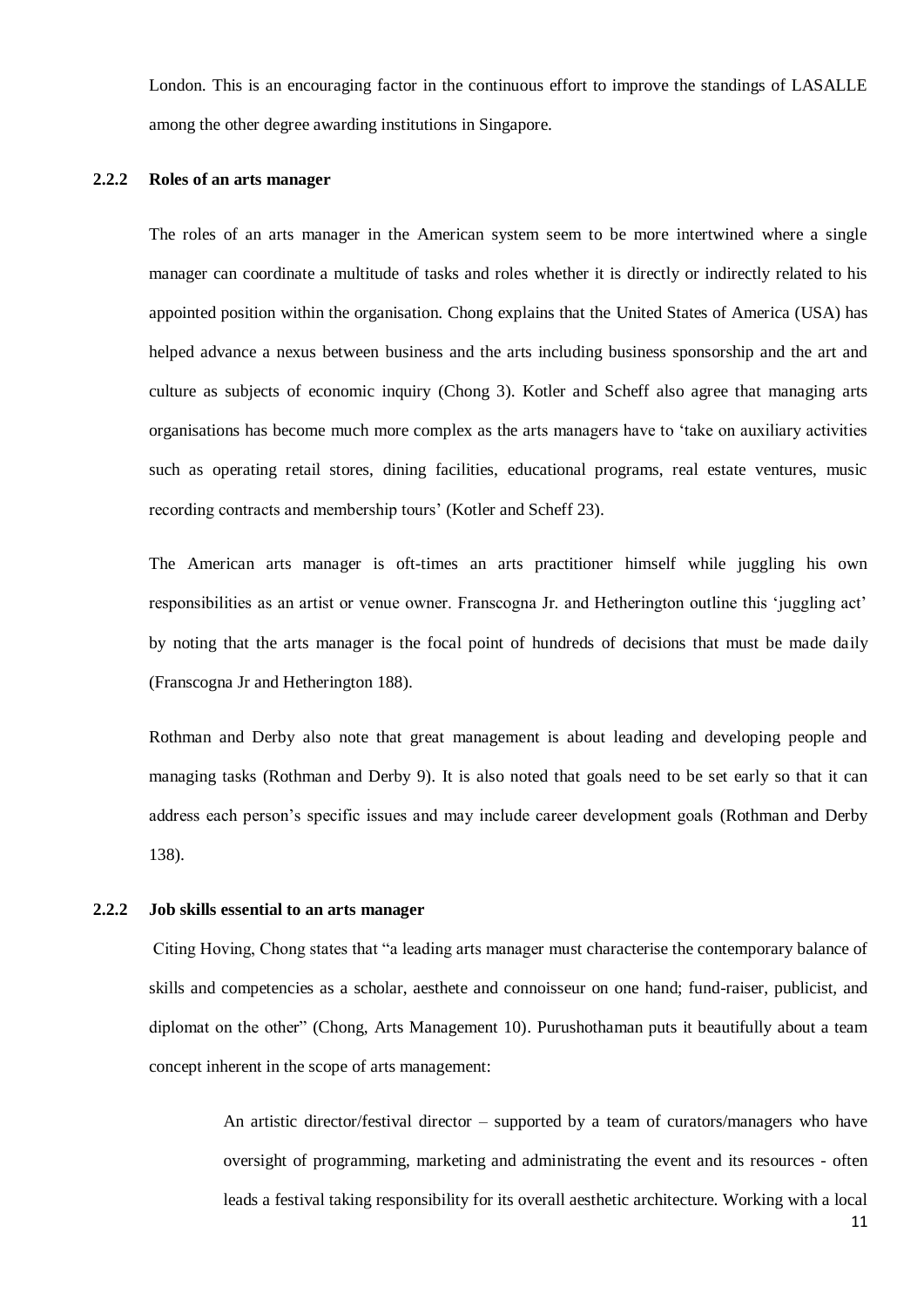and international team of artists, patrons and specialists, this individual develops a visionary concept, which is realized through a performance-oriented set of activities that display sensitivity towards aesthetic and social experiences (Purushothaman 23).

Purushothaman is elaborating the various types of tasks which an arts manager can be expected to handle. It is therefore extremely pertinent that the arts manager is equipped with traditional management skills like marketing or accounting but also other skills like artist management and art history. This provides the arts manager with a palpable base of resources which can be drawn upon during employment at almost any organisation, event or festival, as related above. The arts manager must also possess a vision and definitive goal in mind when leading a team towards the development of a particular exhibition or event. This arts leadership quality must be inculcated during the term of study within an institution and further developed upon entry into the working world.

Radbourne and Fraser assert:

The most effective arts managers are those who combine a sensitivity to the arts and an administrative background. The increasingly corporate nature of arts organisations requires a manager who displays sophisticated business skills but not at the expense of a genuine appreciation of creativity in art and cultural practice (Radbourne and Fraser 168).

This assertion supports Purushothaman's notion as well. Arts organisations like the Singapore Arts Museum (SAM) are increasingly leaning towards a total corporatisation of their management structure. This exponentially increases the need for arts managers to bolster their knowledge of other management skills without sacrificing their innate ability to stay sensitive towards the arts.

In order for the arts manager to truly maximise the effectiveness of all the skills acquired throughout the educational and mentorship process, it is important not to allow the balance between arts-centric management and traditional management to tip over.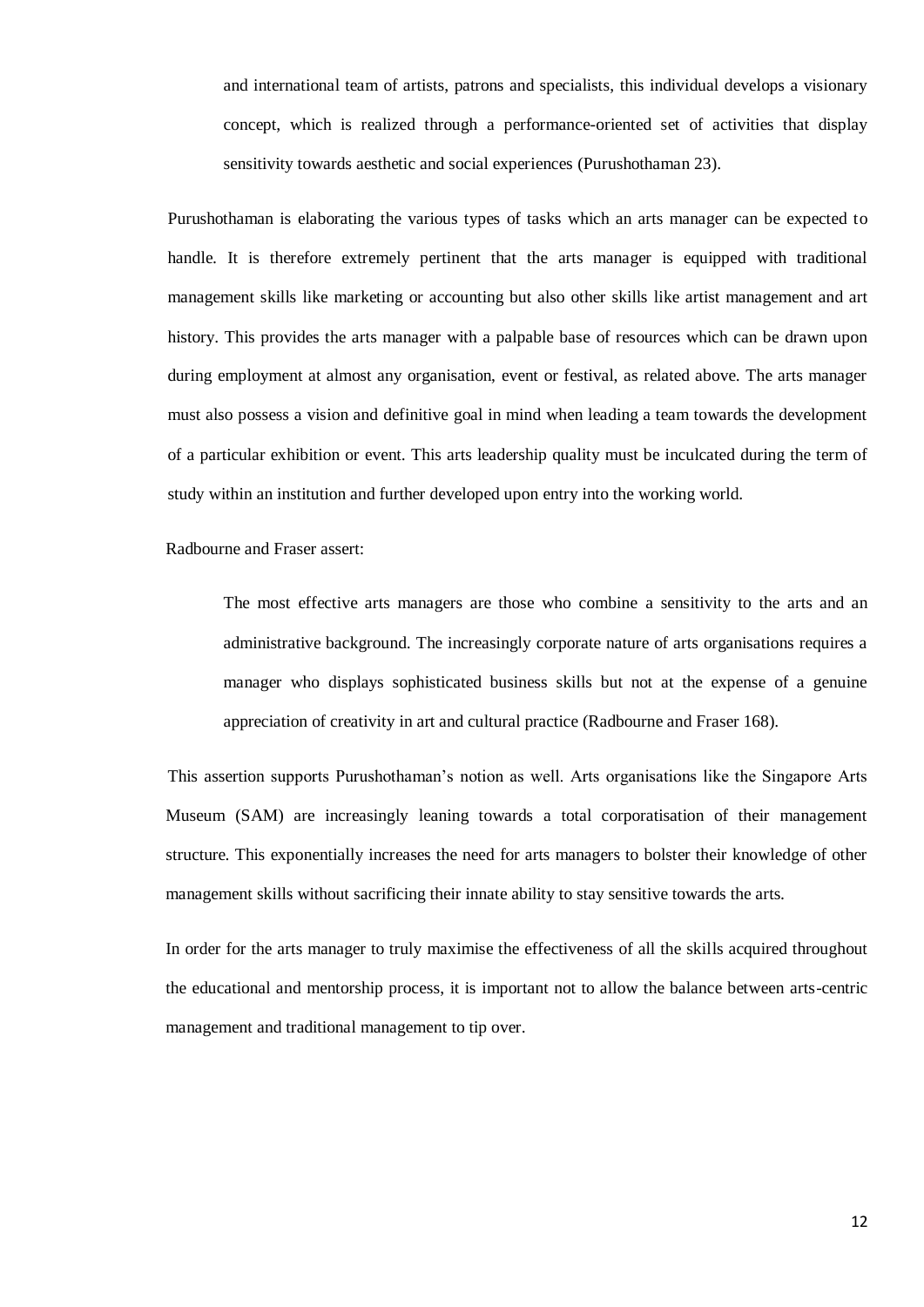## <span id="page-17-0"></span>**3. Research Methodology**

#### <span id="page-17-1"></span>**3.1 Rationalising Qualitative Orientation towards Research.**

The sensory side of human experience is primary in the arts, or so it is believed. Plato himself regarded the senses as impediments to the achievement. Eisner mentions that what one needs to research in a situation must be appropriate for the circumstances one addresses and the aims one attempts to achieve (Eisner 4). The root of this study is the highly individualised experiences of the arts management graduates from LASALLE and the consequential result of their formal arts management education. As such, it was pertinent to approach each interviewee with a set of questions which would elucidate their experiences and career journeys.

Seidman states that at the root of in-depth interviewing is an interest in understanding the lived experience of the interviewee and the meaning they make of that experience (Seidman 9). The method of qualitative research holds true to the very basic modes of inquiry. The interviews seek to recount narratives of experiences with each interviewee to bolster the collection of data. Successful data management depends on a sound organisation that has mapped out in advance all the data preparation (Stouthamer-Loeber 98).

Candidates were selected through the directory listing of arts management graduates provided by LASALLE. A request was made with the School of Arts Management and the non-confidential contact details of graduates were provided. A pool of potential candidates was created and a sample size of 30 was selected to encompass the years from 2005 to 2012. The sample size of 30 graduates was selected as a balance between accuracy of data and inherent time constraints of this study. 33 graduates responded and their answers recorded.

The primary mode of interviews was conducted via e-mail to streamline the data collection process. Interviewees were also selected based on their year of graduation to clearly gather data based on the change in accreditation from the Royal Melbourne Institute of Technology (RMIT) to the Open University in 2008 and Goldsmith College in 2012 onwards. Although no Goldsmiths graduates can be sampled because the pioneer batch will only graduate in 2013, the 2012 graduates managed to experience a renewed Goldsmith-accredited syllabus in LASALLE for approximately one year.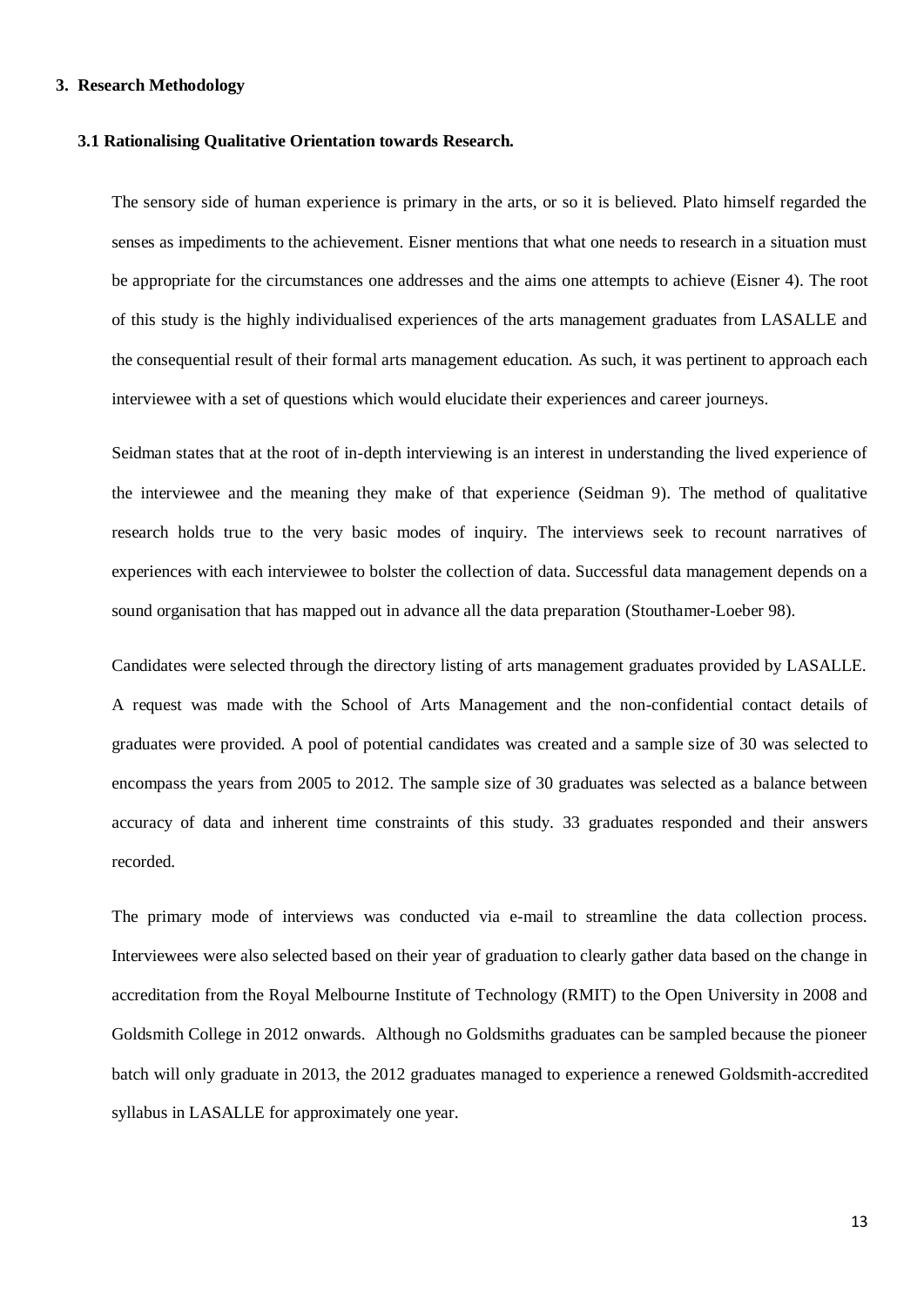Seven graduates from the sample size were selected for face-to-face interviews as they were interested in providing answers with more candour and decided to illustrate their career paths further than the questions posed via e-mail. This was also done to bolster the set of e-mail interviews already done with the sample size.

The interview questions were designed based on the aims and objectives of this study and also in consideration of the research questions posed (see 1.4). They were also designed to be threaded together so as to develop a well-rounded set of questions which would avoid being overly formal yet professional.

This method was chosen to identify the types of jobs arts management graduates take on and their main reasons for doing so. The questions posed also illustrate the factors of the graduates who have left the arts industry for other professions. Knowles and Cole mention that as a framework for inquiry, arts-based research is sufficiently fluid and flexible to serve either as a methodological enhancement to other research approaches or as a stand-alone qualitative methodology (Knowles and Cole 60).

Confidentiality of each interview is maintained by a strict code of ethics outlined in the Participation & Confidentiality Form attached to the e-mail sent to the interviewee. The interviewee is also informed that any answers given will be kept strictly confidentiality and used only for the purposes of research in this study. They are also informed that this study may be published and used as reference for future research. Consent is given through appending their signature on the said form or in a written reply in the e-mail sent to them should they be unable to physically append their signature on the form.

## <span id="page-18-0"></span>**3.2 Substantiating Quantitative Research**

Quantitative data is also used to a certain extent in this study to bolster the qualitative research done. Data acquired from the LASALLE database of graduates will show the statistics necessary to outline the growth of the arts management course.

The number of graduates for each year corresponding to the different accreditation will be compared and contrasted with their career paths. The answers will also be collated and categorised to create a more comprehensive analysis of graduate career paths.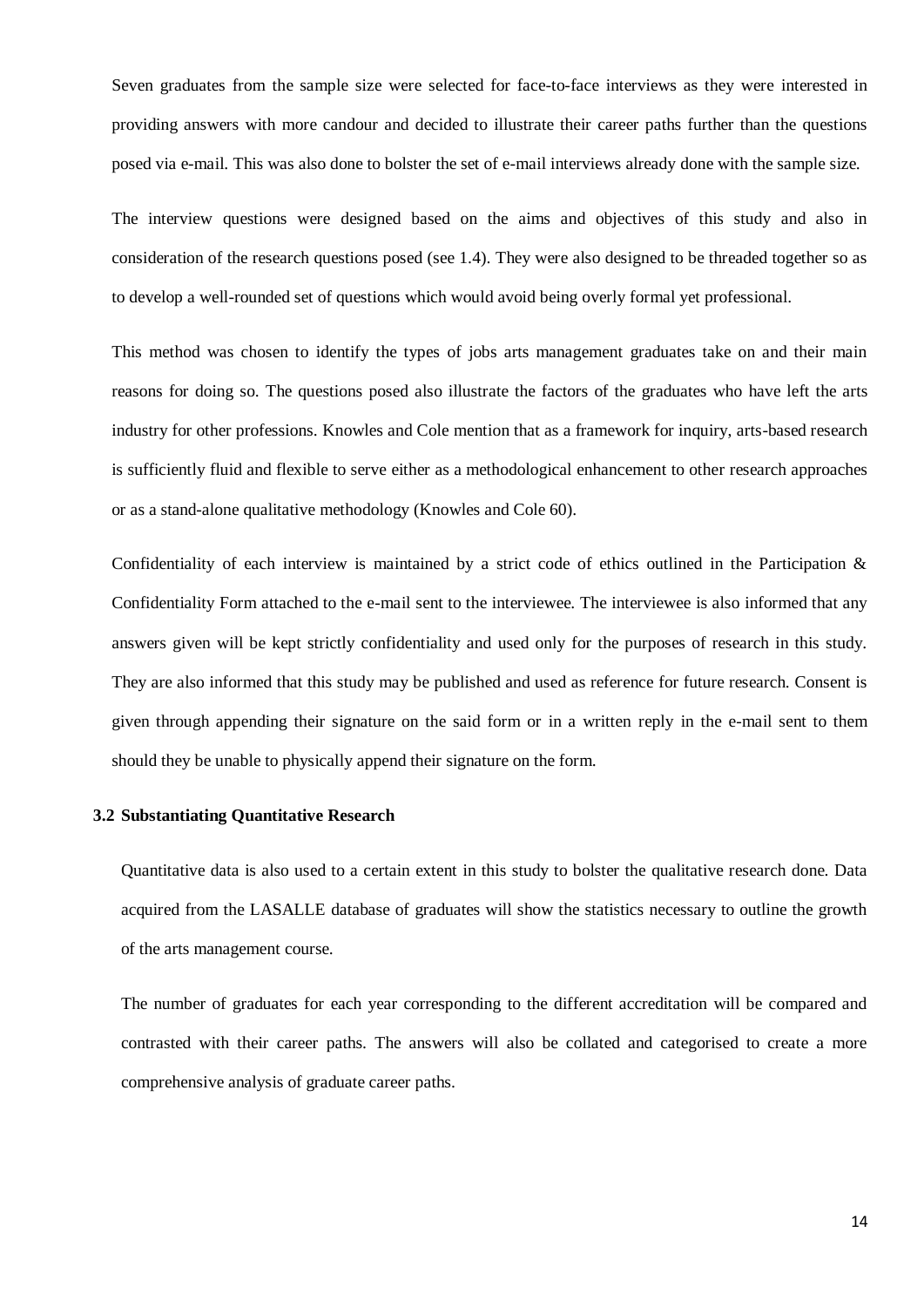A clear graphical analysis will also illustrate the data collected and provide a concise view of its overall impact on this study. This is to ensure accurate and comprehensive information dissemination during research.

## <span id="page-19-1"></span><span id="page-19-0"></span>**3.3 Limitations to Research Methodology**

#### **Research Ethics**

Chong has the opinion that no research is truly 'neutral' (Chong, Arts Management 16). As such, any study conducted is bound to gear itself towards a certain result. However, the researcher has to maintain a sense of decorum and an ethical collection of data. To ensure absolute confidentiality, interviewees who chose to remain anonymous are not referred by their real identities at any point in the research.

Every interviewee has also submitted consent either via e-mail or a signed consent form. This ensures that they are fully aware of their responses being recorded for this paper and approves it for publication. The researcher also notes to fully record and transcribe every interview ad verbatim without any edits or unwarranted deletions. This is to ensure the fullest accuracy when compiling the raw data needed for further analysis.

#### <span id="page-19-2"></span>**Conflict of Research Interests**

The research also encountered some degree of conflict within the interests seeing that the researcher is currently a student of the arts management programme in LASALLE. This research has been structured to remain completely neutral insofar as to structure the interviews with non-leading questions so as not to pry answers from interviewees.

The initial questions and follow-ups were reactionary but followed a semi-structured form of interviewing. Interviewees were always aware of the intent of this research and were given the opportunity to review their quotes in order to maintain accuracy.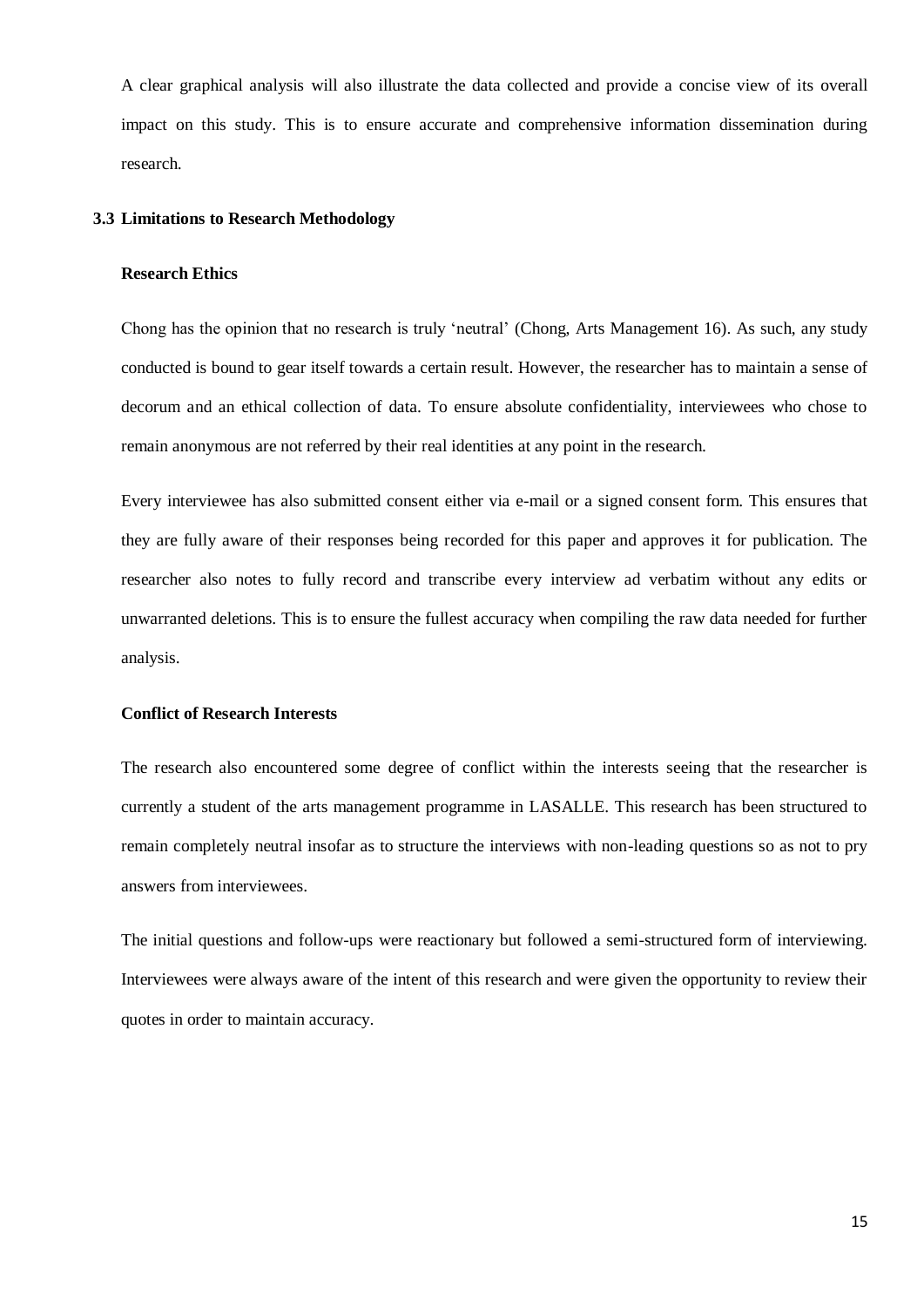# <span id="page-20-0"></span>**Reluctance of Respondents**

This research also had to contend with the general reluctance of the respondents due to the sensitive nature of research and prying questions regarding their career development. It was observed that a large number of interviewees were initially uncomfortable about relaying their negative experiences in LASALLE to the researcher but finally disclosed information after reassurances that this was purely a neutral research paper. Some degree of persuasion and subtle coaxing had to also be employed to ensure that the interviewees actually turned up for the interview and responded to the emails sent.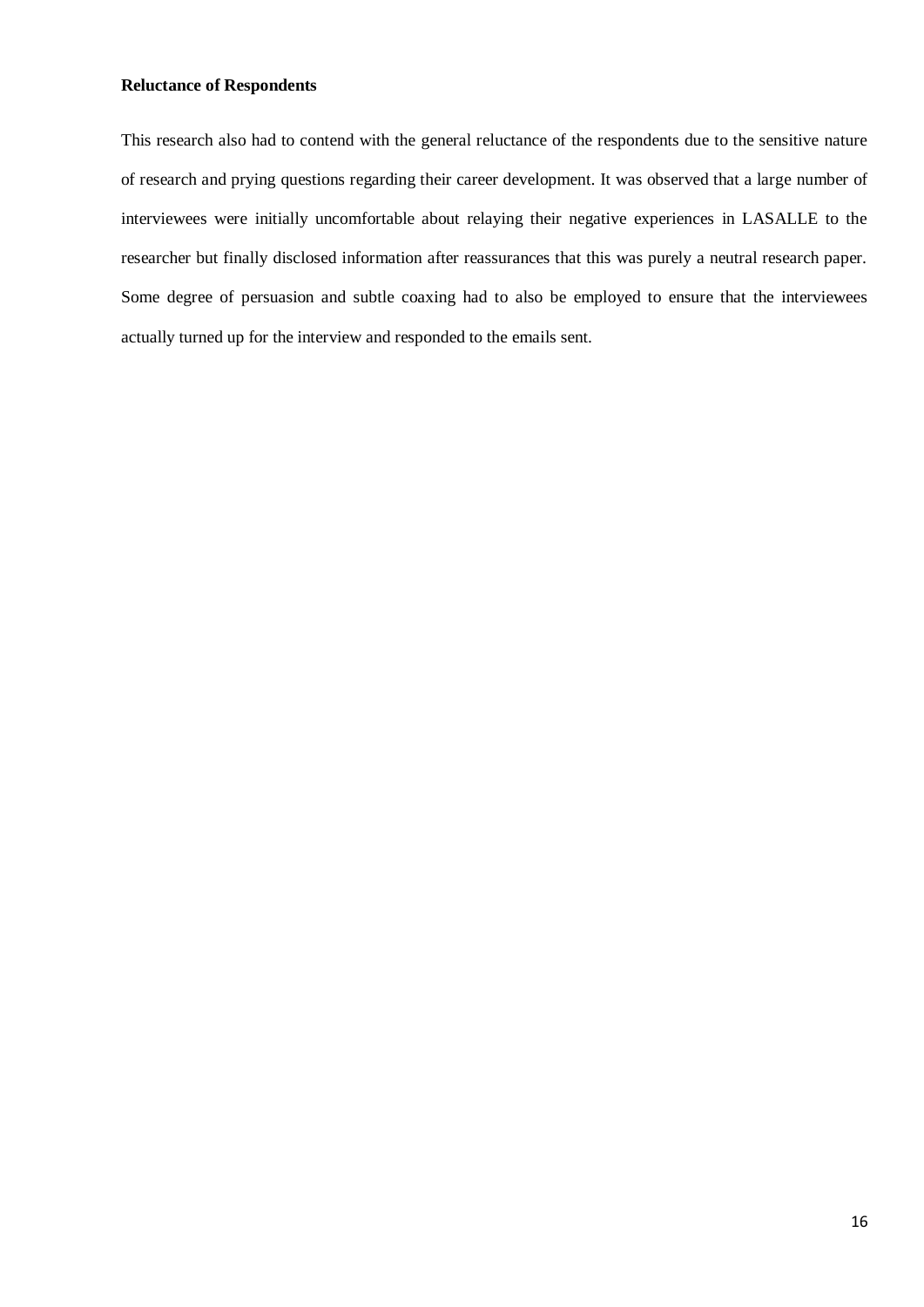# <span id="page-21-0"></span>**4. Analysis of Findings**



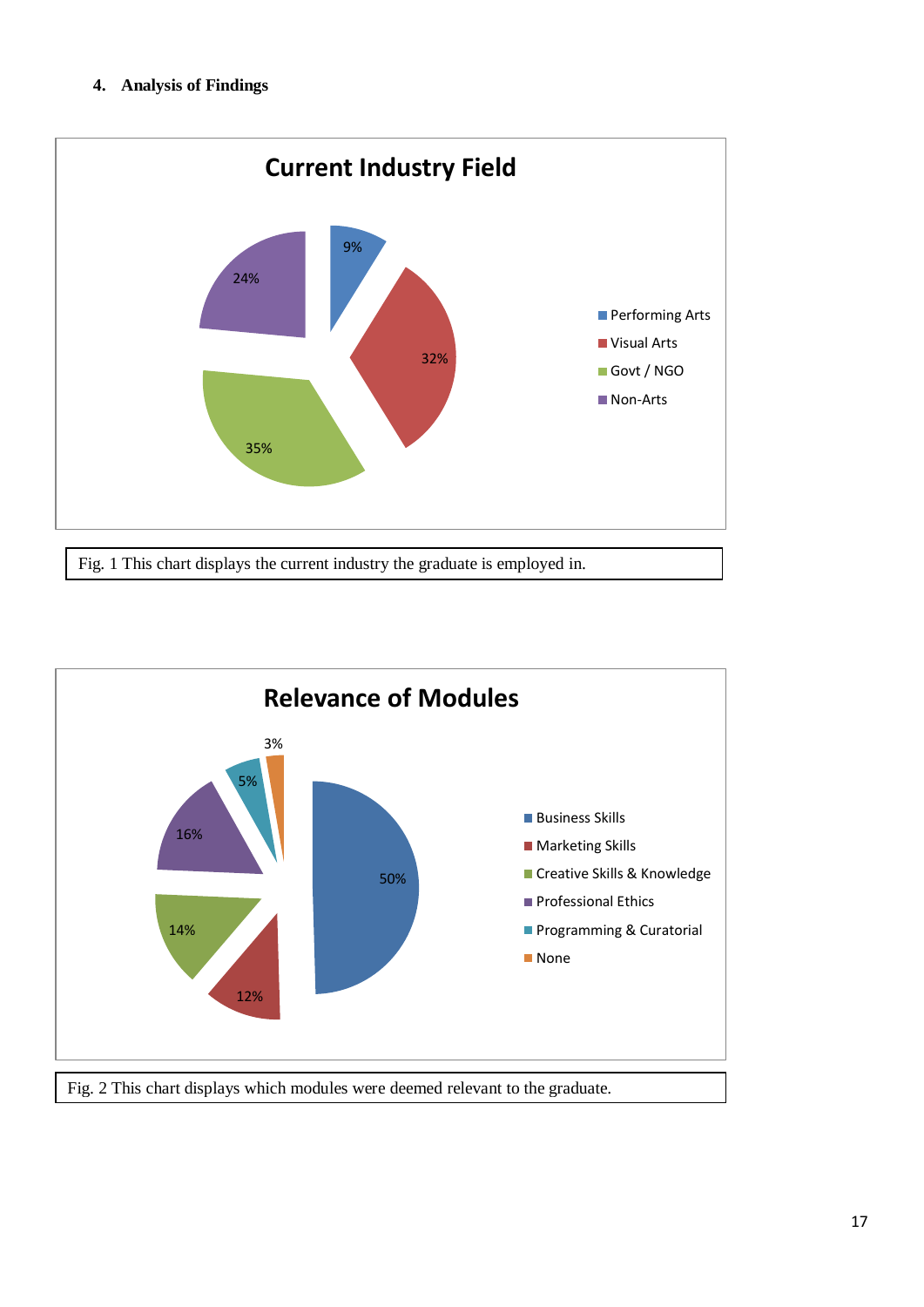



Fig. 4 This chart displays the level of satisfaction graduates felt towards their arts management education in LASALLE.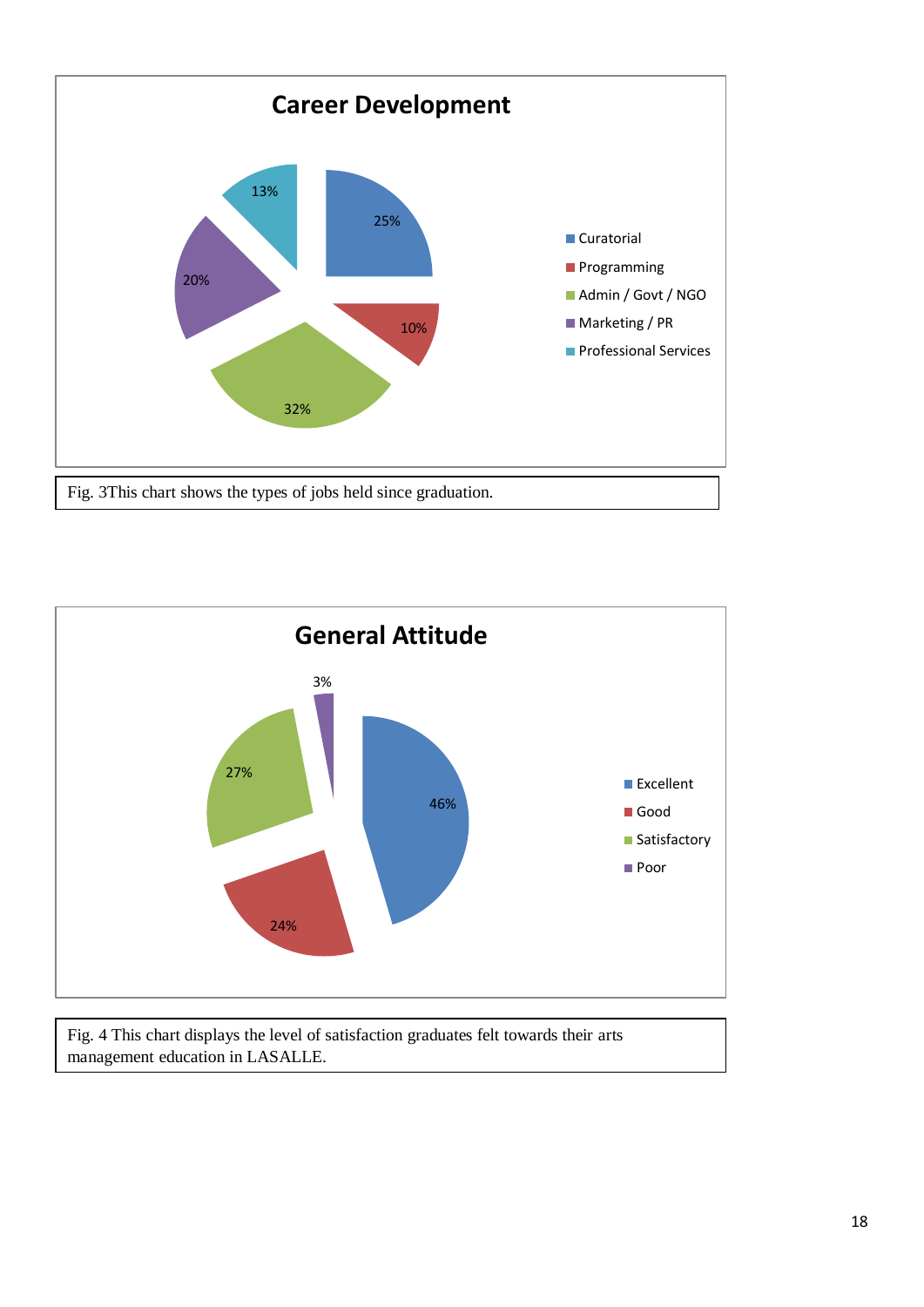#### <span id="page-23-0"></span>**4.1 Introduction**

A thorough analysis of the findings collected over the course of this research will be done in this chapter. Systematic observations were conducted during the interviews and empirical data was collected to ensure accuracy of observations. Candidates for interview were also carefully selected to provide sufficient feedback across different batches.

In selecting the candidates to be interviewed, qualitative research necessitates the emphasis of relevant sampled cases to the research topic rather than their representativeness, since the purpose of sampling is to collect specific cases that can clarify and deepen understanding (Flick 33). At a micro level, the candidates for interview were generally warm and developed a casual friendship with the researcher through the constant communication in the course of confirming the interview. At a macro level, all the interviewees had a unique attachment to LASALLE as their alma mater and a place where they grew into a mature, thinking student. This ultimately led to their exploration and foray into the working world. Bravo and Whitely note that a good student should always take advantage of every opportunity on the job as well as those that surface beyond the office walls (Bravo and Whitely 135).

This research is also by no means exhaustive and has adapted to extenuating circumstances pertaining to time and resources. The raw data gathered has been analysed and can be consumed, keeping in mind that one cannot fully comprehend the intangible nature of art, and experiencing it is never completely exhausted. Bereson adds that the judgement of art itself cannot be final (Bereson, Understanding Cultural Diplomacy 13).

The various shortcomings and successes of the arts management programme will be addressed by extracting from the interviews conducted and cross-referencing with the current arts management curricula. It will analyse how the programme has developed and managed to overcome different issues raised in the sphere of LASALLE administration.

Several recurring themes have been developed from the interviews as points raised repeatedly by the interviewees. These themes will be discussed below.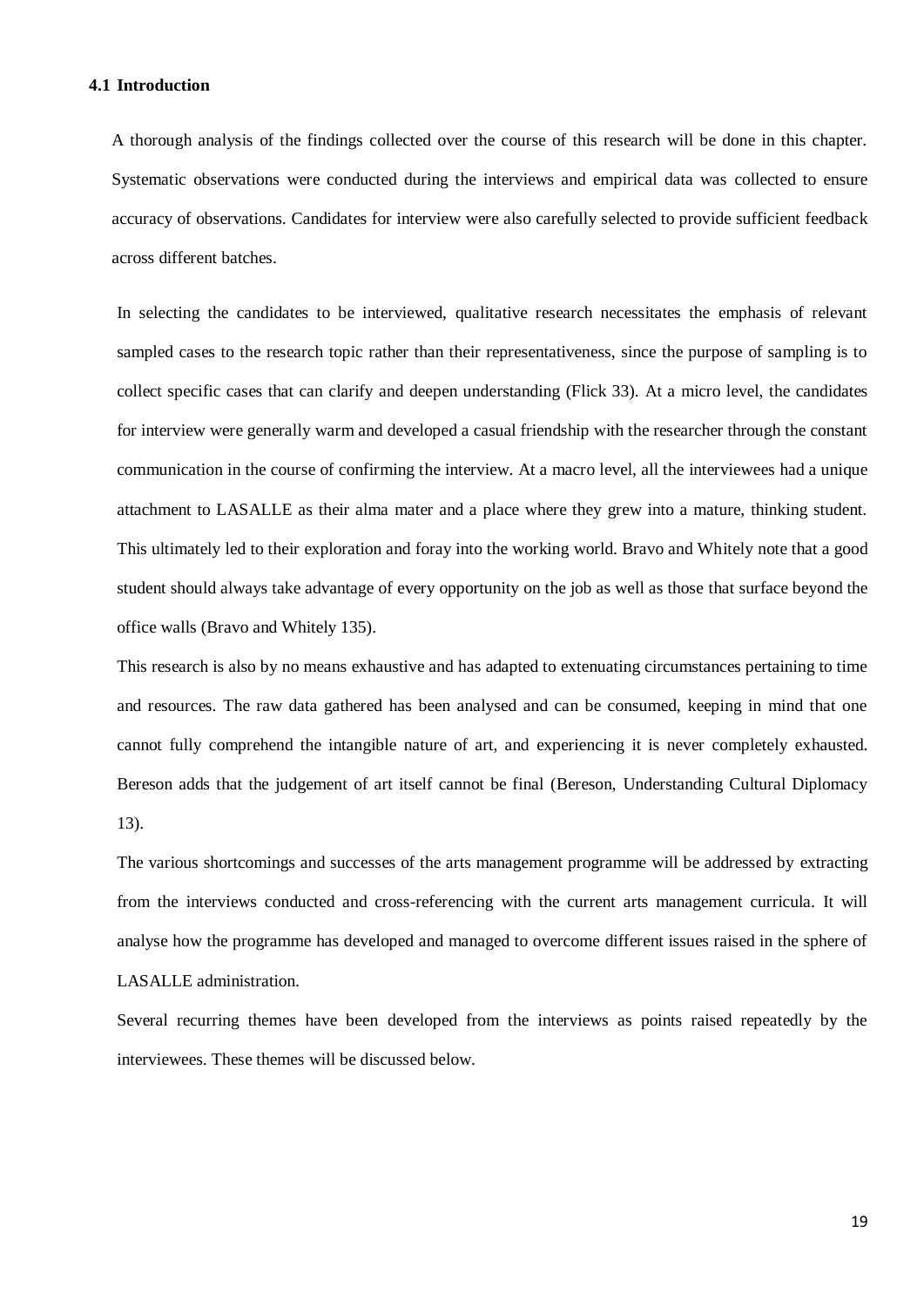#### <span id="page-24-1"></span><span id="page-24-0"></span>**4.2 Positive and Negative Outcomes of the Curriculum**

#### **4.2.1 Internship and job placement**

Bravo and Whitely emphasise the importance of networking as one should take the opportunity to get to know as many people as it will reap more benefits in the future (Bravo and Whitely 139). Patrick sums up that the arts management programme in LASALLE does not have a competitive alumni association that promotes networking as compared to other universities like the National University of Singapore (NUS), Nanyang Technological University (NTU) or the Singapore Management University (SMU). Piay narrates the following:

I feel the support was lacking. Even in terms of finding jobs for graduates, after they graduate. I'm not trying to demoralise you or anything. I have not noticed them doing enough to get their students headhunted… Networks must be forged. They should help to forge networks between students and prospective employers (Piay 9).

Johari also supports this notion:

LASALLE doesn't do that (industry placement). If you realise for arts management, we had to look for internship on our own. We had a letter from the school but it wasn't the school that placed us (Johari 4).

Even though respondents like Johari felt that the school should intervene and provide contacts and communications for internship placement, others felt that arts managers, including those in training, should learn to develop independent initiative. Chong characterises the arts manager as a personal leader and an architect of organisational change who has the intellectual and creative capacity (Chong, Arts Management 10). The arts manager is expected to be independently confident with his skills to seek out opportunities. Hafiz agrees that he acquired the strong independence from the programme and said that arts management in LASALLE merely opened doors for him (Hafiz 1). This correlates what Schmiel asserts about arts managers maturing enormously and developing beneficial ideas for themselves when they are "on the job" (Schmiel).

At present, LASALLE publishes a weekly e-bulletin which is mailed to all students and staff. Industry practitioners and organisations who wish to recruit interns or permanent staff regularly send their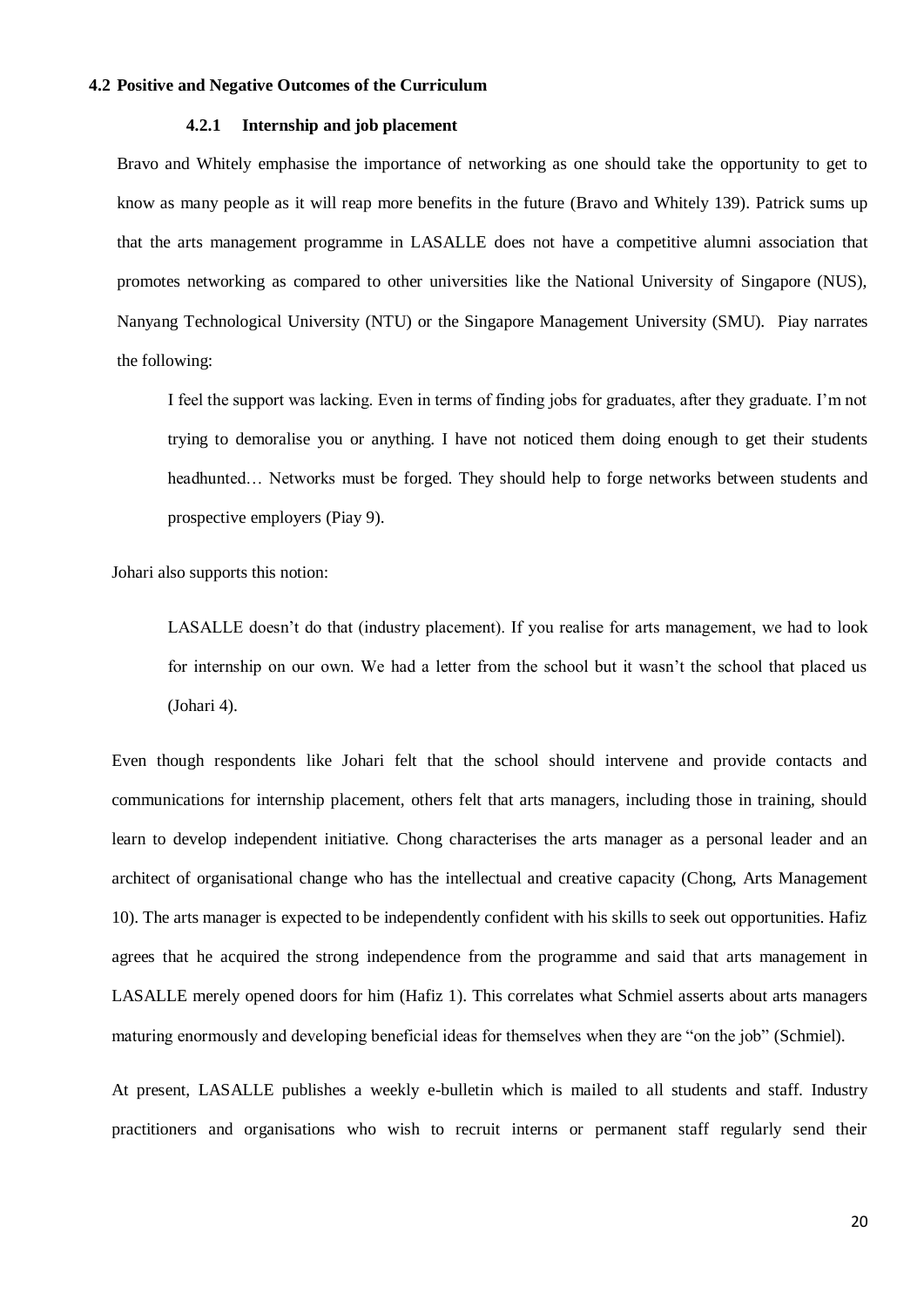advertisements to the administrative staff who then inserts it into the e-bulletin. However, most of the placements introduced by LASALLE are geared towards design and media industries.

Art Internship is a compulsory module in the final year of the arts management programme. Students are expected to source for internships independently but may approach the module supervisor if they encounter difficulties doing so. Students have successfully been placed at companies like the Singapore Art Museum and the Asian Civilisations Museum with the direct help of LASALLE. Byrnes notes that the student looks upon an internship as an investment in themselves and as a good way to further their education (Byrnes 330).

Drucker notes that it is important to know your tasks fully and how you can add value to the organisation by working extensively with a company (Drucker 46). Learning does not necessarily need to be confined within the four walls of the classroom. A student can learn different tasks and skills just as effectively with hands-on approaches being included within the academic syllabus.

Although a degree of independence is healthy for the growth of an individual (Bowlby 587), Rothman and Derby assert that coaching increase capability and effectiveness within an organisation (Rothman and Derby 124). Radbourne and Fraser are also of the opinion that the arts manager must show initiative in recognising opportunities (Radbourne and Fraser 110). Von Stegmann agrees to this 'hands on approach' experienced in the LASALLE arts management programme and acknowledges its success (von Stegmann 3).

## <span id="page-25-1"></span><span id="page-25-0"></span>**4.3 Curriculum**

## **Structure of Programme**

Parkes and Harris assert the importance of the syllabus and that it should delineate the responsibilities of the students and of the instructor (Parkes and Harris 1). Feedback from the respondents takes two views. Strada found that a comprehensive course syllabus provides detailed snapshots of what actually transpires beyond the four walls of the college (Strada 205). With its collaboration and huge pool of arts practitioners coming in as part-time or guest lecturers, the curriculum taps on current industrial knowledge as well as its networks. Teo asserts that the arts management programme in LASALLE subscribes to this theory as the structure is clear and covers a lot of things (Teo 7).

However, Chew criticises the arts management programme at LASALLE for not being rigorous enough in comparison to his peers studying in NUS and NTU and that it was a bit easy to get grades (Chew 6).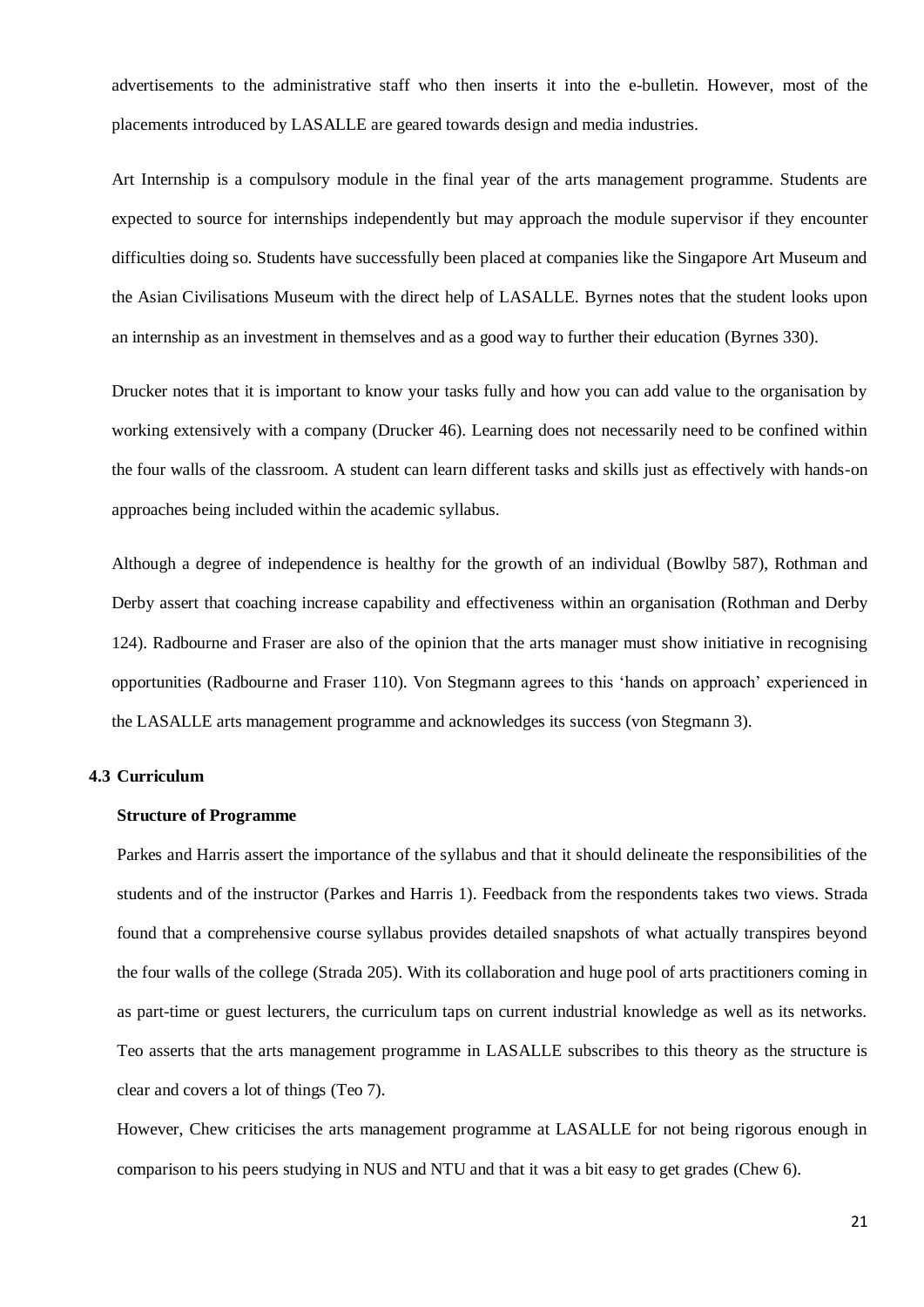Hafiz agrees:

What they gave was just, appetizers. That is good enough but that didn't happen across the board. Across all the staff. I just decided from whatever scraps I got, I still needed to go out and find out for myself… (Hafiz 2).

This is a recurring theme with the graduates surveyed who felt that the arts management programme was not focused (Neo 2) or strengthened with the correct modules needed (Cathy  $2)^{1}$  to produce a competent manager in competition with other local universities like NUS or NTU (Piay 9). Tammy<sup>2</sup> also stated that it was not indepth enough (Tammy) thus making her unsure of her career goals. Sarah <sup>3</sup> pointed out that employers would rather have someone who already knows 'how to swim' instead of someone who is 'learning how to swim' (Sarah 2). Sim agrees that the programme needs to be more in-depth (Sim 2) but feels that she was equipped with the essential skills for an arts manager. This can be observed as a slight success of the arts management curriculum and a trade-off between focusing on a few specific modules than widening the scope of modules taught to the student body.

Byrnes theorises that an arts manager should be trained to serve the needs of his or her particular discipline (Byrnes 36). Byrnes is of the opinion that an arts manager should be a little more focused on a specific specialisation but also be well-equipped to deal with different needs of the industry.

Bereson, however, questions how to properly structure arts management due to its unique nature and whether it can be likened to the "administration of a sugar coated pill, which would slide down the collective throat of society and create a Mary Poppins feel good effect on the general population" (Bereson, Why Manage the Arts? 27).

This underlying theme deemed as a flaw by the graduates lead some to designate their feelings towards the arts management programme in LASALLE as being "short-changed" (Hafiz 2). Some felt that the quality of their education was lacking (Cathy 2) or simply mediocre (Chan 3) and "so-so" (C. Ng 2). Others acknowledged certain faults (Mawani 3) but agreed that most of the modules taught were "very basic stuff"

**.** 

Cathy is a pseudonym for a graduate who wishes to remain anonymous.

<sup>&</sup>lt;sup>2</sup> Tammy is a pseudonym for a graduate who wishes to remain anonymous.

<sup>&</sup>lt;sup>3</sup> Sarah wishes for her surname to be excluded.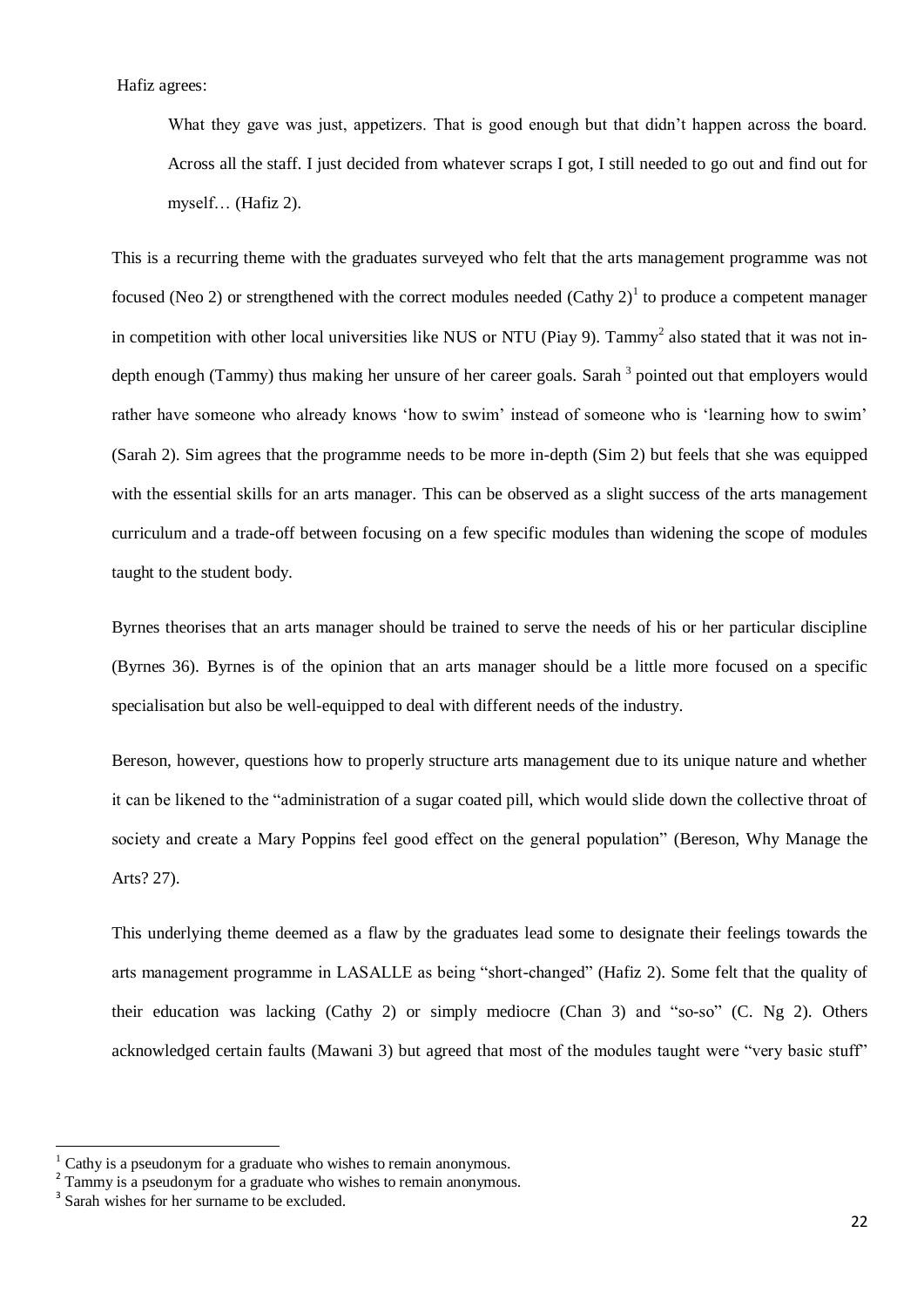(Haridas 3). Johari strongly felt that the LASALLE administration was at fault and should be changed (Johari 10). She feels:

It doesn't make sense at all… What's the point? Sometimes you think that LASALLE administrator needs a change instead (Johari).

Neo feels that the arts management programme "could have done better" and contained "a lot of touch-andgo" modules (Neo 3).

At present, every module is usually schedule under a seven-week syllabus with a final assignment or examination slated at the end to assess developments. There are one or two classes per week for each module which may or may not lead up to a further continuation of the same modules in the second and third year of study in the BA (Hons) Arts Management programme. This could be one reason to explain the respondents' feedback on the lack of depth of the curriculum.

However, Arman states that arts management graduates from LASALLE undergo rigorous training and are primed to work in a diversity of fields (Arman 2). Ng also agrees her education in the programme was immensely useful to her professional career (E. Ng 3). David asserts that being in the arts management programme opened her mind and that it is known for moulding individuals who are confident of their skills (David 3).

### <span id="page-27-0"></span>**Recognition & Validation**

Graduates were also quite concerned regarding the recognition and validation of their LASALLE qualifications. A few reported having difficulty entering statutory boards within the government (Piay 5) and also the private sector (Johari 3). An arts management degree also has difficulty holding fort against more 'traditional' art degrees like Art History or Arts Education in Germany (von Stegmann 2). Arman acknowledged that a postgraduate education was needed to bolster the foundational education gained in the arts management programme (Arman 2). It is also observed by Teo that even NAC does not consider the LASALLE degree as "first choice" (Teo 5).

Despite the need for "good" students to cope with major social and policy shifts (H. L. Lee 234), this is not inherent in the current arts policy adopted by Singapore since it was designed to develop cultural institutions,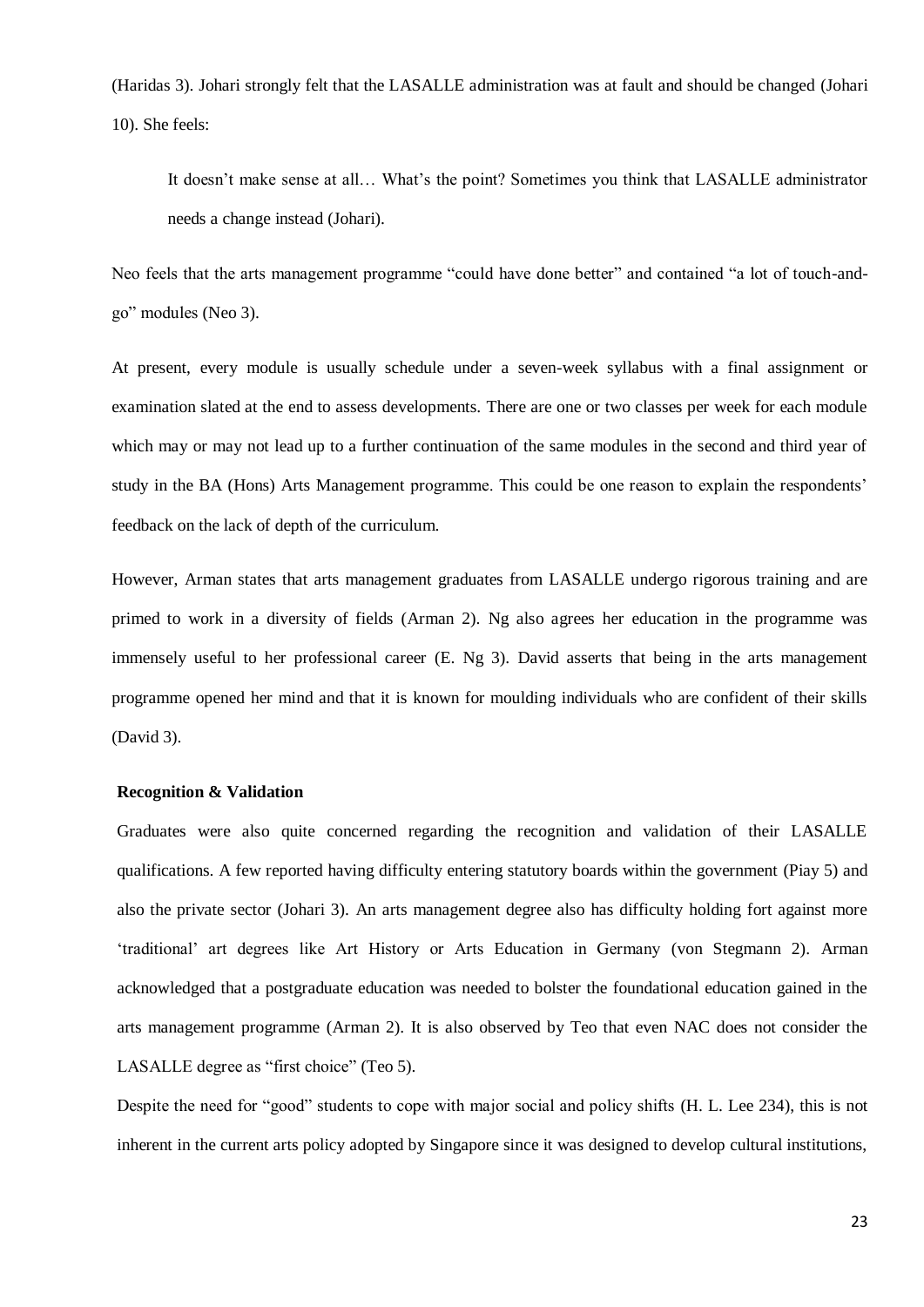companies and offerings (Ministry of Culture, Communication and Youth 60). Verily, LASALLE College of the Arts is classified as an arts institution which falls under this category (LASALLE).

Bereson notes that Singapore is in great need of a serious Arts Research Centre which should be distinct from government and the arts community, "but essential that each contributes to it" (Bereson, The Way Forward 57). This mentions the need for some sort of cohesive agreement with the government and recognition of arts degrees but places the solution on the creation of an entirely new institution instead of bolstering current ones.

This ties in with Chong's question about the definition of arts management in today's context – a subdiscipline within MBA studies with attention to application or as a zone of contact for various intellectual lines of analysis to be pursued (Chong, Arts Management 12). Currently, the Singapore government website does not list LASALLE College of the Arts as one of the recognised universities for civil service employment and graduates may face difficulties when attempting to apply for jobs using the official website (Prime Minister's Office Singapore). Former NMP Audrey Wong re-ignited the call for support of arts institutions and its programmes in a 2010 session in Parliament:

I urge the Ministry to support our local arts colleges, such as LASALLE, Nanyang Academy of Fine Arts and School of Art, Design and Media in NTU, to become top educational institutions that will attract talents from Singapore and around the world, including students from our very own School of the Arts… Support for arts colleges would include making funds available for research by faculty. Research funds could be offered to promising students, like research or lecturer-student collaborations. After all, the production and dissemination of knowledge is important in a knowledgebased economy (Wong).

Despite several other highlights, this issue still leads to some sort of processing and validation confusion within the human resource departments of statutory boards (Piay 4) and results in the graduate producing their portfolio instead to gain approval for an interview (Teo 5).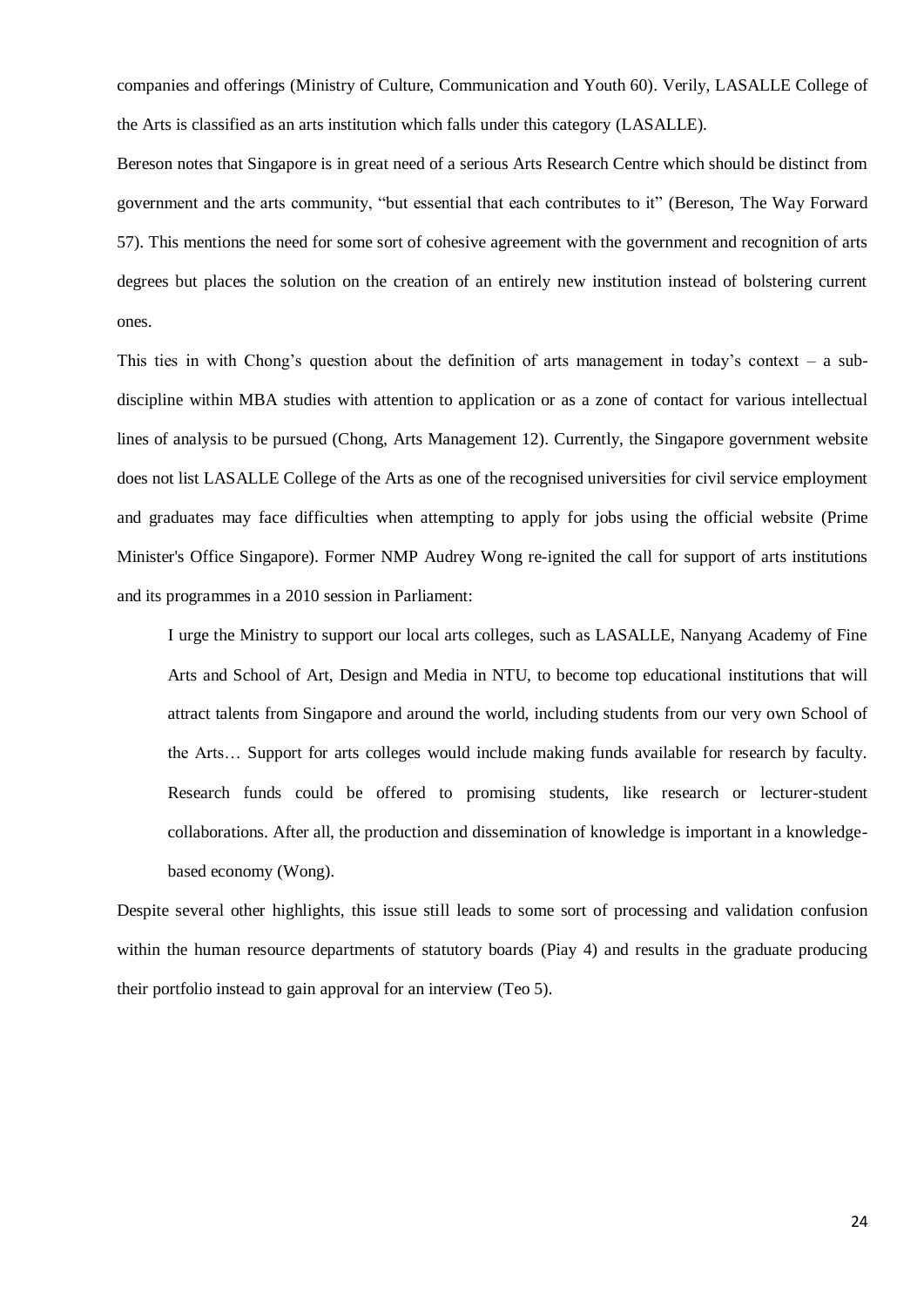#### <span id="page-29-0"></span>**Theory & Practical Difference**

Teo believes that the arts management programme in LASALLE offers theory-based modules which are effective (Teo 7) but some feel that it is simply branding (Cathy 3) or was rendered completely irrelevant upon gaining employment (Johari 7). Hadi hopes that the arts management programme will grow and "become more high profile" (Hadi 2) so that the graduates are better appreciated. Sim stressed that the skills picked up were essential (Sim 4) for someone pursuing a career in arts management.

Based on observational research within the faculty, the arts management programme at LASALLE was developed through a series of dialogues with industry practitioners who then assisted in moulding the programme with the administrative staff. The modules were shaped to enable the graduates to be wellequipped with managerial skills so that they would have a palpable skillset if they were to venture out of the arts scene.

As such, this led to a dilution of more arts management-specific modules like studies on the arts policies of Singapore and contextual studies within a historical timeline. However, through constant feedback, this scheme is being tailored to recognise the different needs of the industry.

#### <span id="page-29-1"></span>**Comparison with NUS, NTU and SMU**

Interviews with graduates found that some of them feel that employers are constantly comparing them with other universities (Johari 3) in a negative light and routinely consider the arts management programme in LASALLE to be outperformed by other local universities. Piay admits that most employees in the National Heritage Board (Piay 3) possess qualifications from NUS, NTU or SMU. Some even hold degrees from overseas universities.

The LASALLE graduate is faced with intense competition with other local university graduates who majored in art or social sciences. Due to different aspects of business inherent in arts management, the MBA graduate is also considered competition (Neo 4). This is due to the fact that the arts management programme in LASALLE has diversified and diluted itself to include major core modules of traditional management courses thereby inviting more competition from graduates of those courses.

This highly competitive posture is adopted by most government institutions and holds fast as the policy for its statutory boards as well (Hafiz 5).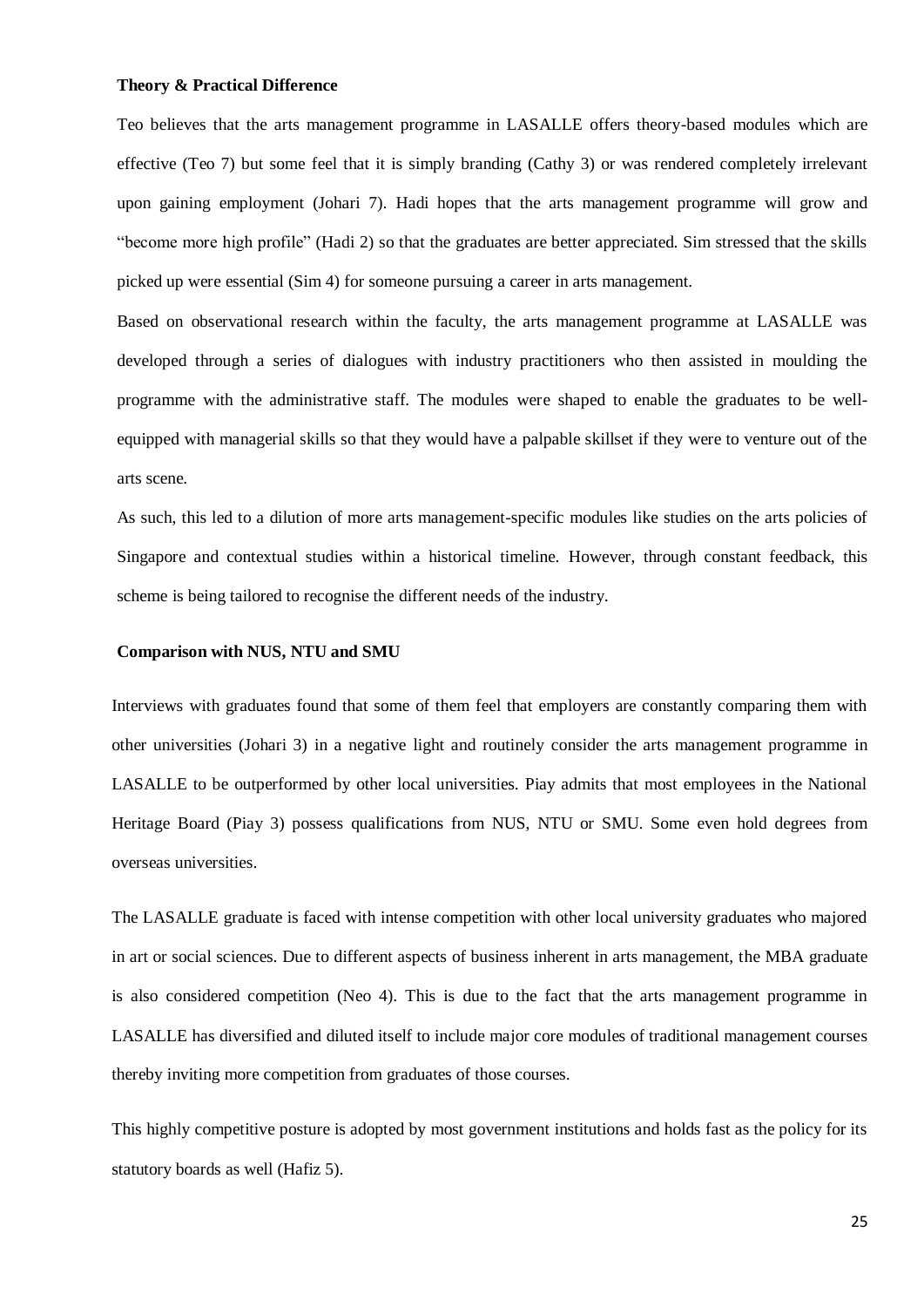Arts education has been gaining traction in all levels of education and the numbers for undergraduate and postgraduate courses are promising (Ministry of Information, Communication and the Arts 39). It has been steadily increasing over the years, showing a marked improvement over its initial stages.

The competition between local universities with the LASALLE arts management graduate exists in tandem with the progressive and evolutionary academic system of the programme. As it become less focused, the variety of modules taught in the programme immediately make it within the same competitive league as other graduates who have specialised in a particular module or area of study. This is particularly evident with the managerial and business aspects of the arts management programme.

## <span id="page-30-0"></span>**i-AM Festival**

In the second year of study, the LASALLE arts management programme organises a festival for the arts which is now called the *i*-AM Festival. It is held in conjunction with the year's LASALLE Show which is essentially a showcase for each of the school's faculties. Months of preparation culminate in a performance or exhibition which will be assessed by the lecturers and the group's supervisor.

This festival is also a source of controversy for the graduates. Some felt that it was nonsense (Johari 7) and caused them to forsake other academic responsibilities due to the long hours and preparations made in school. Others felt that it was an extremely wholesome (Amrin 3) and fruitful experience (Piay 4) as a project manager.

It is observed that the discontent arises from the minimal help received from the school and the discord sewn during arguments or disagreements during discussions or group meetings. This may be directly tied to the quality of assistance given by each group's supervisor and the overall module supervisor.

#### <span id="page-30-1"></span>**4.4 Support System**

#### <span id="page-30-2"></span>**Pedagogy**

Graduates reported that they received palpable support from their lecturers due to the close-knit nature of their cohort (Amrin 2). They cited several lecturers who remained personal friends with them even after completing the education at LASALLE (Haridas 7). Here there exists a conflict of what students want. Some held certain disdain for the mentorship aspect of the lecturers (Cathy 3). Graduates cited the need for effective mentorship but also held some reluctance regarding the type of mentorship offered. They preferred guidance in the form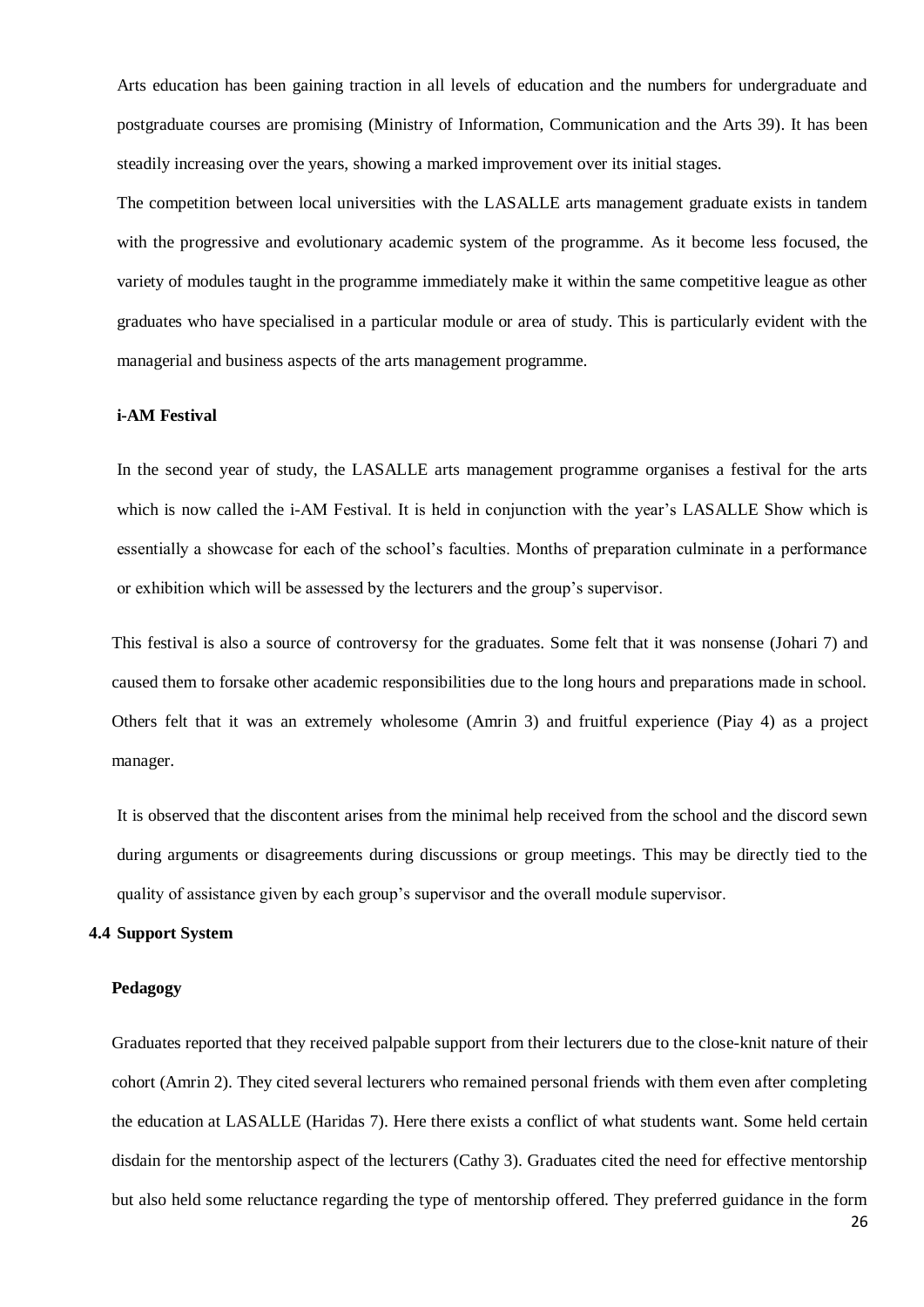of advice and industry relevant talks but graduates like Cathy disliked the fact that her mentor constantly related her own experiences with the students. She maintains that it did nothing to neither motivate nor encourage her.

Overall, there was a general feeling of warmth (Mulani 2) and attachment to passionate lecturers who enveloped them with a tight-knit bond (E. Ng 2).

It is evident that arts practitioners feel a deep sense of self-worth when their practice or work is graced by a prominent figure. Community arts events frequently request the presence of a public figure and the simple participation of one, such as Prime Minister Lee Hsien Loong, can be considered a resounding success (Heng) for the arts event.

This ties in to the effects of a close-knit bond developed with prominent figures in the academic institution such as LASALLE. Graduates who formed a strong pedagogical relationship with their lecturers had fonder memories of the programme and constantly seek the advice of their mentors.

Due to this close-knit relationship, they are able to forge networks (Amrin 5) which span a bigger sphere of influence within the arts community and manage to attain their objectives sooner.

#### <span id="page-31-0"></span>**Arts Practitioners**

Research found that graduates were very satisfied regarding the inclusion of industry practitioners into their academic learning journey (Haridas 4). This enabled them to expand their horizons and develop networking capabilities as well as gain insights into contemporary issues (von Stegmann 2) which may have a direct impact on their learning experience. Guest lecturers are often invited into the classroom to give a talk or join the lecturer in a lesson or two so that the students may pose questions to acquire an entirely new perspective. Interactive talks and symposiums are also held within the LASALLE academic year and are free for all students to attend.

In line with this, Chong questioned the classical notion of management and the systematic, reflective processes inherent in it at the end of the twentieth century (Chong, Re-readings in Arts Management 290). Boas also cautions against professors of art being seduced by over-simplified theories (Boas 275).

27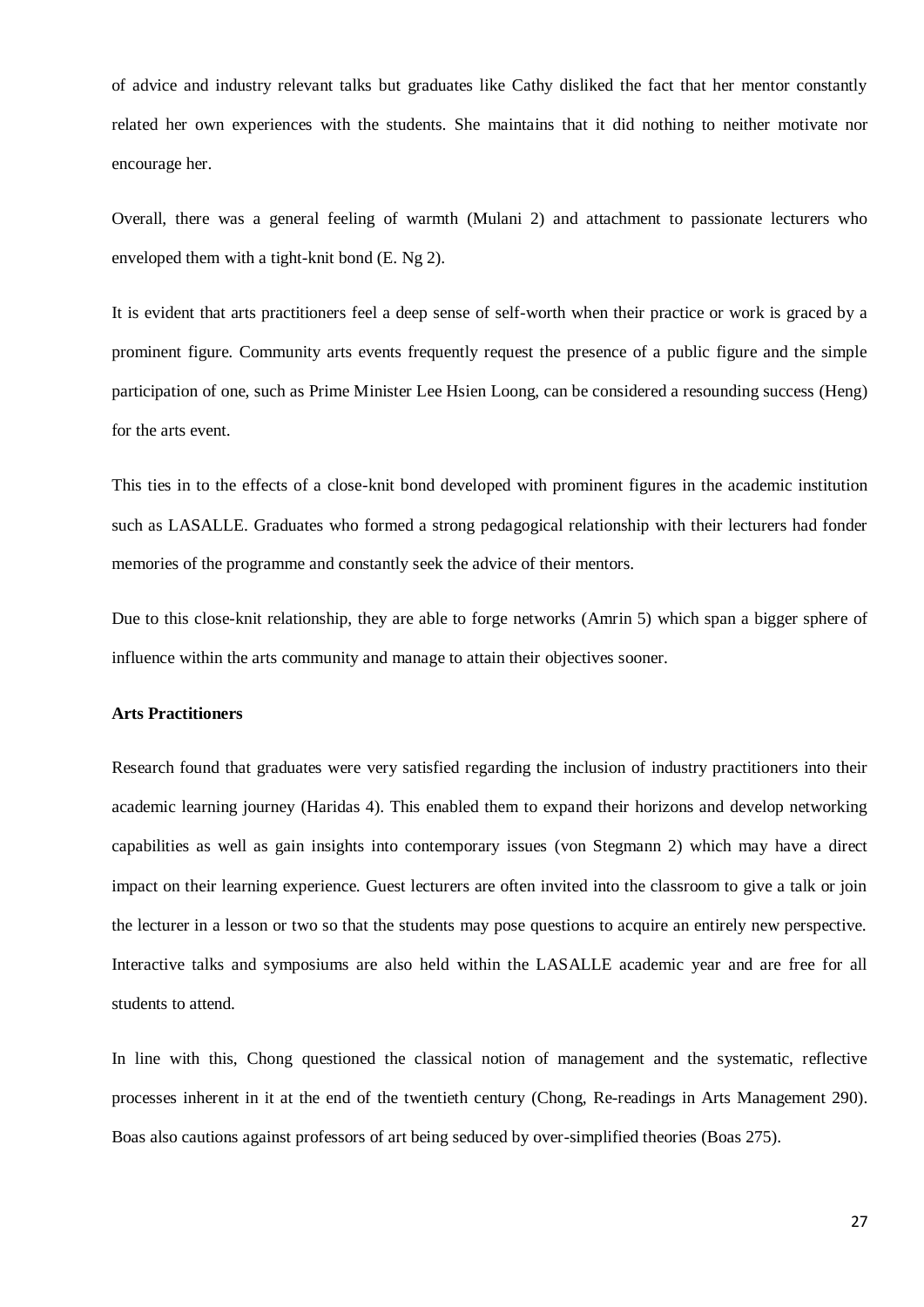It can be observed that most graduates felt that this was a significant part of their education and that this move can be considered a motivating factor of their arts management education. They are able to recall having a particularly interesting guest lecturer (Liu 1) invited into one of their classes. Graduates also feel that some of the lecturers were key industry players who were adept and extremely knowledgeable (Cortes 2) in their area.

#### <span id="page-32-0"></span>**'Stepping Stone'**

Graduates mentioned that they used their education in the arts management programme as a stepping stone (Hafiz 5) in their pursuit of knowledge. Others felt that it was not thorough enough (Cain 2) but this can be attributed to the fact that they did not have a clear direction of their goals during their initial years of education (Johari 4).

There seems to be a correlation between how determined and focused a graduate was during their first and early second years of the arts management programme to the utilisation of their education as a stepping stone for other ventures.

Those intent on furthering their education after LASALLE were left hungry for more knowledge and went on to pursue a Masters at other academic institutions. This is a double edged sword as some did feel very deprived of the learning experience they expected (Hafiz 7). Those who were quite unsure of what they wanted simply finished the programme feeling that they had a good time developing ties with other classmates (Salgadoe 2).

#### <span id="page-32-1"></span>**4.5 Individual Factors**

## <span id="page-32-2"></span>**Aptitude**

Lee states that even simple tasks can nurture a fighting spirit and the will to win (K. Y. Lee, The Singapore Story 32). This research has shown that the individual aptitude of the arts management graduate played an important and defining role in their success and general satisfaction of the programme. Graduates who seized opportunities even during their first year of study acquired good jobs upon graduation (Piay 7) but not all did this.

The importance of securing internships from the initial years through to graduation cannot be overstated. At present, there are no modules on internships during the first year. Johari felt that internships should start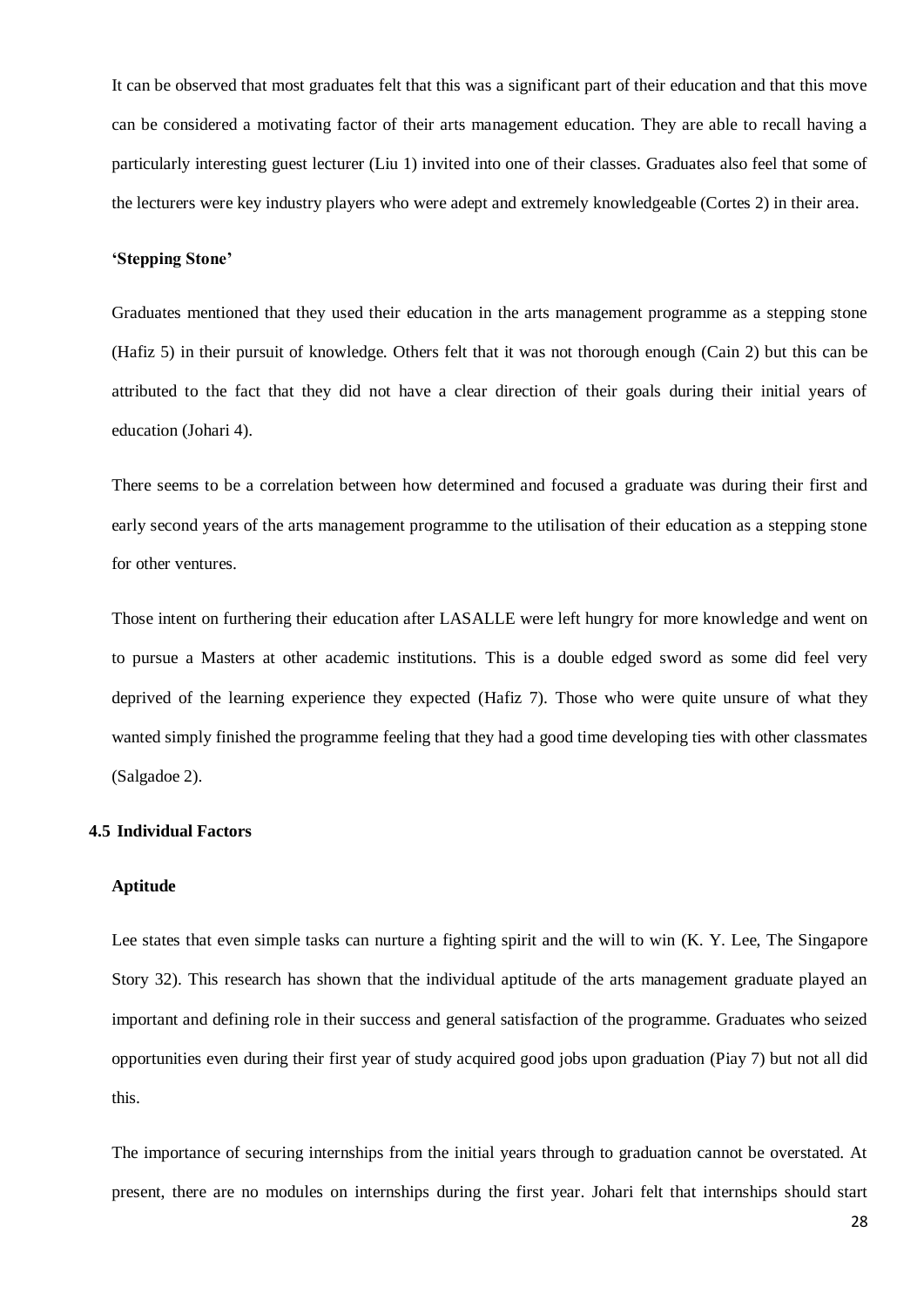earlier and not during the crucial final year of the programme (Johari 6). On the contrary, Neo feels that only personal aptitude plays an important part in securing employment (Neo 2).

## <span id="page-33-0"></span>**Initiative**

A significant amount of initiative was observed with graduates from the arts management programme. Some sought advice from lecturers in different faculties to "bounce off their knowledge" (Hafiz 6) while others were already interning with reputable arts organisations even in the first year (Amrin 2).

This factor of personal initiative directly affected their rate of employability and perceived success after graduation. The knowledge gained after their early internships stacked with the learning journey in their remaining years in the programme. Further internships were also acquired which bolstered the graduates curriculum vitae (CV) and portfolio.

This amounted to a pedigree of skills to present to a future employer which showed the palpable working experience of the graduate despite being fresh out of the arts management programme.

#### <span id="page-33-1"></span>**4.6 By –product of the programme**

#### **CV & Portfolio**

Research reveals that a number of graduates approached employers with a substantial portfolio due to their experiences in the arts management programme. This is inherent to their own aptitude, initiative and strong mentorship by the lecturers.

Graduates who applied for jobs using their portfolio were accepted into statutory boards (Hafiz 3) and held good positions within the company (Piay 6). They considered their experience at LASALLE to be fruitful due to the fact that despite the shortcomings, they were able to embark on a career of their choosing fairly quickly after graduation.

The arts management programme was found to produce graduates who sought after opportunities diligently and pounced on any lucrative job vacancy (Amrin 4) which in turn produced successful results in terms of career objectives.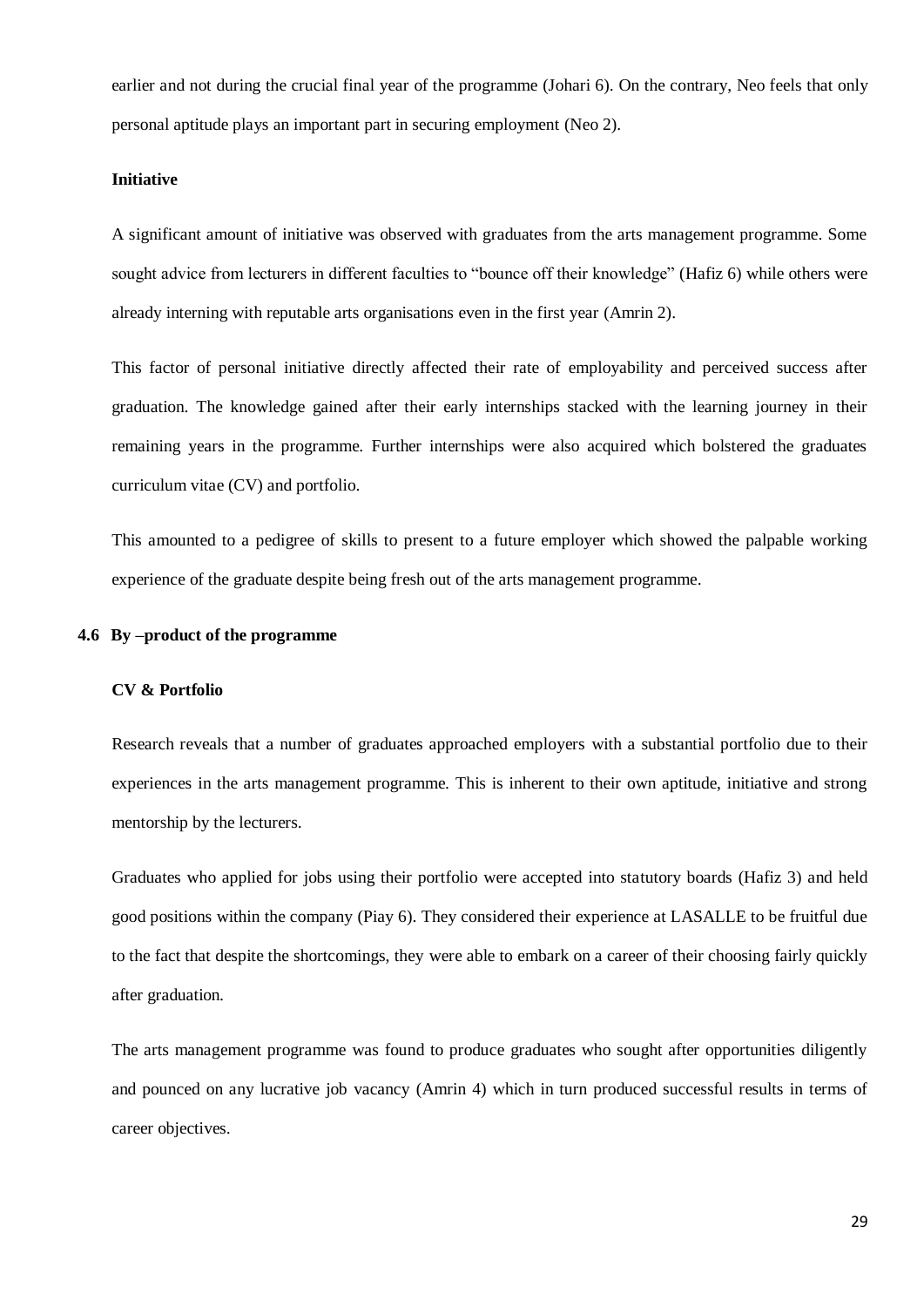Graduates also show a form of artistic integrity with respect to management ethics, such as a display of loyalty to their initial art field of specialisation and a pro-active approach in learning other specialisations. Richards notes that this requires commitment to some standard of excellence other than public applause (Richards 221). This is an interesting by-product of the arts management programme which seems to recur across many batches of graduates.

## <span id="page-34-0"></span>**Jack of All Trades**

Another by-product is the ability for the graduate to adapt to different environments and situations. Haridas mentioned that the programme teaches what is directly relevant in the gallery business (Haridas 6) where it is a must be a jack of all trades. The arts management graduate quickly becomes extremely versatile and able to jump into any arts genre or practice (Johari 7) based on their confidence level.

This is due to the fact that there is a wide spread of modules being taught from the first year through to the final year. The administration felt that arts management should evolve with the current needs of the industry and that an arts manager must possess skills which enable them to compete with other managers from more traditional programmes.

While this decision may prove controversial due to the dilution of certain specialised modules, it has allowed graduates from the programme to even leave the arts industry for an entirely different industry without feeling compromised due to their education at LASALLE.

#### <span id="page-34-1"></span>**4.7 Others**

## **Disillusionment of Graduates**

A worrying result seen in research shows a large number of disillusioned graduates. The main causes of their disillusionment can be attributed to a poor pedagogical experience in the programme (Cathy 3), weak relationships with classmates (Johari 5), disappointment with LASALLE as an academic institution (Piay 10) and other isolated factors.

This is disconcerting pattern is seen in almost all graduates. Many graduates related anecdotes regarding the negative experiences and "many" shortcomings (Mawani 3) of the programme.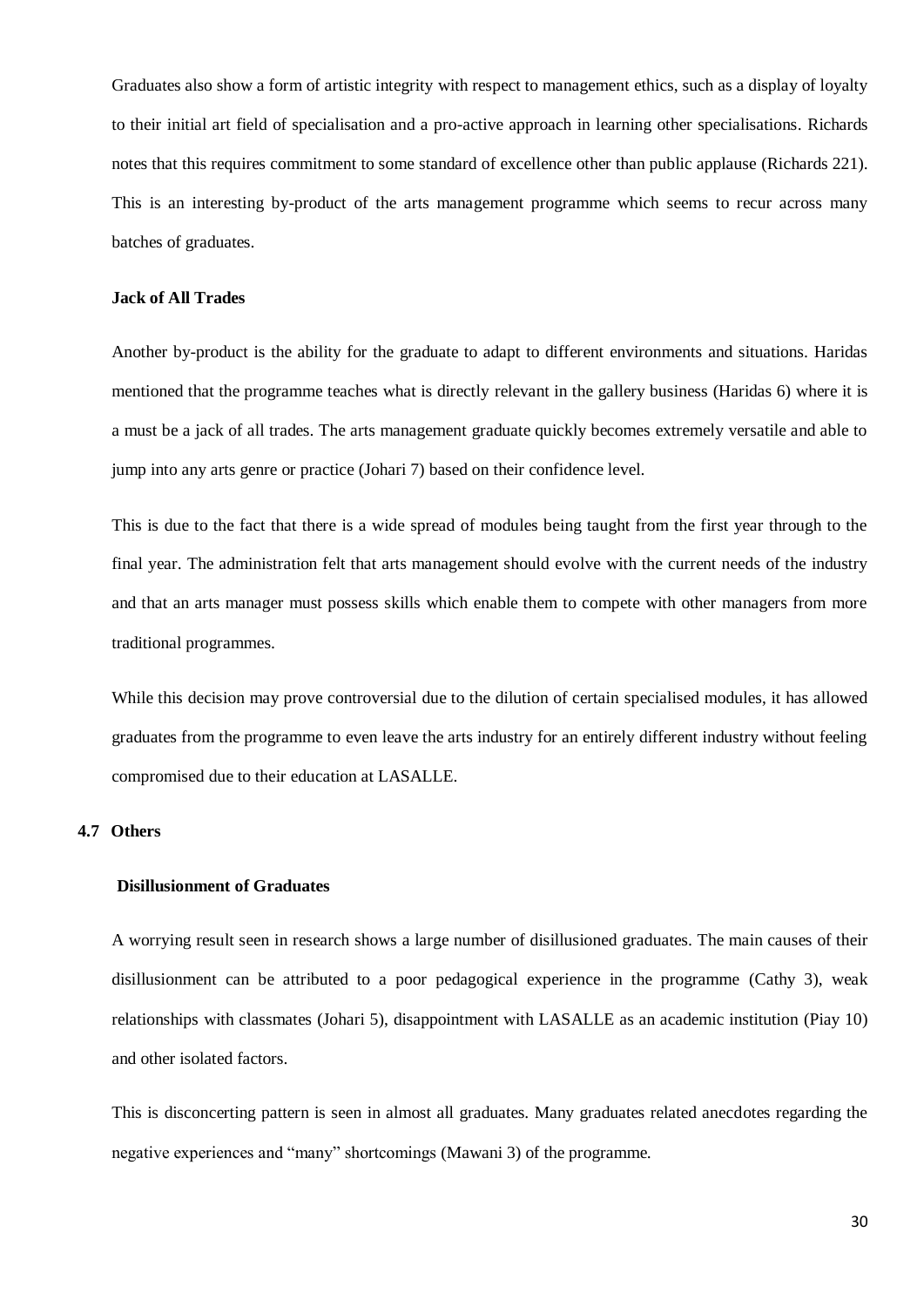Facilities were regarded as sufficient for other more traditional faculties like fine arts or design but insufficient for arts management (Piay 10). There was a cited lack of classrooms and benches for study groups.

Even generally satisfied graduates considered the communication between students and LASALLE administration as being poor (von Stegmann 4). Some graduates questioned the credibility of their grades due to the fact that despite the English language-intensive structure of the programme, students with almost no English language proficiency succeeded in getting satisfactory grades and even graduating together with the rest (Cathy 4).

This research showed that some graduates showed visible signs of clear disappointment and slightly suppressed discontent with the programme when relating their experiences with LASALLE and its arts management faculty.

# <span id="page-35-0"></span>**Pay Scale of LASALLE Graduates vs. Others**

Graduates reported having lower pay scale as compared to graduates from other universities (Johari 6). Some preferred to abandon their dreams of working in a theatre company and join more "stable" jobs in statutory boards (Teo 6) due to the low wage they were received despite many years of experience.

This wage disparity also caused a large number of graduates to leave the arts industry (Johari 8) and made them jaded of the situation. This is a striking pattern considering the relatively short time period which causes this phenomenon to occur. This research showed that a growing number of graduates almost immediately leave the arts industry upon discovering that the pay scale is lower than expected.

Although the arts industry has traditionally been a lesser paying industry than other professions like engineering or business management, this seems to be exacerbated by the fact that the graduate is a LASALLE arts management graduate.

Observations show that a LASALLE graduate will receive a lower pay than a polytechnic graduate if employed in an institution like NUS. This is another worrying trend considering that the LASALLE degree has international accreditation. The fact that a diploma graduate can receive a higher pay than a degree holder from LASALLE shows the lack of recognition or influence of the arts management programme, if not the industry as a whole.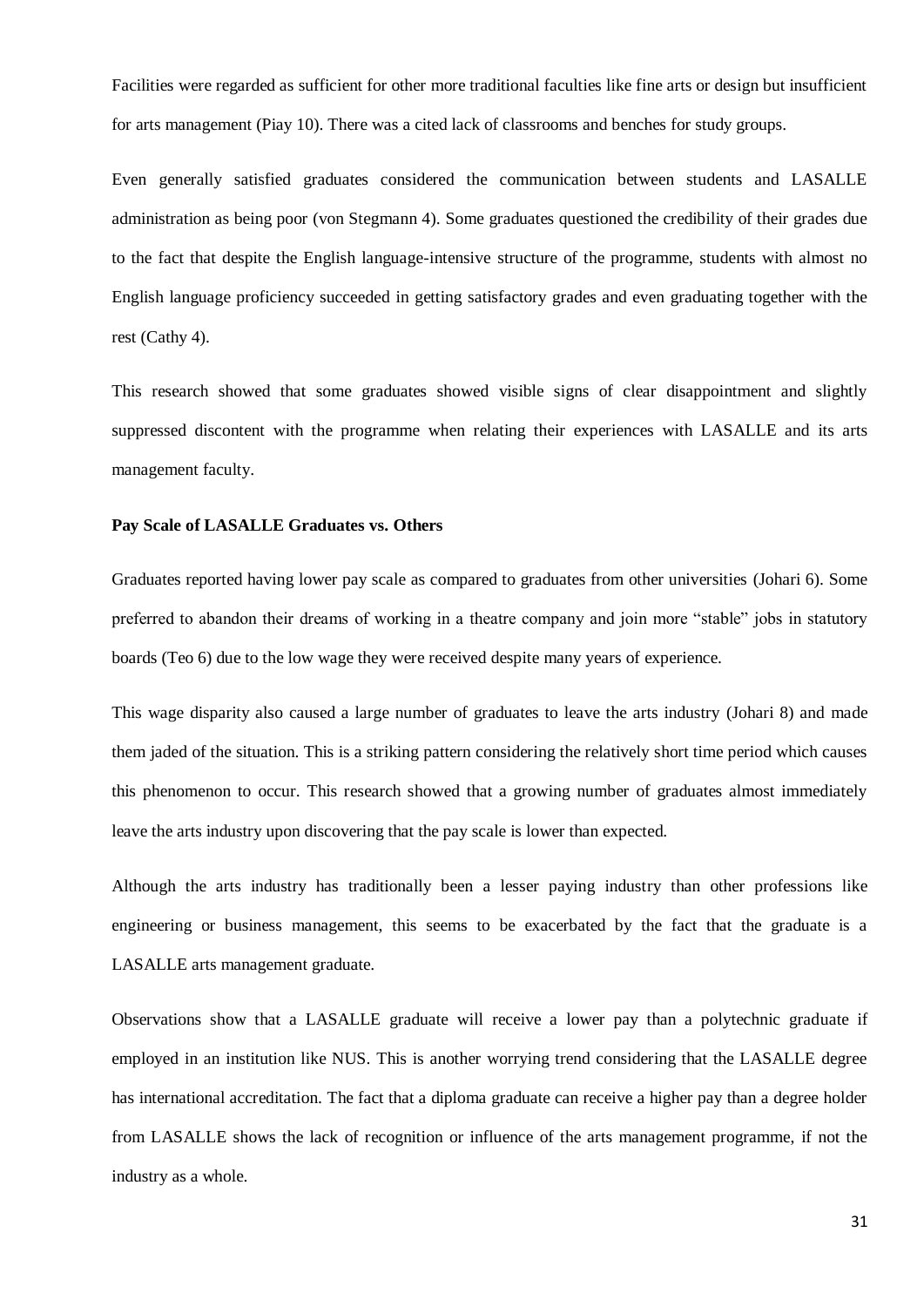Kotler and Scheff are of the opinion that arts organizations, no matter how successful artistically, typically operate under financial strain (Kotler and Scheff 11). This may very well be the major reason for the low pay scale expected of the arts in contemporary Singapore.

## <span id="page-36-0"></span>**Discontinuity Over the Years**

Due to the evolutionary nature of the arts management programme in LASALLE, graduates reported a sense of discontinuity in their modules. This is a direct result of modules being reshaped each year to cater to the different needs of the industry.

This effect can also be attributed to the fact that decisions made by the administration are not consulted with the students to allow for a feedback process to be initiated.

Graduates reported a lack of defined structure within the programme (Piay 10) which resulted in arts management being a 'forgotten child' sandwiched in between other faculties. There was a nagging sense of being neglected vis-à-vis the more traditional arts faculties like fine arts or design. This resonated with most of the graduates and they were disappointed that arts management was not leading a faculty on its own.

At present, the School of Arts Management has fallen under the umbrella of the Faculty for the Creative Industries. Newly recruited dean Dr. Ruth Bereson leads the faculty together with a pool of lecturers. Previously, the School of Arts Management was grouped under the umbrella of the Faculty of Performing Arts which led to a lot of confusion among graduates.

## <span id="page-36-1"></span>**4.8 Extrinsic & Intrinsic Motivations**

There are many factors directly or indirectly contributing to the results of this research but the more important points have been highlighted and categorised above.

This research gathered responses from the graduates through both e-mail interviews and also face to face interviews. The graduates were prompted to be candid and casual during interviews and be as truthful as possible in light of research ethics.

All the graduates complied and henceforth, the results tabulated are accurate and represent the best of the researcher's ability to produce a complete overview of its data.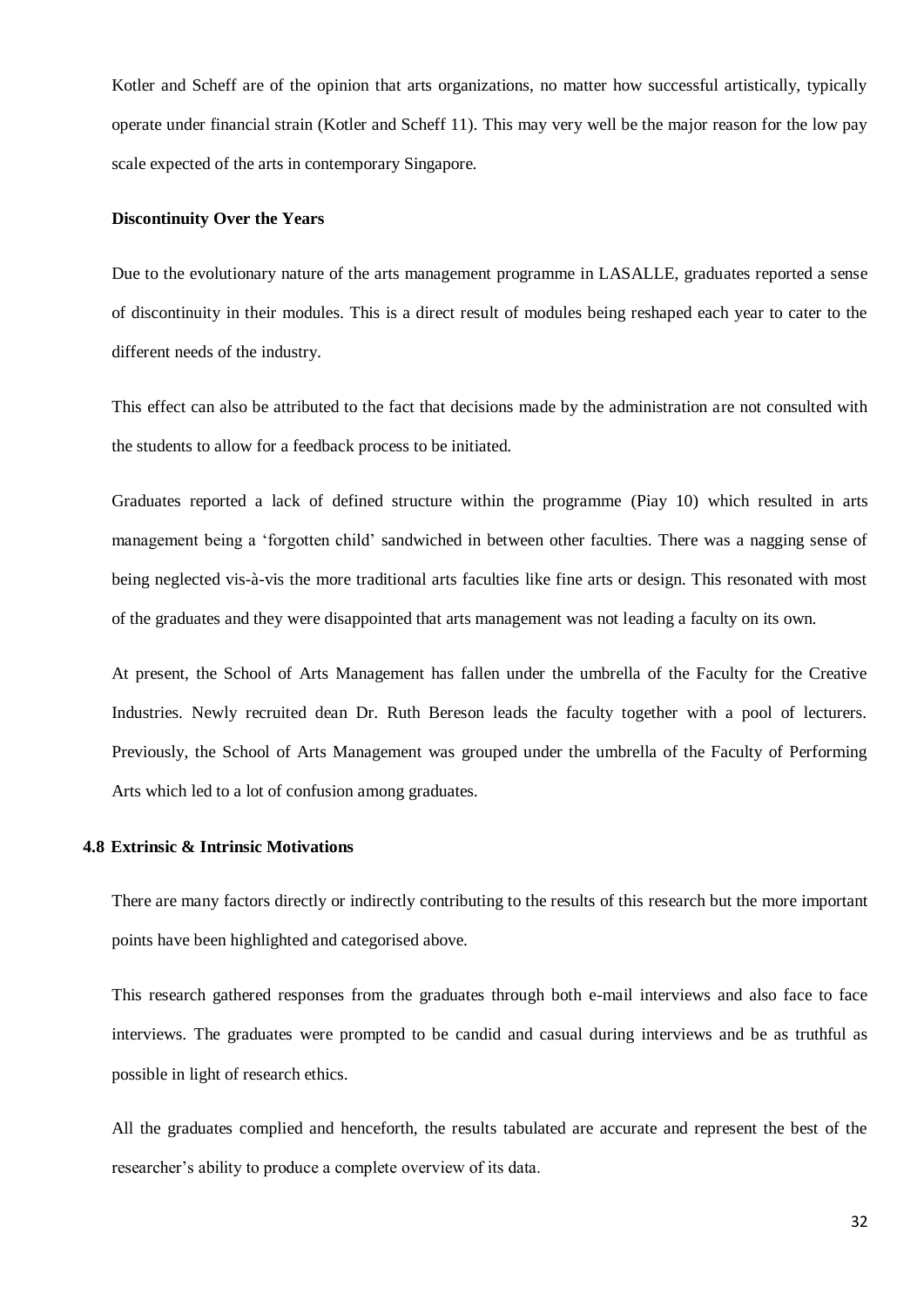## <span id="page-37-0"></span>**5. Conclusion & Recommendations**

Juxtaposing this research with the original research questions reveals interesting results based on the feedback and responses received. The major findings reveal that arts management graduates from LASALLE are generally at ease with the fact that they possess qualifications from the institution.

However, there is a growing and widespread dissatisfaction regarding the academic structure and administration of LASALLE. The cited reasons include a disconnect between the pedagogy and student body, lacklustre support, poor inter-faculty communication, and insufficient resources dedicated to the demands and needs of the arts management faculty.

This research also found that graduates were pro-active and took initiatives to achieve their desired goals and often took extra steps to acquire knowledge from a broad palate of sources including other faculty members and external institutions. The graduates were often confident with their abilities and sought out avenues to expand their base of knowledge to cover the different types and genres of art.

They did not resign themselves to their circumstances nor did they allow any challenges to impede their progress into their current careers.

Graduates voiced certain displeasures at alumni relations between the arts management faculty and LASALLE itself but stopped short of specifically naming any individuals. They were also extremely fond of certain lecturers and continued to maintain a friendly relationship with some of the academic staff till the present day.

## <span id="page-37-1"></span>**Contributing Factors for Research**

This research was initiated after it was found that there was little documentation and statistical observation conducted within the arts management programme of LASALLE and arts management in Singapore as a whole. This gaping vacuum of research was quite simply an opportune moment for the research to delve into and after confirming the lack of statistical data with the administration of LASALLE; it was decided to pursue the study at length.

Despite being in existence for over a decade, the arts management programme in LASALLE did not have any significant data to support its success or relevance within the Singapore context. The mere employment listing of graduates which was rarely updated did not provide substantial information for current and prospective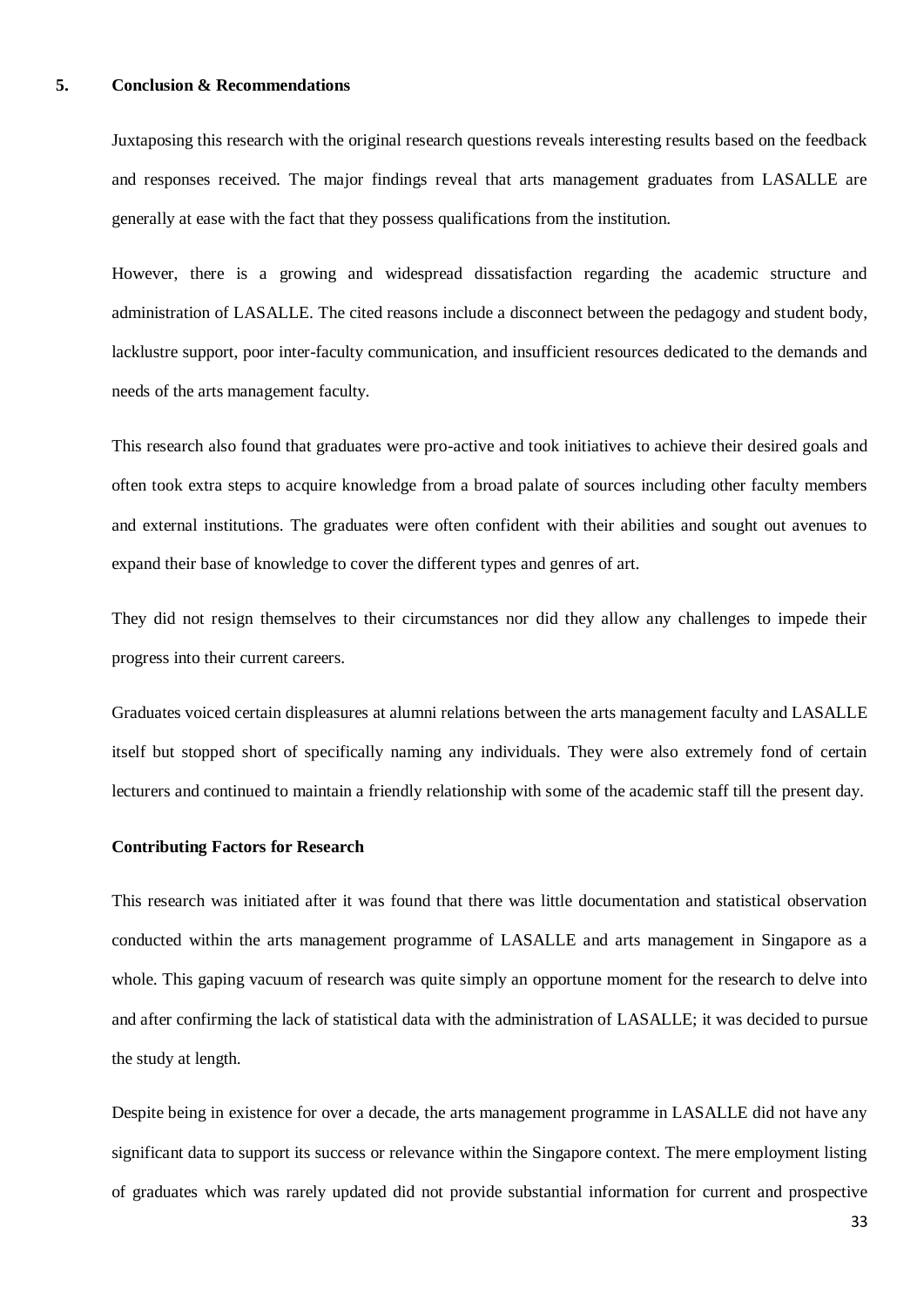students of the arts management faculty to study. This research was undertaken to provide a springboard for future researchers to dovetail. The research conducted also aims to provide a database for LASALLE to utilise in the development and structure of the arts management programme.

## <span id="page-38-0"></span>**Research Process**

It is important to note that there is little local literature related to arts management specifically in this context. Therefore, a major part of the literature was gathered from local news articles and international journals as well as different tomes related to arts management in countries like the US and the UK. However, the research was easily relatable to the systems from other countries as Singapore possesses a system which borrows heavily from the structures of the US and UK.

Extensive research was conducted with the graduates via e-mail interviews and also face-to-face interviews. The e-mail interviews were sent to graduates from different batches and several were selected for face-to-face interviews. The researcher structured email interviews similarly to the face-to-face interviews but of course, the latter yielded a more casual and reactionary line of questioning due to the nature of the answers provided by the interviewees.

#### <span id="page-38-1"></span>**Synthesis of Results**

The results of the research show that formal arts management education has successfully made the LASALLE graduate relevant, employable and successful in Singapore's arts industry. However, there are several factors which contribute to this resounding success.

Firstly, the employability and success of the graduate is almost wholly dependent on the personal aptitude. The formal arts management education merely provided an open door but the steps towards a successful embarkation of a career were left up to the graduate.

Opportunities had to be independently sought after without much prompting from LASALLE or its arts management faculty. Graduates would only attain their career goals if they had made an effort to steer towards it since their initial first year or at the very least, in the second year of study at LASALLE. Internships and mentorships played a vital role in securing employment at desired organisations upon graduation. For example, graduates who desired to work in SAM or within the corporate structure of the NAC would secure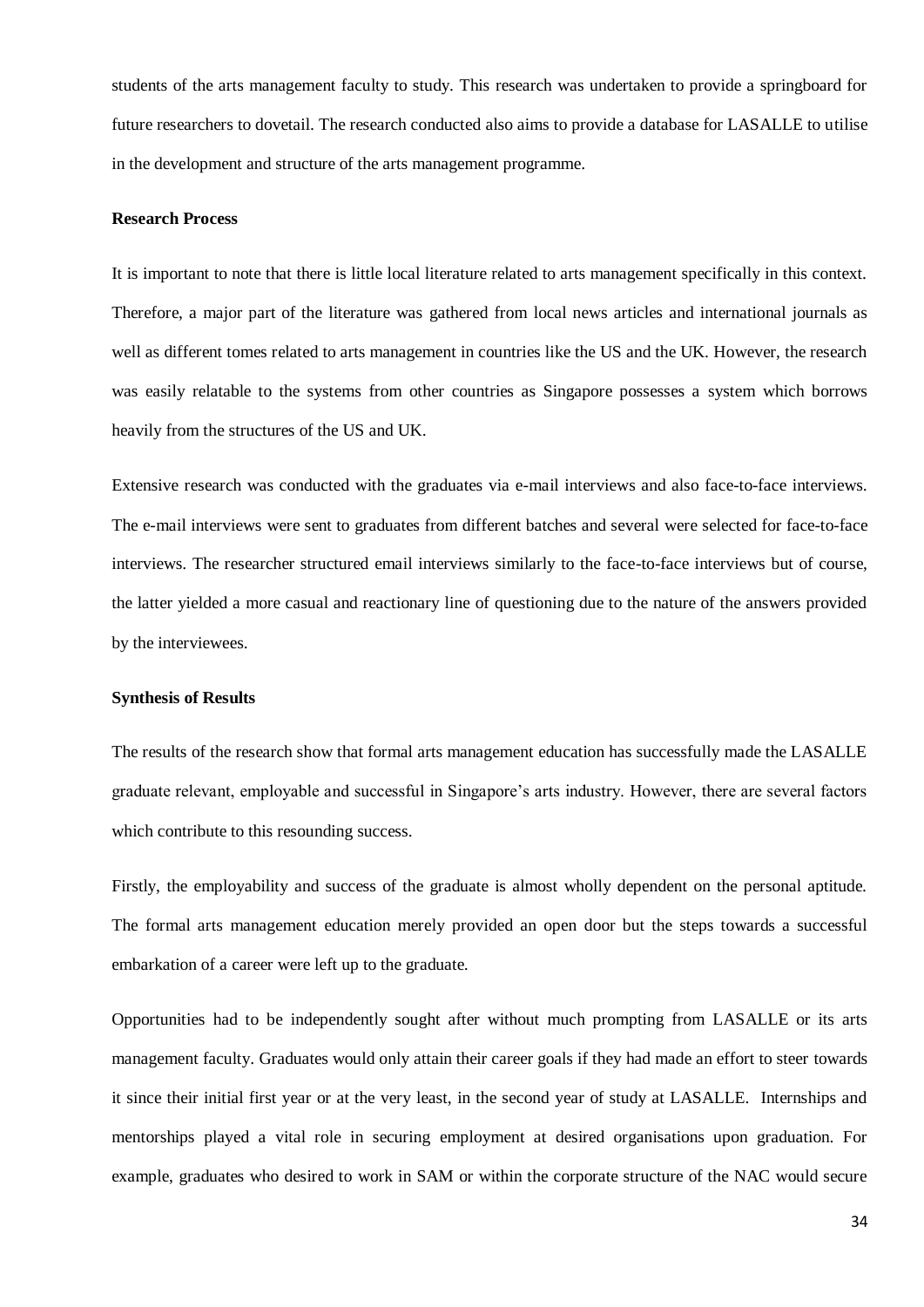internships with the respective boards during their second year of study in LASALLE thereby making their subsequent application for a full-time position much easier upon graduation.

Secondly, most of the graduates stated that their qualifications were not the clincher in securing the position. They had to produce a reputable CV or portfolio before being accepted for employment in many arts or nonarts organisations. This is observed to occur particularly with LASALLE graduates and not to other local university graduates. Graduates from the LASALLE arts management programme faced much resistance and difficulties within the human resource departments during the processing of their degree as many organisations, government and non-government, did not fully recognise the accreditation or validity of their certificate. This can also be attributed to the fact that LASALLE is not formally stated as an approved institution for degree holders on the official employment database for civil service. In contrast, NUS and NTU are clearly stated as approved academic institutions with corresponding pay scales provided.

This lack of recognition by the government allows individual statutory boards and other organisations to maintain a double standard when reviewing LASALLE degrees. A certain organisation might consider it to be less viable while another might allow it to be on par with other degree holders from universities like NUS or NTU.

A further examination of this phenomenon can be observed in future research as the reasons could be the change of accreditation from RMIT to Open University. The first batch of Goldsmiths graduates could not be surveyed as they will only be graduating in 2013. As such, the impacts measured are mainly extracted from graduates possessing RMIT and Open University degrees.

Thirdly, there seems to be a growing rift between the continuity of study between modules in first through the final year. At times, there is some intermittent discontinuity observed in the modules taught by LASALLE. This is due to a change of lecturers or a change in policies or syllabus. The designed syllabus for the year will undergo some shifts which at times, disrupt the learning journeys of students in LASALLE.

As such, some graduates report having difficulty understanding the holistic idea and overall direction of the module undertaken in the arts management programme at LASALLE. Some were left feeling hungry for more intellectual stimulation and sought postgraduate education to satiate their appetite for knowledge. The graduates reported that their arts management education whetted their appetite but did not fully satisfy it.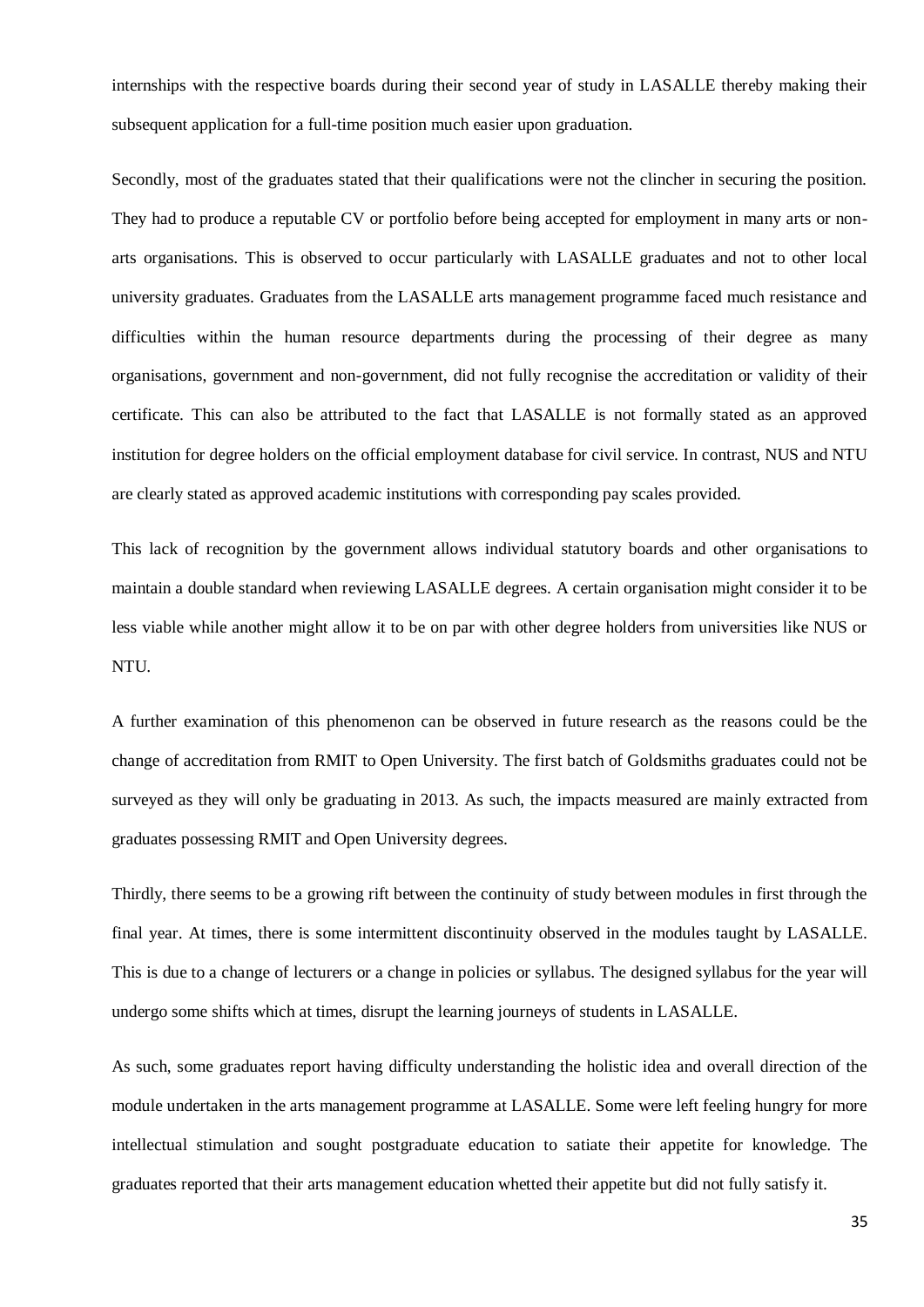This is a common by-product of university education and it is a positive factor of the LASALLE graduates should they possess this attribute. However, it should be followed by measures to continue the education and not a stoppage. This concerted effort should be directed vis-à-vis the desired outcome or career goal.

## <span id="page-40-0"></span>**Implications and Significance**

This research will directly impact all past, present and prospective graduates of the LASALLE arts management programme. Since there has been no precursor or precedence in this field, this research will provide a substantial amount of data related to the LASALLE arts management programme.

It will also directly impact the academic and administrative structure of the LASALLE arts management programme. The pedagogical body will be able to study a macro and micro view of the successes and failures of the arts management programme in LASALLE and contrast it with initial and current methods.

There is also potential for this research to be used as a springboard for the LASALLE administration as a whole for other faculties and schools. This includes, but not limited to, institutions with arts management programmes like NAFA, NP, RP and SMU.

There is tremendous potential to be had in this research if directed with the proper amount of resources and efforts by coordination between faculties and institutions.

#### <span id="page-40-1"></span>**Plan of Action & Recommendations**

LASALLE should improve communication between lecturers and student body in the arts management programme. This is to ensure that the students are constantly aware of the structure and direction of the arts management programme. It will also avoid unnecessary misunderstandings regarding the academic structure of the programme.

There is also a need to reduce the discontinuity in the programme. The academic syllabus should be a machine which continues to churn despite the loss of one or several gears. It should be wholly independent of any incidents, politics or untoward circumstances within the programme. The academic learning journey should be separate from such wanton disturbances and should continue unimpeded. This is to ensure maximum efficiency at delivering the knowledge from the lecturers to the student body. This can also be achieved by maintaining a larger pool of dedicated full-time lecturers instead of depending on adjunct faculty members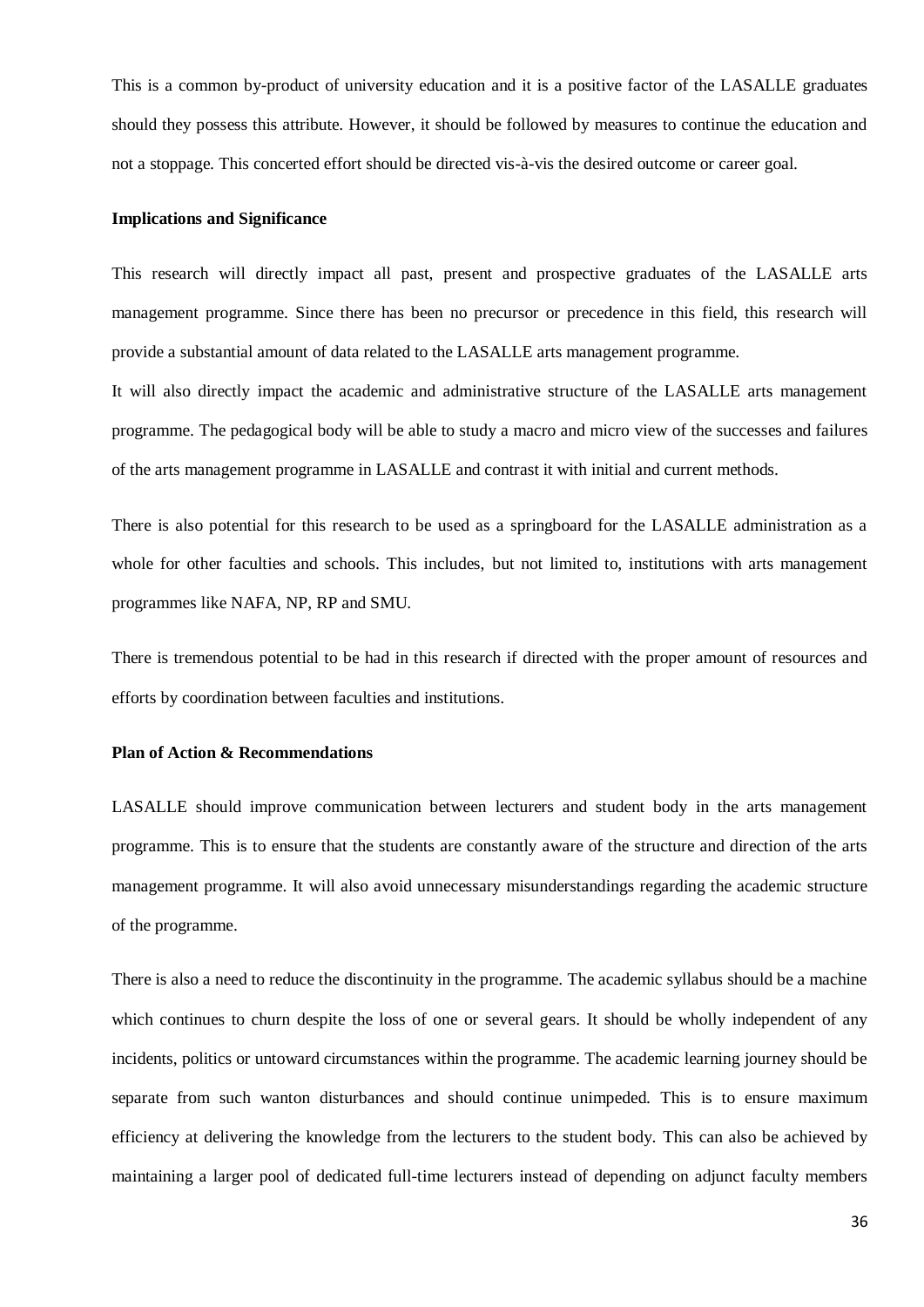who do not have a long-term commitment with the school. Despite the versatility of having an adjunct faculty, the number of full-time lecturers must not pale in comparison with it since the students will more regularly come in contact with the full-time staff of the pedagogy.

LASALLE must bridge the growing gap between its recognition, validation and accreditation with various organisations and government bodies. This is to ensure that graduates from the arts management programme do not suffer difficulties when presenting their qualifications to the respective organisations. This is a potentially embarrassing phenomenon for the graduates and for the institution as a whole. LASALLE can communicate effectively with organisations like NHB or NUS to further encapsulate the validity of the programmes in its syllabus. It can emphasise the need for better cooperation between institutions to improve the overall wholesome education provided in all institutions with arts management programmes.

In turn, this will lead to a cooperative effort and improve the recognition of all the institutions involved. It is a win-win situation for LASALLE either way and should be implemented post-haste.

LASALLE must also recognise the disparity between the diversification of the arts management programme with its specialisation. By including a diverse amount of modules in the programme, the arts management graduates will face competition from a larger demographic of graduates. However, if the programme becomes too specialised, the graduate will suffer should there be a need to exit the arts management industry.

In short, there needs to be a delicate balance between the two directions the arts management programme is willing to take. The decision to steer the arts management programme's academic direction should be left entirely at the whims of whoever is holding the wheel at the moment, but as a cohesive agreement reached upon discussion and careful analysis of the circumstances. Whims and fancies based on spontaneous needs and demands of the arts industry cannot and do not warrant a sudden change or transformation of modules.

Instead, the arts management programme administration can allocate resources to study the demands and effects of different options. The results can be tabulated and presented via meetings and discussions to ascertain the best possible outcome for the academic learning journey of the student body and LASALLE as a whole.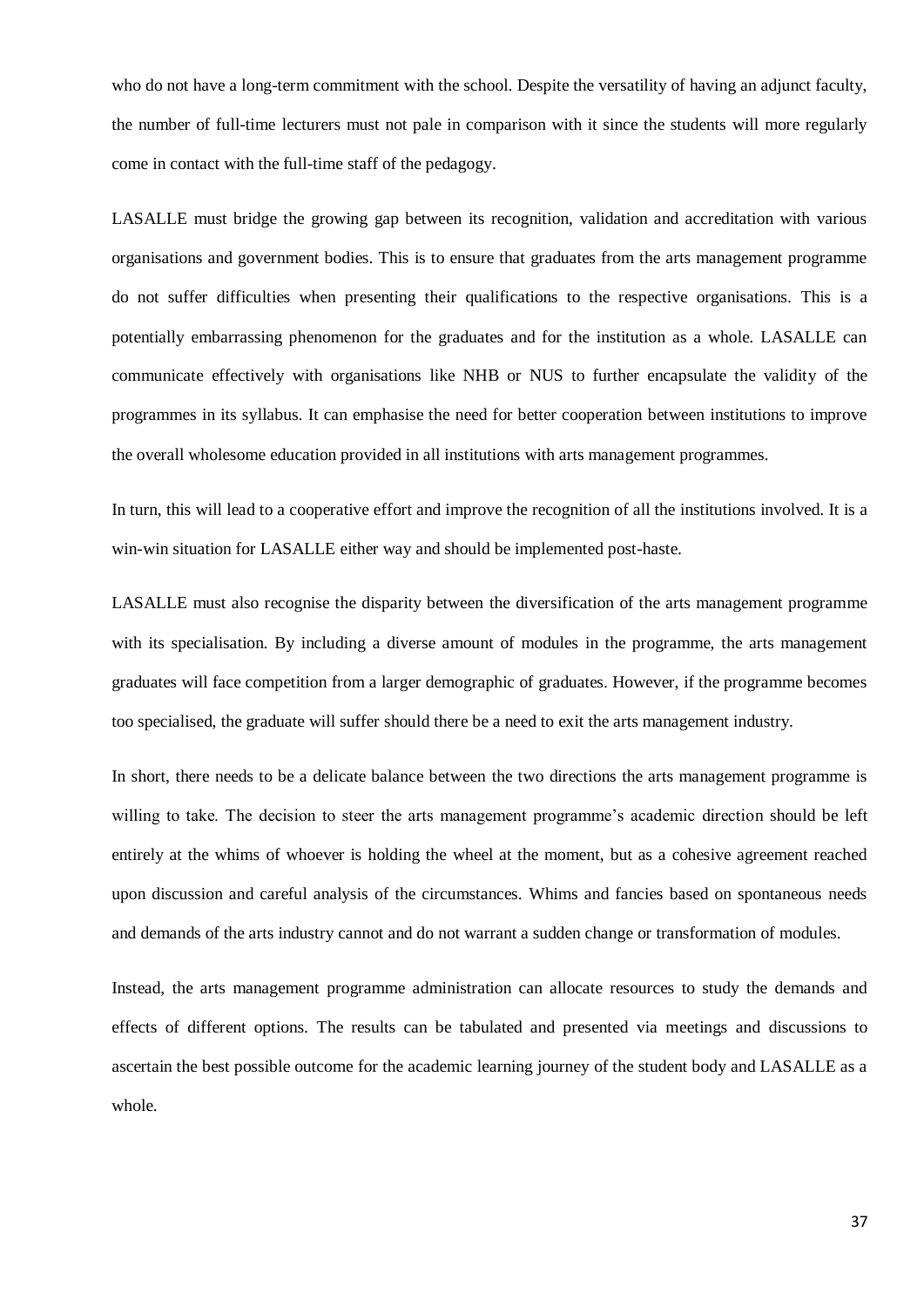#### <span id="page-42-0"></span>**Proposed Further Research Directions**

This research began by seeking an elaboration for the empirically-defining features of arts management which differentiates it from other oft-studied traditional management programmes. To account for the emphasis on arts management meant that this research would be in pursuit of the findings based on feedback and interviews from graduates of the arts management programme in LASALLE.

The theoretical framework required analysis and careful observation from different batches. A significant number of graduates were also needed to provide the raw data. Chong's 'Arts Management', Radbourne and Fraser's 'Arts Management: A Practical Guide' and Byrnes' 'Management and the Arts' provided an extensive breadth of work to springboard this research.

The research found its direction by interviewing the graduates and studying the contrasting answers given. The arts management programme syllabus was also taken into account as well as the career development of the graduates. This provided ample substance for the research to move forward.

Future research directions could be geared to include more graduates from more batches to trace the development of the arts management programme since its inception. The LASALLE administration could also provide the raw, statistical data needed to juxtapose this with the qualitative data acquired during this research.

Researchers could also potentially uncover more interesting aspects of the arts management programme in LASALLE and discover its major strengths and weaknesses after tracing the evolution of its pedagogy.

Following the graduation of the arts management class of 2013, research could also be done to include the first batch of Goldsmiths-accredited LASALLE graduates. The effects of their new accreditation could be studied and its impacts could be successfully measured in contrast with this research.

This research started with the purest intent to substantiate the success and relevance of the arts management programme in LASALLE vis-à-vis the Singapore arts industry. The findings have been encouraging and this researcher has discovered many perspectives which would have otherwise been shrouded in unrecorded history. There is enormous potential for further research and it is hoped that this paper will serve as the foundation for a much more extensive, if not exhaustive, point of study.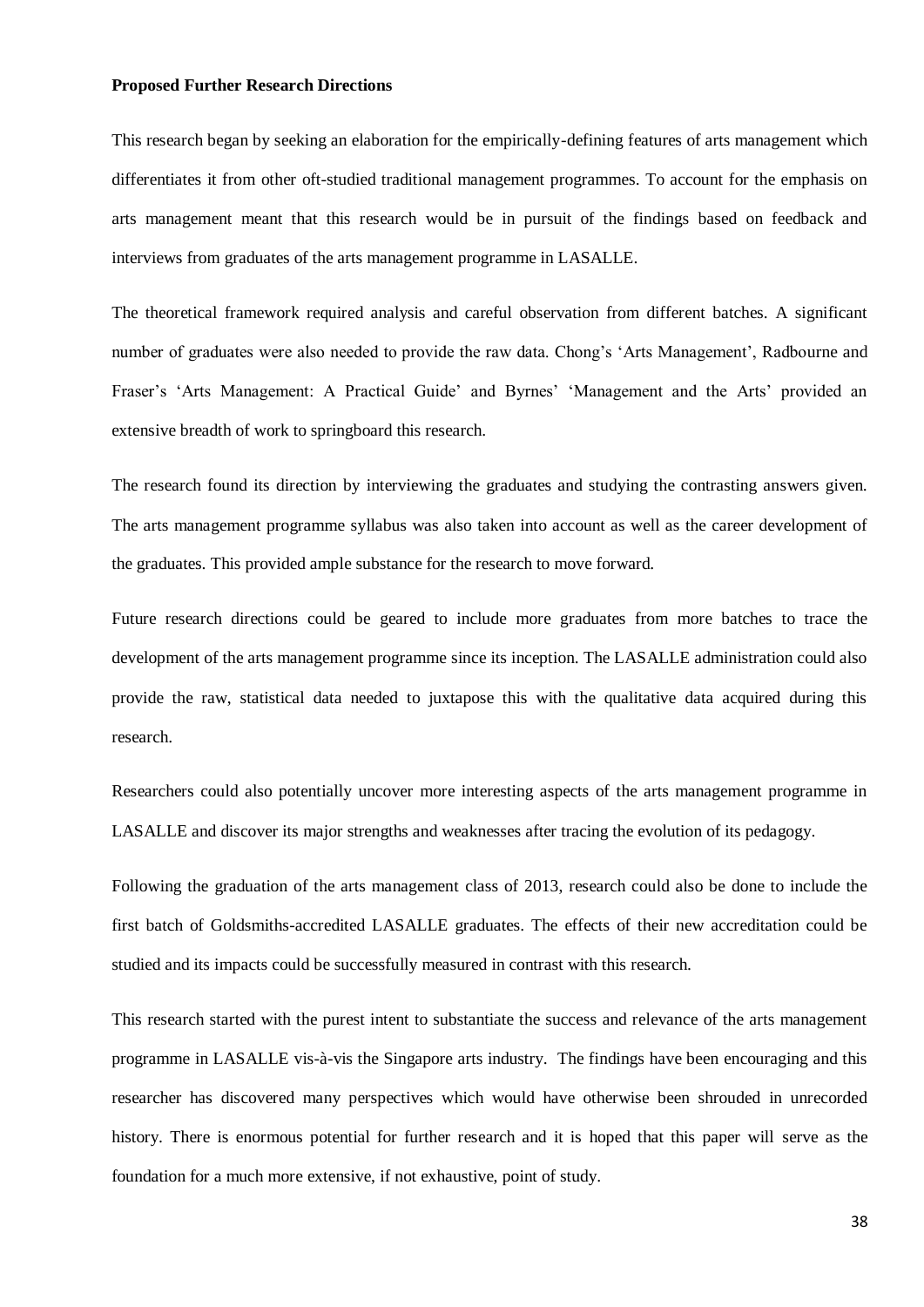#### <span id="page-43-0"></span>**Bibliography**

- 1. Advisory Council on Culture and the Arts. *Executive Summary*. Report . Singapore : Advisory Council on Culture and the Arts, 1989. Document.
- 2. Amrin, Aisha. Interview. Umar Mukhtar. 15 March, 2013.
- 3. Arman, Firdaus. Interview. Umar Mukhtar. 2 March, 2013.
- 4. Bereson, Ruth. "The Way Forward." Bereson, Ruth. *Artistic Integrity and Social Responsibility: You Can't Please Everyone*. Singapore: Ethos Books, 2001. 63. Book.
- 5. Bereson, Ruth. "Understanding Cultural Diplomacy." Bereson, Ruth. *Lying Abroad*. New York: Merrill Press, 2007. 13. Book.
- 6. Bereson, Ruth. "Why Manage the Arts?" Bereson, Ruth. *Why Manage the Arts? University at Buffalo Arts Management and Policy: Occasional Policy Series*. Kenmore: Merrill Press, 2005. 27. Book.
- 7. Boas, George. "The Social Responsibility of the Artist." *College Art Journal* (1947): 270-276. Web.
- 8. Bowlby, John. "The Growth of Independence." *Royal Society of Health Journal* (1956): 587. Web.
- 9. Bravo, Dario and Carol Whitely. *The Internship Advantage*. New York: Penguin, 2005. Book.
- 10. Byrnes, William J. *Management and the Arts*. Burlington: Focal Press, 2009. Book.
- 11. Cain, Olivia. Interview. Umar Mukhtar. 28 March, 2013.
- 12. Cathy. Interview. Umar Mukhtar. 27 March, 2013.
- 13. Chan, Sharon. Interview. Umar Mukhtar. 23 March, 2013.
- 14. Cherbo, Joni Maya, Ruth Ann Stewart and Margaret Jane Wyszomirski. *Understanding the arts and creative sector in the United States*. Piscataway: Rutgers University Press, 2008. Book.
- 15. Chew, Derrick. Interview. Umar Mukhtar. 2 April, 2013.
- 16. Chia, Adeline. *Wanted: More leaders for the arts industry*. Article. Singapore: The Straits Times, 2009. Web.
- 17. Chong, Derrick. *Arts Management*. New York: Routledge, 2010. Book.
- 18. —. "Re-readings in Arts Management." *Journal of Arts Management* (2000): 290. Web.
- 19. Committee To Upgrade Lasalle & Nafa. *Creative Singapore: A Renaissance Nation In The Knowledge Age*. Report. Singapore, 1998. Book.
- 20. Cortes, Clarissa. Interview. Umar Mukhtar. 10 March, 2013.
- 21. Cowen, Tyler. *Good & Plenty: The Creative Successes of American Arts Funding*. Princeton: Princeton University Press, 2006. Book.
- 22. David, Dora Claire. Interview. Umar Mukhtar. 27 February, 2013.
- 23. Drucker, Peter. *Managing for Results* . London: Pan Books, 1964. Book.
- 24. Eisner, Elliot. "Art and Knowledge." Knowles, J Gary and Andra L Cole. *Handbook of the Arts in Qualitative Research*. Toronto: Sage Publications Inc, 2008. 4. Book.
- 25. Flick, Uwe. *An Introduction to Qualitative Research*. London: Sage, 1998. Book.
- 26. Franscogna Jr, Xavier M and H Lee Hetherington. *This Business of Artist Management*. New York: Billboard Books, 2004. Book.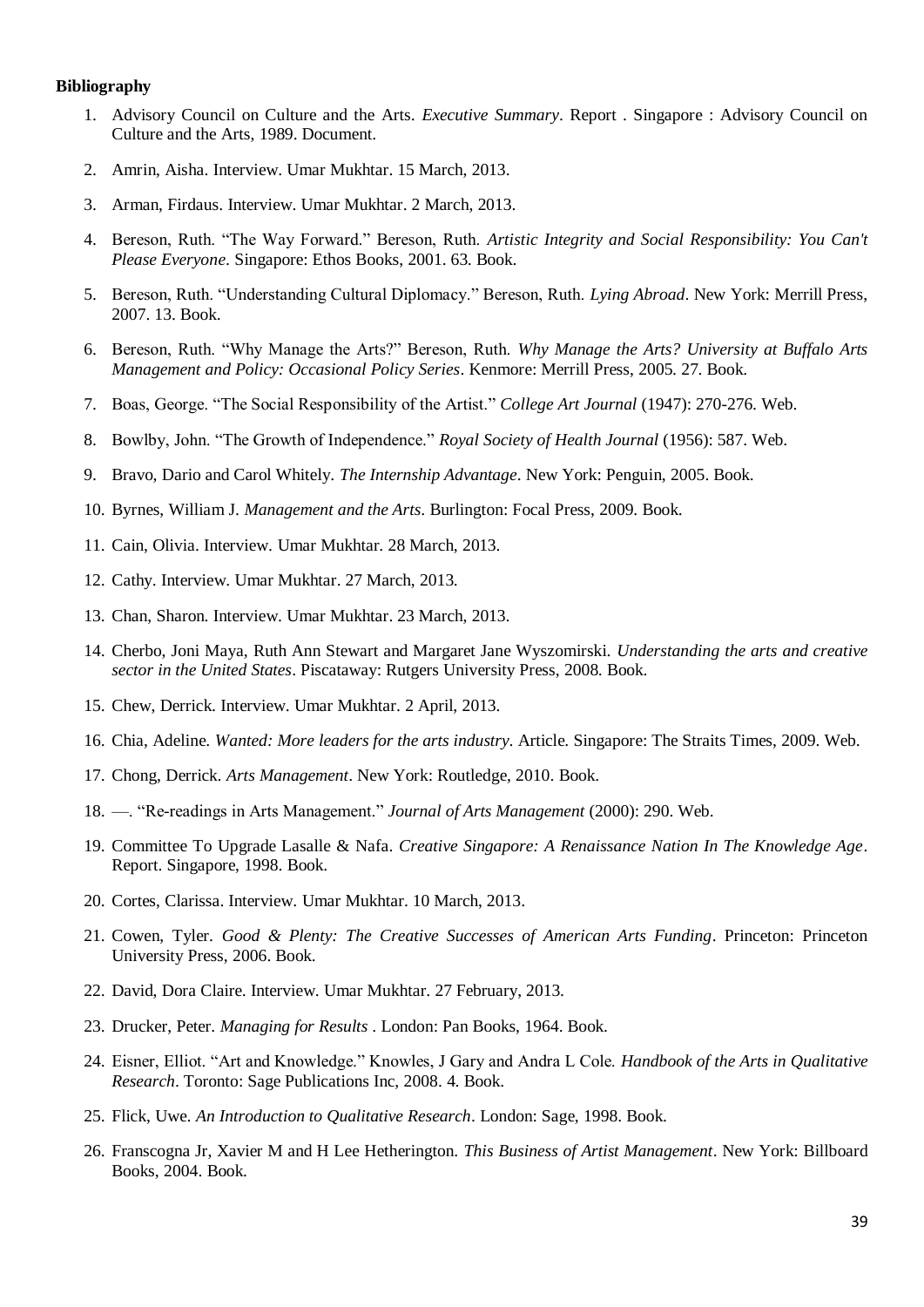- 27. Hackler, Matt. "Imagining What's to Come in Arts Management." Bereson, Ruth. *Why Manage the Arts? University at Buffalo Arts Management and Polcy: Occasional Paper Series*. Kenmore: Merrill Press, 2005. 58. Book.
- 28. Hadi, Yuni. Interview. Umar Mukhtar. 29 March, 2013.
- 29. Hafiz, Syed Muhammad. Interview. Umar Mukhtar. 14 March, 2013.
- 30. Haridas, Christiaan. Interview. Umar Mukhtar. 21 March, 2013.
- 31. Heng, Janice. *Community arts event at Ang Mo Kio graced by PM Lee*. News article. Singapore: Straits Times, 2013. Web.
- 32. Hong, Lynda. *Renaissance City Plan to create high value-added jobs in the arts*. Article. Singapore: Channel Newsasia, 2008. Web.
- 33. Howkins, John. *The Creative Economy: How People Make Money From Ideas*. London: Penguin, 2001. Book.
- 34. Johari, Tiara Izzanty. Interview. Umar Mukhtar. 19 March, 2013.
- 35. Knowles, J Gary and Ardra L Cole. "Methodologies." Knowles, J Gary and Ardra L Cole. *Handbook of the Arts in Qualitative Research*. Toronto: Sage Publications, 2008. 61. Book.
- 36. Kotler, Philip and Joanne Scheff. *Standing Room Only*. Boston: Harvard Business School Press, 1997. Book.
- 37. LASALLE. *Arts & Cultural Management*. n.d. Web. 11 April, 2013.
- 38. Lee, Hsien Loong. "My Language Journey." Lee, Kuan Yew. *My Lifelong Challenge*. Singapore: Straits Times Press, 2012. 234. Book.
- 39. Lee, Kuan Yew. *From Third World to First*. Singapore: Times Media, 2000. Book.
- 40. —. *The Singapore Story*. Singapore: Straits Times Press, 1998. Book.
- 41. Liu, Charles. Interview. Umar Mukhtar. 6 March, 2013.
- 42. Mawani, Kruti. Interview. Umar Mukhtar. 6 March, 2013.
- 43. Ministry of Culture, Communication and Youth. *Arts & Culture Strategic Review*. 31 October, 2012. Web. 6 April, 2013.
- 44. Ministry of Information, Communication and the Arts. *Renaissance City Plan III*. Report. Singapore: Ministry of Information, Communication and the Arts, 2008. Document.
- 45. —. *Singapore Cultural Statistics 2012*. Report. Singapore: Ministry of Information, Communication and the Arts, 2012. Document.
- 46. Mulani, Samrina. Interview. Umar Mukhtar. 1 March, 2013.
- 47. Neo, Chen Nee. Interview. Umar Mukhtar. 14 March , 2013.
- 48. Ng, Cristabel. Interview. Umar Mukhtar. 10 March, 2013.
- 49. Ng, Edlyn. Interview. Umar Mukhtar. 27 February, 2013.
- 50. Ooi, Can-Seng. *Singapore's Cultural Policy: Authenticity, Regulation and Stratification*. Report. Singapore: Institute of Policy Studies, NUS, 2010. Document.
- 51. Parkes, Jay and Mary B Harris. *The Purposes of a Syllabus*. Report. Albuquerque: EBSCO, 2002.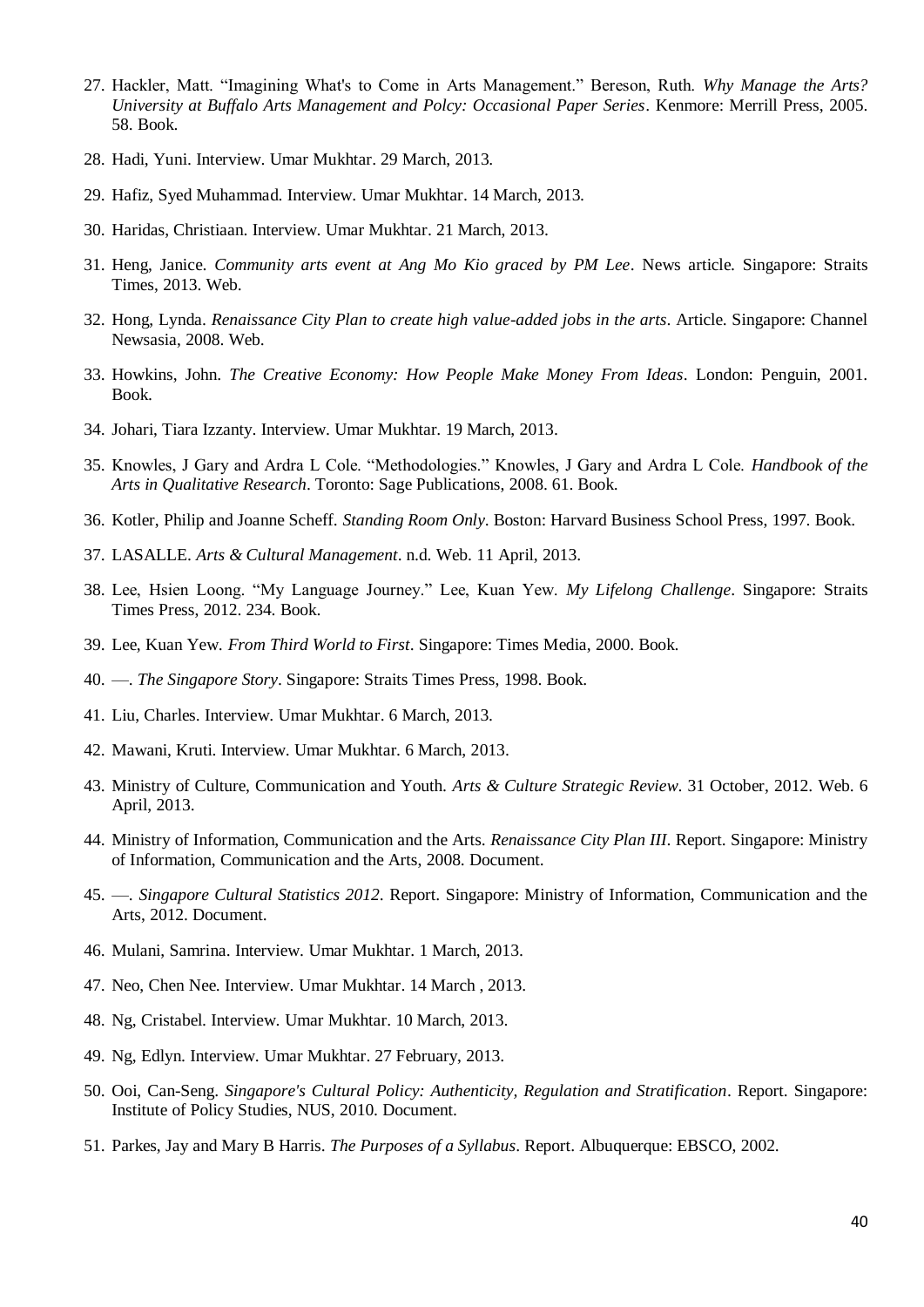- 52. Peterson, Richard A. "From Impresario to Arts Administrator: Formal Accountability in Nonprofit Cultural Organizations." DiMaggio, Paul J. *Nonprofit Enterprise in the Arts*. New York: Oxford University Press, 1986. 162. Book.
- 53. Petherbridge, Deanna. "The Art-world's Micro-economy." Management, City University Department of Arts Policy &. *Developing the Visual Arts*. London: City University Press, 1994. 8. Report.
- 54. Piay, Patrick Putra. Interview. Umar Mukhtar. 20 March, 2013.
- 55. Prime Minister's Office Singapore. *Careers@Gov*. 2009. Web. 12 April, 2013.
- 56. Purushothaman, Venka. *Making Visible the Invisible: Three Decades of the Singapore Arts Festival*. Singapore: National Arts Council , 2007. Book.
- 57. Radbourne, Jennifer and Margaret Fraser. *Arts Management: A Practical Guide*. Sydney: Allen & Unwin Pty Ltd, 1996. Book.
- 58. Richards, Howard. "The Social Responsibility of the Artist." *Ethics* (1966): 221-224. Document.
- 59. Rothman, Johanna and Esther Derby. *Behind Closed Doors*. Dallas: Pragmatic Bookshelf, 2005. Book.
- 60. Salgadoe, Sureni. Interview. Umar Mukhtar. 27 February, 2013.
- 61. Sarah. Interview. Umar Mukhtar. 15 March, 2013.
- 62. Schmiel, Ilona. *From Beethoven to beatboxing: how Germany trains its arts managers*. News article. London: The Guardian, 2012. Web.
- 63. Seidman, Irving. *Interviewing as Qualitative Research*. New York: Teachers College Press, 2006. Book.
- 64. Sim, Sarah. Interview. Umar Mukhtar. 10 March, 2013.
- 65. Stouthamer-Loeber, Magda. *Data Collection and Management: A Practical Guide*. Thousand Oaks: Sage Publications, 1995. Book.
- 66. Strada, Michael J. "The Case for Sophisticated Course Syllabi." Lieberman, Devorah. *To Improve the Academy: Resources for Faculty, Instructional and Organizational Development*. Charleston: West Virginia University, 2001. 205.
- 67. Tammy. Interview. Umar Mukhtar. 4 March, 2013.
- 68. Teo, Doris. Interview. Umar Mukhtar. 26 March, 2013.
- 69. The Esplanade Co Ltd. *Esplanade Annual Report 2008*. Annual Report. Singapore: The Esplanade Co Ltd, 2008. Report.
- 70. TodayOnline. *Free entry to national museums for S'poreans and PRs from May 18*. News article. Singapore: TodayOnline, 2013. Web.
- 71. von Stegmann, Tanja. Interview. Umar Mukhtar. 20 March, 2013.
- 72. Wong, Audrey. "Speech in Parliament." *Parliament No: 1, Session No: 2, Volume: 86, Sitting No: 23*. Singapore: Parliament of Singapore, 10 March, 2010. Web (Hansard).
- 73. Zakaras, Laura and Julia F Lowell. *Cultivating Demand for the Arts*. Book. Santa Monica: RAND Corporation, 2008. Web.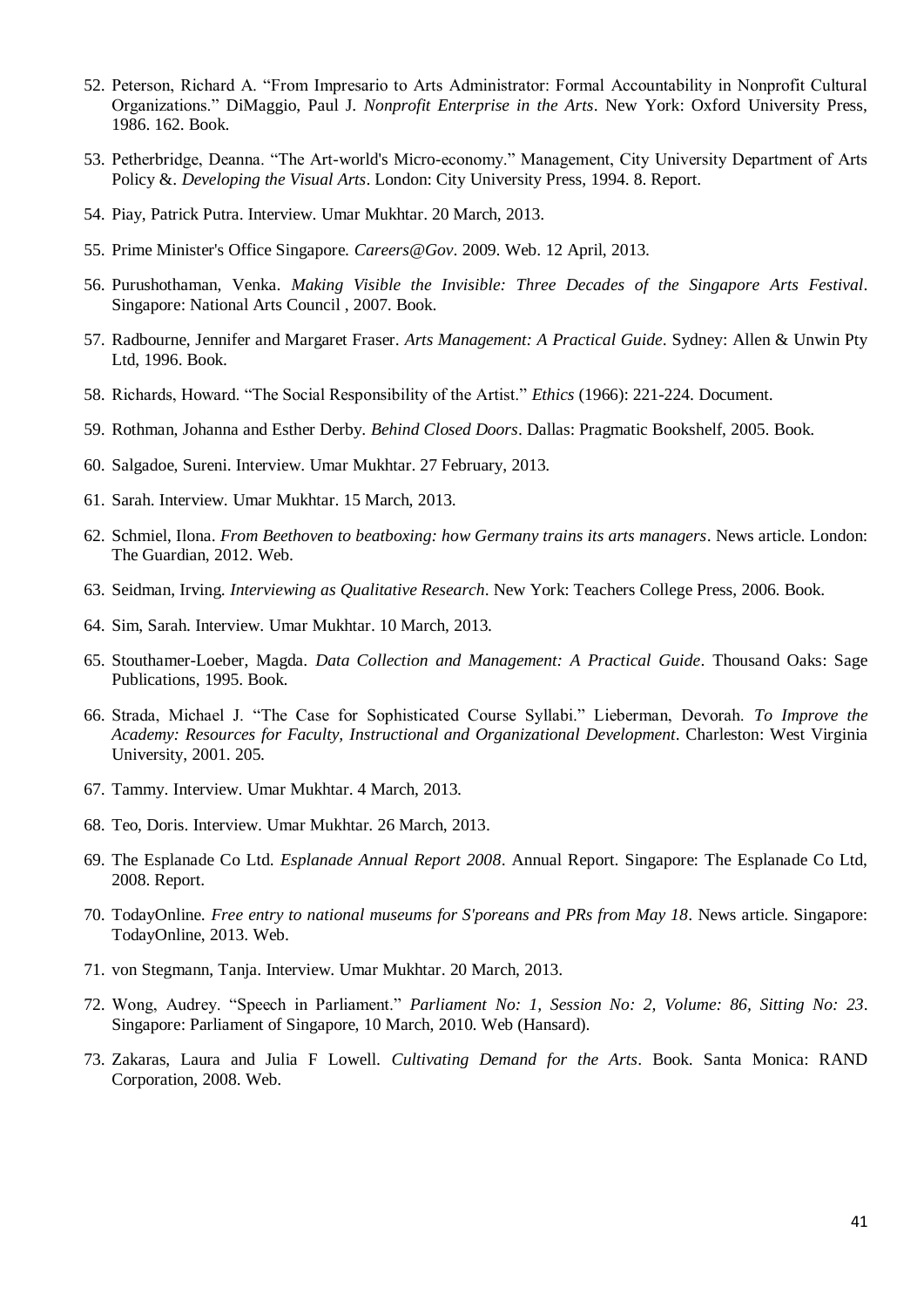# <span id="page-46-0"></span>**Appendix**

# **A. List of Interviewees**

|                | <b>Name</b>                  | <b>Batch</b> | Occupation                          | Organisation                                    |
|----------------|------------------------------|--------------|-------------------------------------|-------------------------------------------------|
| $\mathbf{1}$   | Aisha Amrin                  | 2005         | <b>Gallery Manager</b>              | Gajah Gallery                                   |
| 2              | <b>Benedict Tan</b>          | 2006         | <b>Gallery Manager</b>              | Alliance Francaise de Singapur                  |
| 3              | $Cathy*$                     | 2009         | <b>Childcare Teacher</b>            |                                                 |
| $\overline{4}$ | Charles Liu                  | 2007         | <b>Art Insurance Consultant</b>     | <b>AXA</b> Insurance                            |
| 5              | Christiaan Ramesh<br>Haridas | 2007         | <b>Gallery Manager</b>              | Richard Koh Fine Art Pte Ltd                    |
| 6              | Clarissa Cortes              | 2010         | Gallery Coordinator                 | <b>FOST Pte Ltd</b>                             |
| 7              | Cristabel Ng                 | 2009         | Projects Assistant                  | The Esplanade Co. Ltd.                          |
| $8\,$          | Desmond Chew                 | 2010         | Programming Officer                 | The Esplanade Co. Ltd.                          |
| 9              | Dora Claire David            | 2012         | <b>Curatorial Assistant</b>         | Maya Gallery                                    |
| 10             | Doris Teo                    | 2005         | Manager                             | <b>National Arts Council</b>                    |
| 11             | Edlyn Ng Xin Hui             | 2012         | <b>Community Outreach Executive</b> | The Necessary Stage                             |
| 12             | Eileen Goh Seok Fang         | 2011         | Project Executive                   | UBM Asia Trade Fairs Pte. Ltd.                  |
| 13             | Firdaus Arman                | 2007         | Consultant                          | Ernst & Young Advisory Services                 |
| 14             | Jerusha Tan                  | 2012         | Projects Assistant                  | <b>Singapore Drama Educators</b><br>Association |
| 15             | Kruti Malwani                | 2012         | <b>Gallery Manager</b>              | Koi Art Gallery                                 |
| 16             | Neo Chen Nee                 | 2000         | Manager                             | Ministry of Communications and<br>Information   |
| 17             | Nicole Ho                    | 2012         | <b>Assistant Gallery Manager</b>    | <b>Grey Projects</b>                            |
| 18             | Olivia Cain                  | 2010         | Administrator                       | LASALLE College of the Arts                     |
| 19             | Patrick Putra Piay           | 2010         | Project Manager                     | National Heritage Board                         |
| 20             | Richard Lim                  | 2011         | Executive                           | CapitaLand                                      |
| 21             | Sarah*                       | 2011         | Centre Management Executive         | The Writer's Place Pte Ltd                      |
| 22             | Sarah Sim                    | 2010         | <b>Tour Manager</b>                 | Riot! Records                                   |
| 23             | Samrina Mulani               | 2012         | Programming Executive               | The Esplanade Co. Ltd.                          |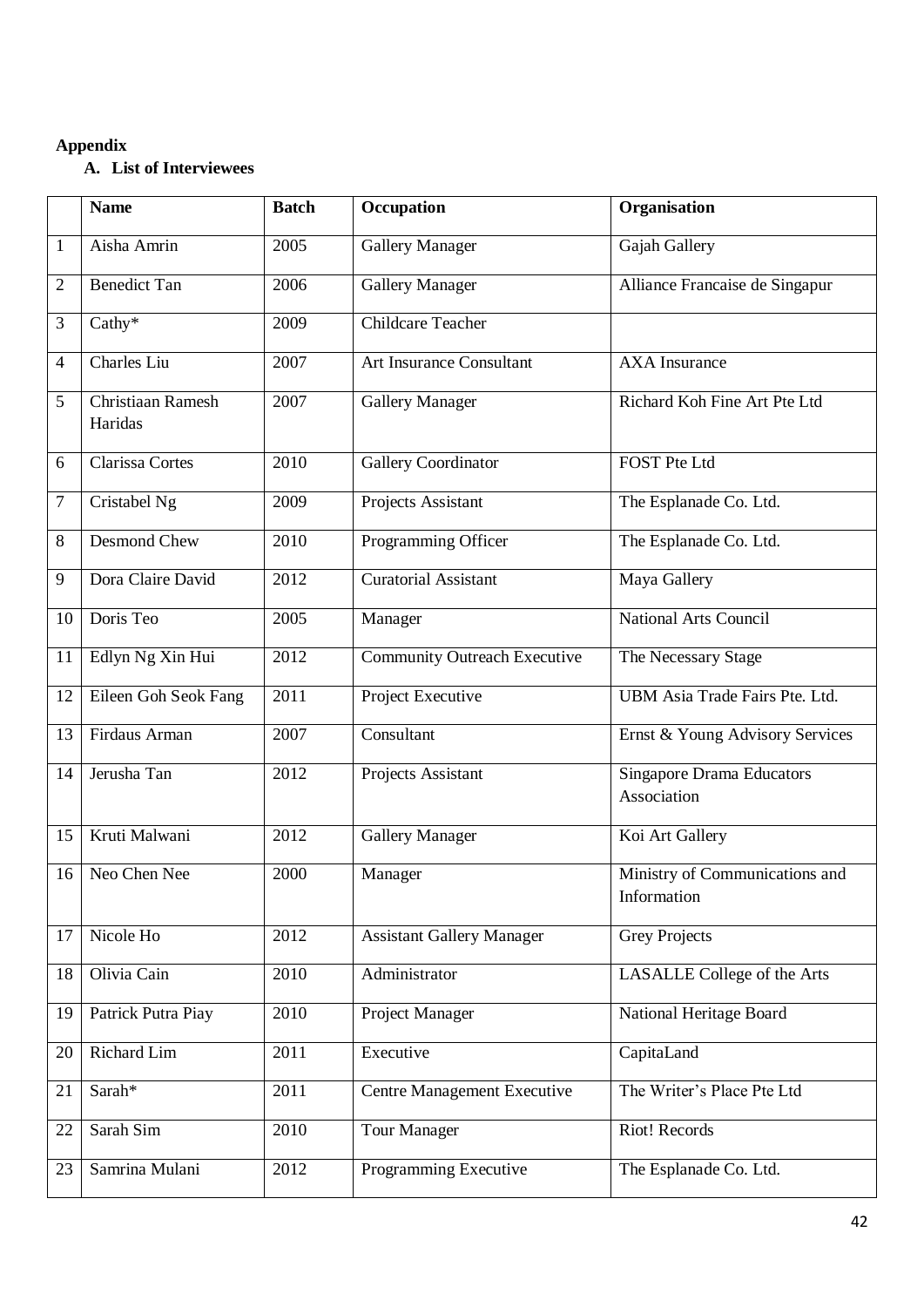| 24 | Sharina Salim                 | 2009 | Senior Executive         | LASALLE College of the Arts                                              |
|----|-------------------------------|------|--------------------------|--------------------------------------------------------------------------|
| 25 | Sharon Chan Ci'En             | 2009 | Consultant               | <b>Ark Advisors</b>                                                      |
| 26 | Siti Mariam Ayoob<br>Baarffan | 2010 | Cabin Crew               | <b>Singapore Airlines</b>                                                |
| 27 | Sureni Salgadoe               | 2010 | Executive                | LASALLE College of the Arts                                              |
| 28 | Syed Muhammad Hafiz           | 2009 | Curator                  | The National Art Gallery Singapore                                       |
| 29 | Tammy*                        | 2011 | <b>Account Executive</b> |                                                                          |
| 30 | Tanja von Stegmann            | 2011 | Project Assistant        | Art & Exhibition Hall of the<br>Federal Republic of Germany,<br>Germany. |
| 31 | Teresa Fu                     | 2011 | Manager                  | The TENG Company                                                         |
| 32 | Tiara Izzanty Johari          | 2011 | Gallery Assistant        | <b>Equator Art Project</b>                                               |
| 33 | Yuni Hadi                     | 2007 | Partner                  | Objectifs Film                                                           |

**\****denotes interviewee wishes to remain anonymous*